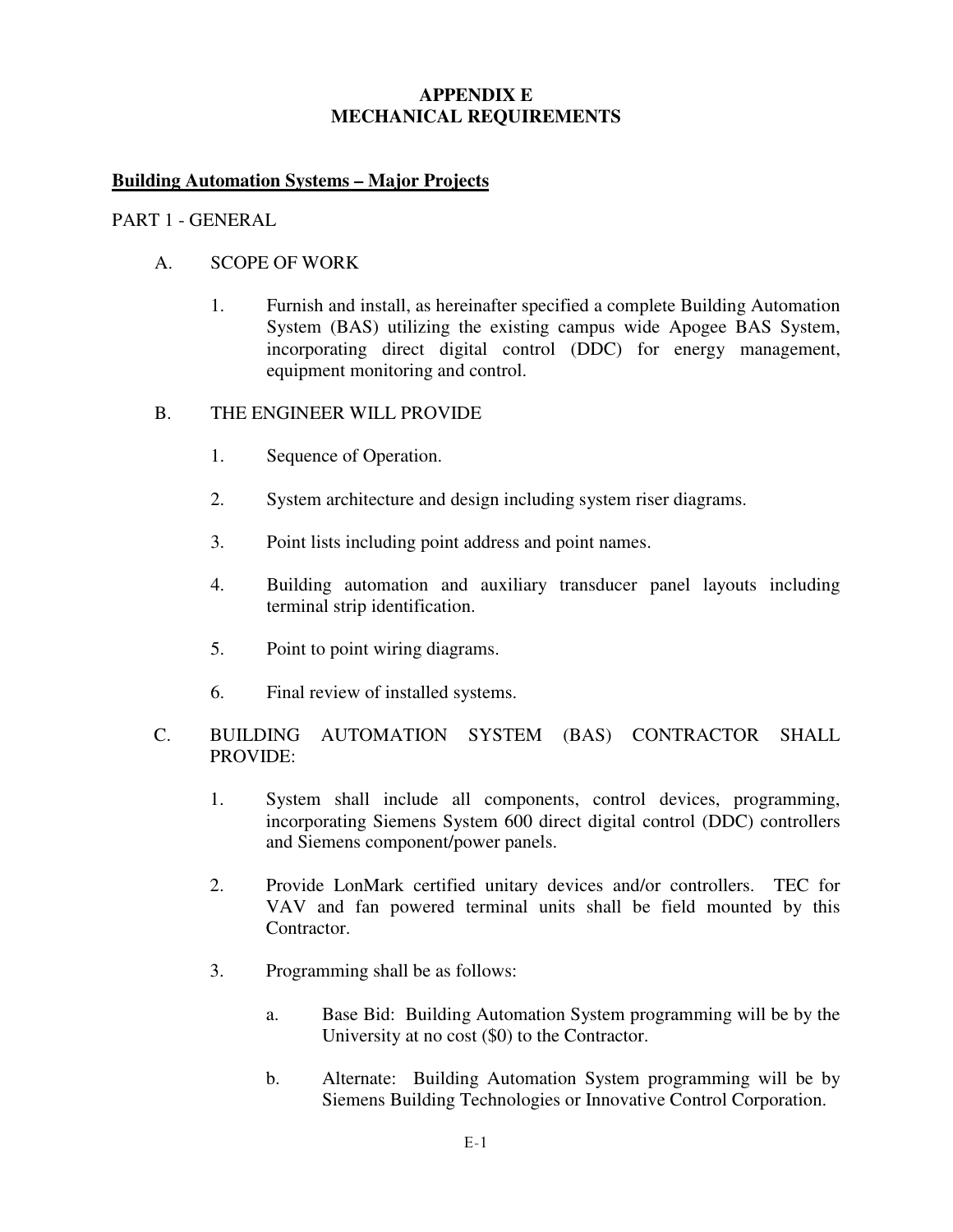- 4. Programmer shall be responsible for DDC controller programming, graphical user interface, development of all graphical screens, update existing campus wide graphics to reflect system additions, Lon Works network management, supervisory control applications, system integration and HVAC applications if documented by the Sequence of Operations as follows:
	- a. Load Control Programs: Demand limiting, duty cycling, automatic time scheduling, start/stop time optimization, occupied/unoccupied setback/setup, DDC with PID and trend logging.
	- b. HVAC Control Programs: Optimal run time, supply-air reset and enthalpy/economizer switchover.
	- c. Convertor Control Programs: Convertor optimization with hot water reset, convertor and pump equipment selection and sequencing.
	- d. Programming Application Features: Trend point, alarm reporting, alarm lockout, weekly scheduling, staggered start, sequencing, antishort cycling and calculated point.
- 5. BAS Contractor shall provide programming modifications necessary to adjust set points, and sequences etc. during start up and through warranty period of systems at no additional cost to the University.
- 6. Connection of building's DDC panels to the University of Toledo's existing Energy Management System (EMS) host computer via trunk connection to the existing campus Ethernet.
- 7. System shall be installed complete by competent certified mechanics regularly employed in the installation of pneumatic and DDC temperature control systems.
- 8. Necessary conduit, wiring, enclosures, and panels, for all DDC temperature control equipment and devices. Installation shall comply with applicable local and national codes.
- 9. All final electrical connections to each stand-alone DDC Controller. Connect to 120VAC power as provided by the Division 16 contractor, and terminated in the DDC Controller.
- 10. BAS Contractor shall be responsible for all electrical work associated with the BAS control system including termination of all wires for external I/O devices, i.e. at sensors, H/O/A switches, etc. and as called for on the Drawings. This BAS control wiring shall be furnished and installed in accordance with the Electrical requirements as specified in Division 16, the National Electric Code, and all applicable local codes.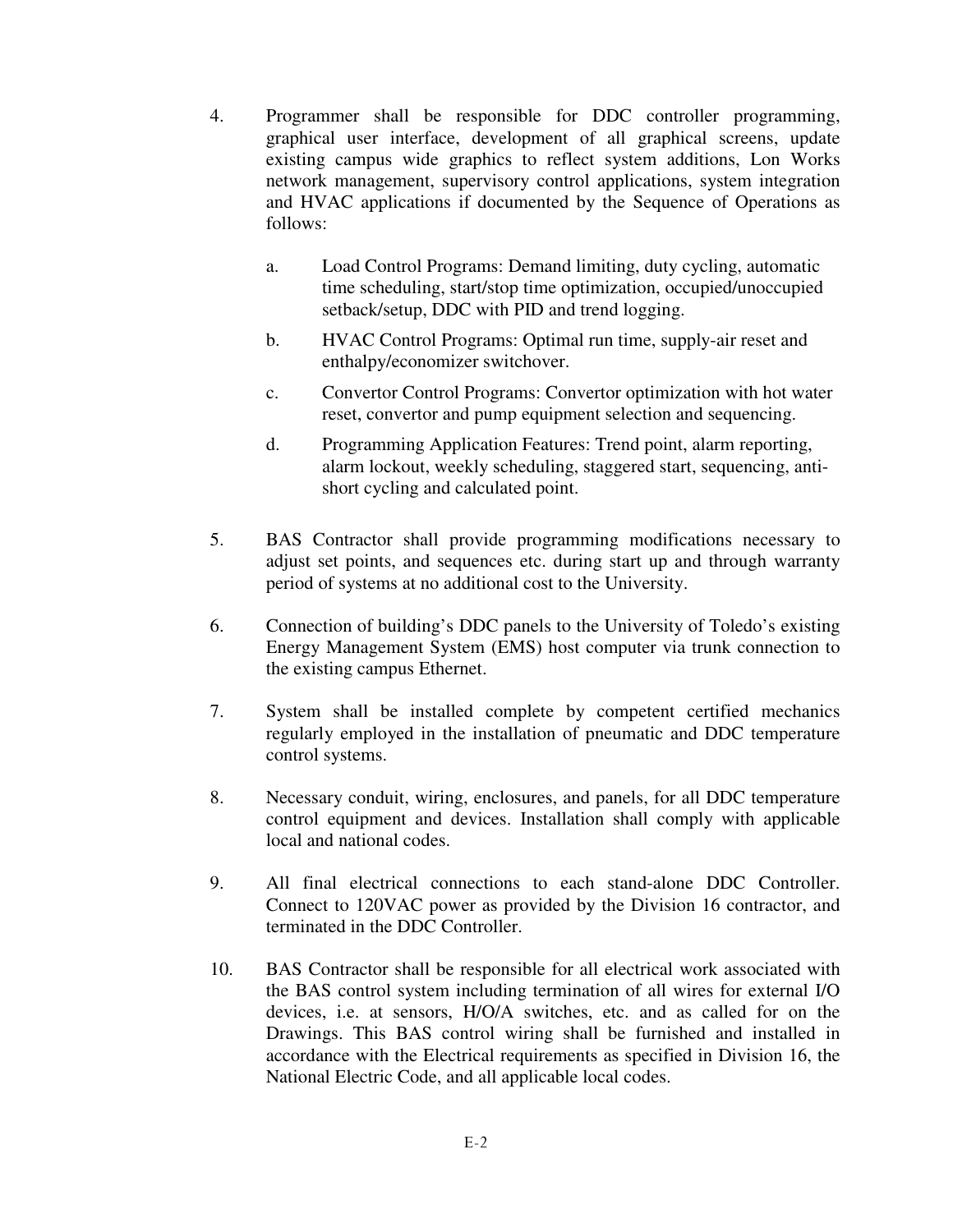- 11. Surge transient protection shall be incorporated in design of system to protect electrical components in all DDC Controllers, Application Specific Controllers and operator's workstations. Provide an external protection device listed under UL 1449 with minimum clamping voltage of 400 Volts and surge current capability of 26,000 Amps.
- 12. All 120V and low voltage electrical control wiring exposed throughout the building shall be run in conduit in accordance with the Electrical requirements as specified in Division 16, the National Electric Code, and all applicable local codes.
- 13. All 24V power required for operation of the BAS shall be by the BAS Contractor.
- 14. Provide compressed air system, refrigerated air dryers, operators, control air tubing, etc.
- 15. Provide sensors gauges, indicating devices, electric and electronic control accessories, and other control system devices.
- 16. Provide calibration and start-up services of temperature control systems.
- 17. Failure to mention specific item or device does not relieve the Building Automation System (BAS) Contractor of the responsibility for furnishing and installing such items or devices in order to comply with the intent of the Drawings and/or this Specification.

### C. HVAC CONTRACTOR PROVIDES:

- 1. All wells and openings for water and air monitoring devices, temperature sensors, flow switches and alarms furnished by BAS Contractor.
- 2. Installation of all control valves.
- 3. Installation of dampers and adjacent access doors for smoke; outdoor air, return air, exhaust air, and ventilation dampers. All package unit control panels.

# D. ELECTRICAL CONTRACTOR PROVIDES:

- 1. Electrical Contractor shall provide dedicated 120 volt, 20 amp circuits and circuit breakers from normal and/or emergency power panel for each DDC Controller.
- E. QUALITY ASSURANCE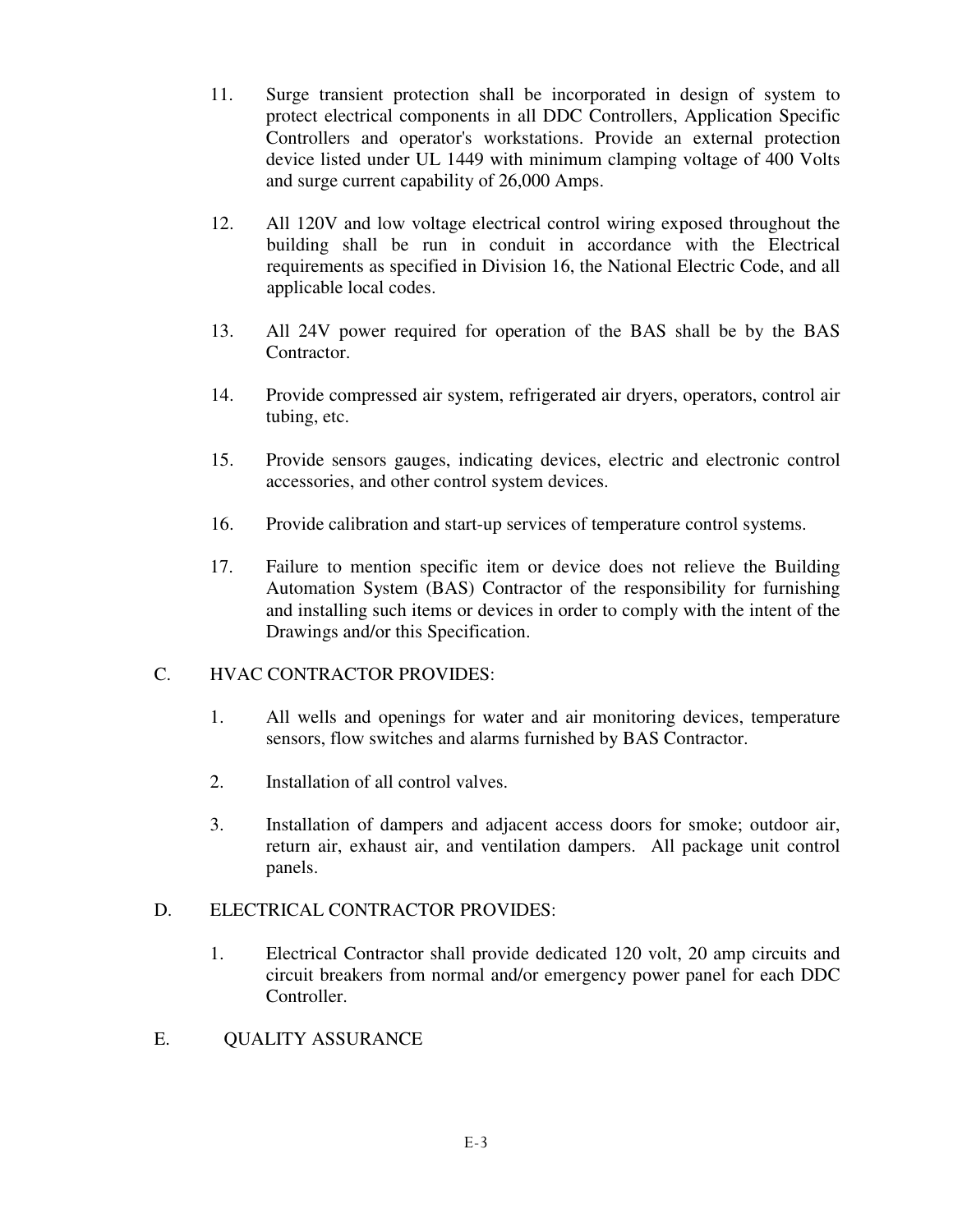- 1. The BAS system shall be installed, commissioned and serviced by manufacturer employed, factory trained personnel. Distributors and wholesalers of BAS systems herein specified, shall not be acceptable.
- 2. Materials and equipment shall be the catalogued products of manufacturers regularly engaged in production and installation of automatic temperature control systems and shall be manufacturer's latest standard design that complies with the specification requirements.
- 3. BAS shall comply with UL 916 PAZX and 864 UDTZ, and other subsystem listings as applicable, and herein specified, and be so listed at the time of bid.
- 4. All electronic equipment shall conform to the requirements of FCC Regulation, Part 15, Section 15, Governing Radio Frequency Electromagnetic Interference and be so labeled.

# F. SUBMITTALS

- 1. Submit 10 complete sets of documentation in the following phased delivery schedule:
- 2. Equipment data cut sheets
- 3. Auto-CAD compatible as-built drawings
- 4. Upon project completion, submit operation and maintenance manuals, consisting of the following:
	- a. Index sheet, listing contents in alphabetical order.
	- b. Manufacturer's equipment parts list of all functional components of the system.
	- c. As-Built interconnection wiring diagrams.
	- d. Operator's Manual.
	- e. Trunk cable schematic showing remote terminal equipment controllers, electronic panel locations, and all trunk data.
	- f. List of connected data points, including panels to which they are connected and input device (ionization detector, thermostat, etc.).
	- g. Conduit routing diagrams
- G. WARRANTY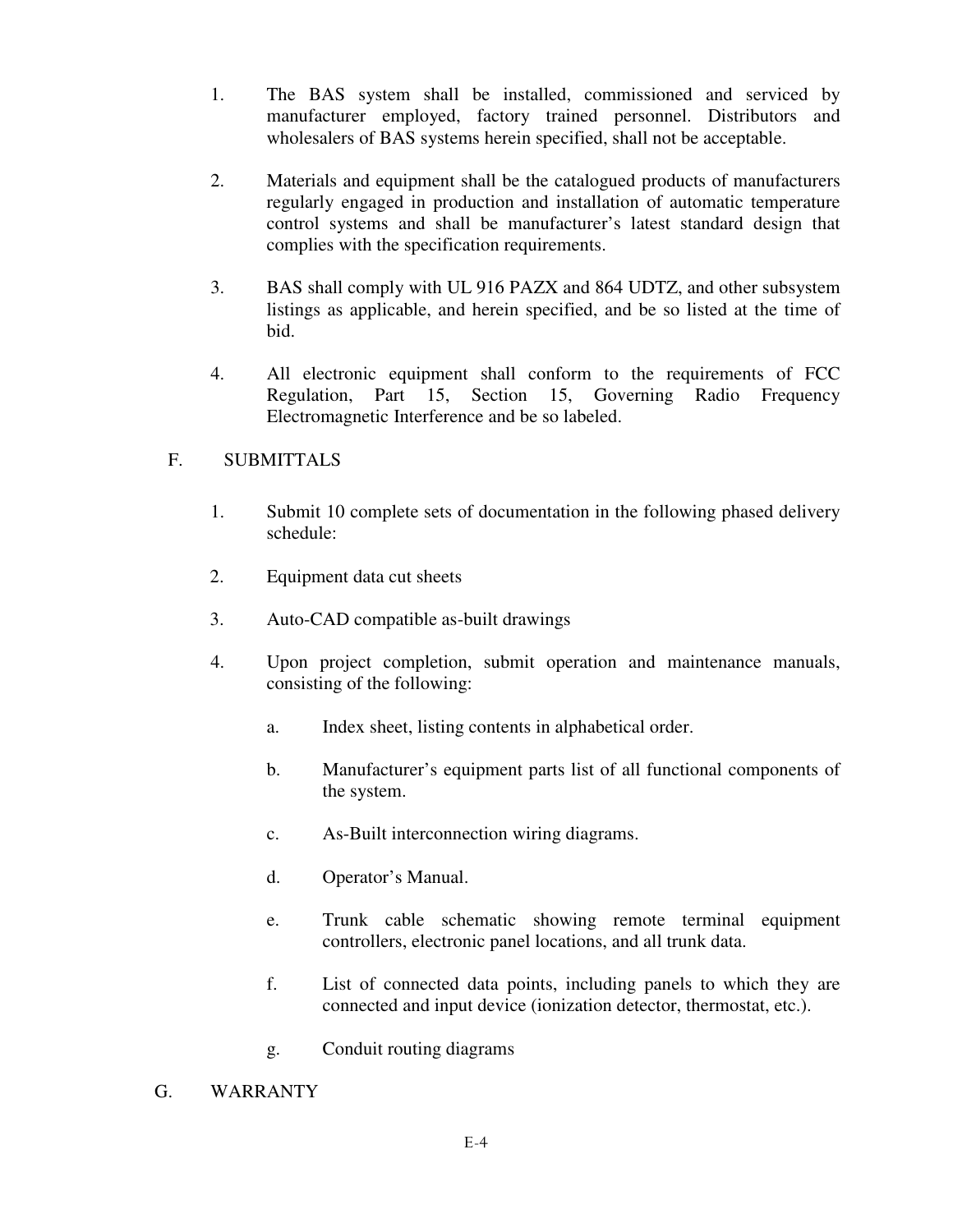- 1. Provide all services, materials and equipment necessary for the successful operation of the entire BAS system for a period of three years after beneficial use.
- 2. The adjustment, required testing, and repair of the system includes all transmission equipment, all sensors and control devices.
- 3. The on-line support services shall allow the BAS Contractor to dial out over telephone lines to monitor and control the facility's building automation system. This remote connection to the facility shall be within 2 hours of the time that the problem is reported. This coverage shall be extended to include normal business hours, after business hours, weekends and holidays.
- 4. If the problem cannot be resolved with on-line support services of the BAS Contractor shall dispatch the appropriate personnel to the job site to resolve the problem within 3 hours of the time that the problem is reported.

## H. COORDINATION

- 1. Coordinate Building Automation System based on the "Scope of Work" as specified in this section.
- 2. Ensure installation of components is complementary to installation of similar components in other systems.
- 3. Coordinate installation of system components with installation of other mechanical system equipment.
- 4. Coordinate control wiring requirements, including actual terminal block numbers, with mechanical equipment manufacturers.

# PART 2 - PRODUCTS

# A. ACCEPTABLE MANUFACTURERS

- 1. The complete Building Automation System hereinafter referred to as the BAS system, including Section 15900 and all related system integration specified in Sections 15000 and 16000 shall be supplied and installed by only one manufacturer. Acceptable manufacturers are:
	- a. Siemens Building Technologies, Inc., System 600
	- b. Johnson Controls Metasys
	- c. Invensys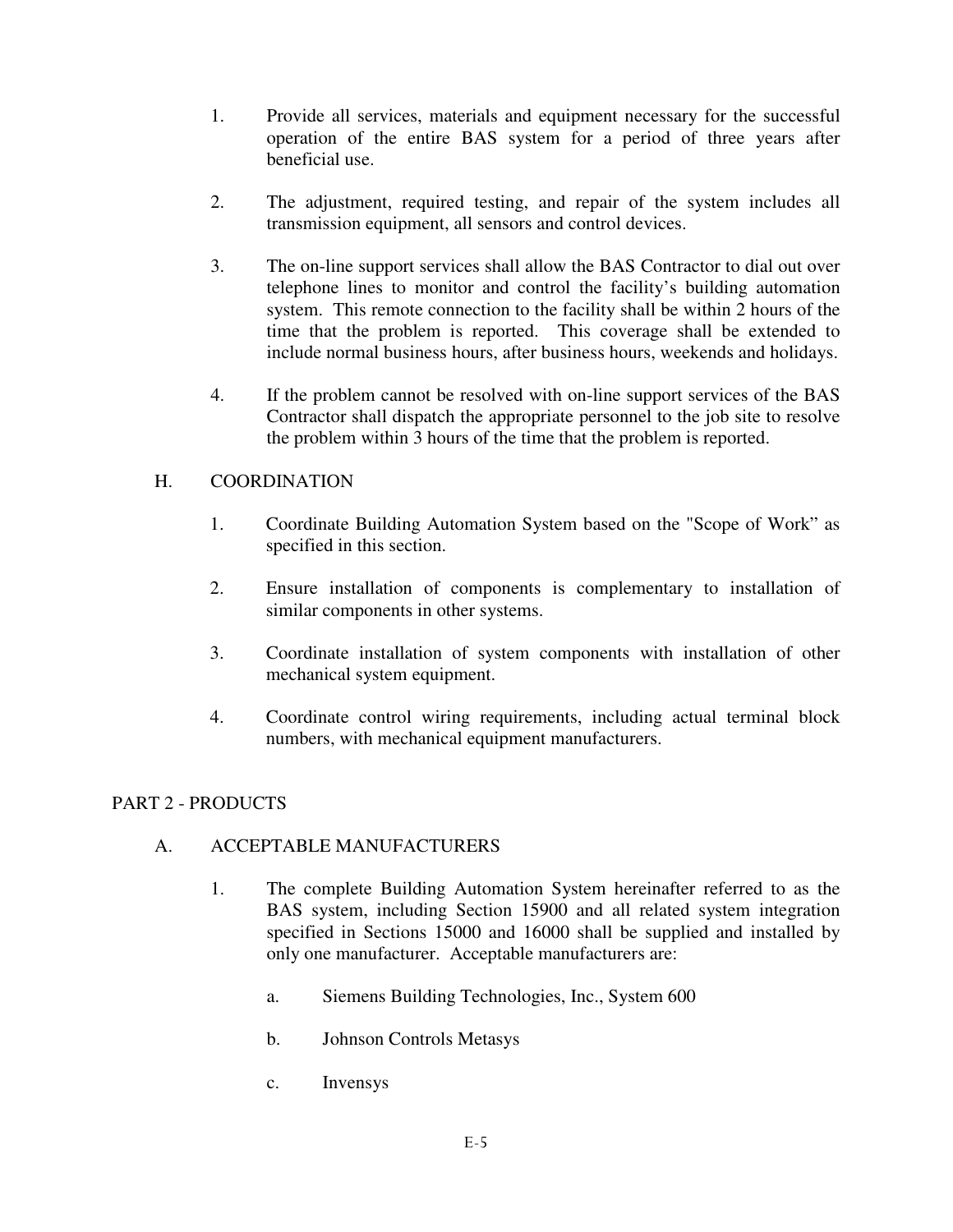- d. Honeywell
- 2. The BAS system herein listed shall be installed, commissioned and serviced by factory trained personal that are under the direct employment of the above listed manufacturers. Certified factory distributors and product wholesalers of all listed BAS systems herein specified shall not be acceptable.
- 3. Substitutions to system herein specified will not be acceptable.

# B. GENERAL

- 1. Siemens 600 DDC panels provide the following functions:
	- a. Mathematical: Absolute value, calculate, square root, power, sign, average, totals.
	- b. Logic: OR, AND, compare negate.
	- c. Fixed Formula: High and low select, span, rate, ramp, enthalpy, wet bulb, dewpoint, relative humidity, humidity ratio, filter.
	- d. Data Manipulation: Store, file and set.
	- e. Control Routines: Real-time based functions, proportional, proportional-integral, proportional-integral-derivative, direct-acting, reverse acting, feed forward, fixed setpoint, calculated setpoint, adjustable setpoint, lead lag and hysteresis correction.
	- f. Energy Management: Time scheduling, optimum start/stop, enthalpy optimization, duty cycle, trend, demand limiting, zero energy, warm up cycle, night cycle, night purge, reset optimization, runtime totals and holiday and daylight savings time correction.
	- g. LonMark interface capability.
- 2. DDC panels will provide self-test procedure. Notify host with advisories for maintenance, performance, software, cable break, or data transmission problems. Identify variables as reliable or unreliable. Variables identified as unreliable shall use default in calculation.
- 3. Panel will notify host for alarms and deviations such as abnormal alarm, high/low alarm, and floating alarm. Alarm scan shall show alarms and identification. Continue alarm indication until acknowledged and alarms condition is corrected.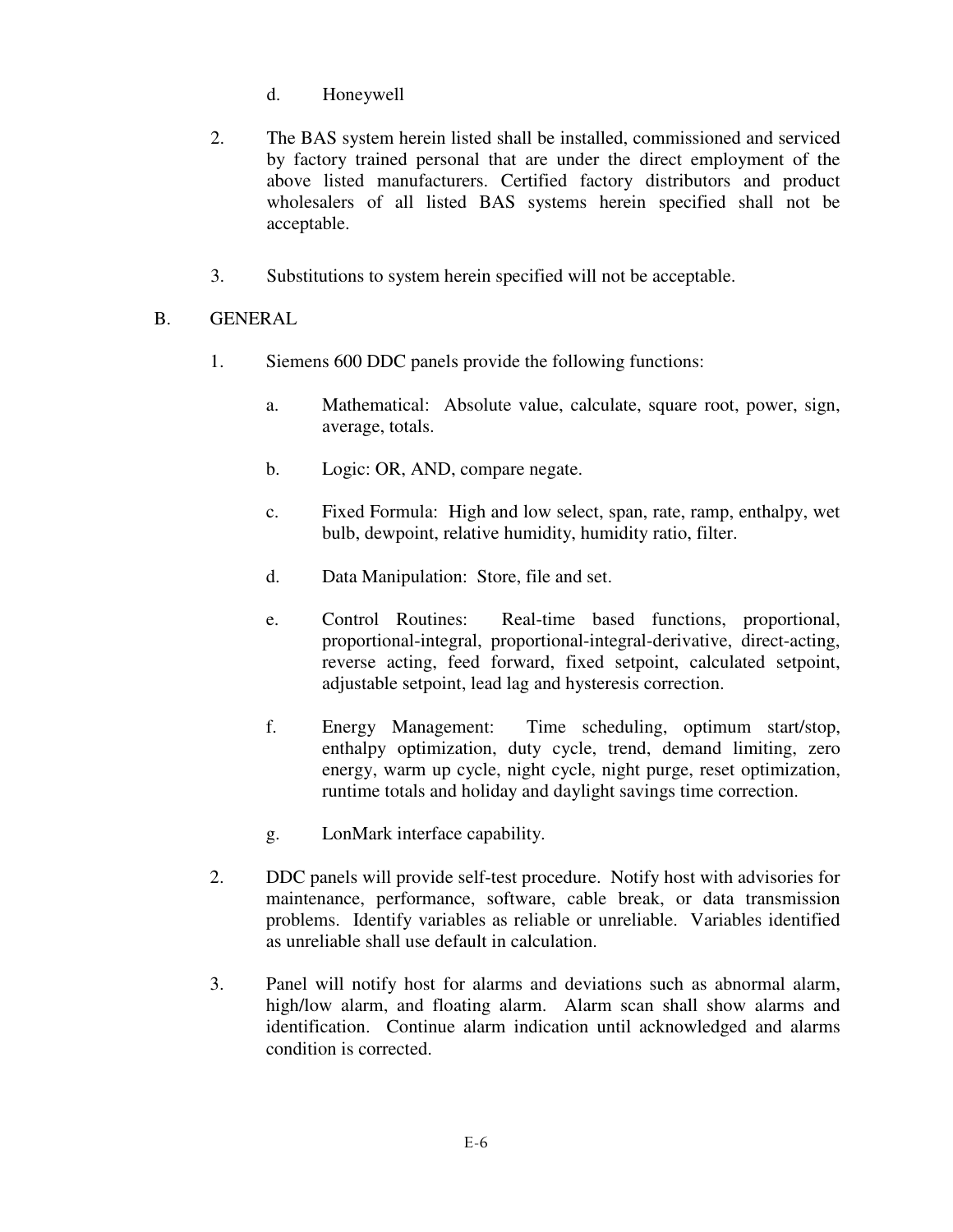4. Panel shall have two communication interface ports for communication between processor, other processors, central processing unit and portable terminal. Provide a communication network to connect the new processor to the existing in the building and to the HOST, including modem(s) and surge protection as required.

# C. LON MARK

- 1. The LonMark certified unitary controller shall communicate with the direct digital control (DDC) system over a LonWorks network. The Building Automation System shall communicate with the equipment to monitor and command points as shown in the points list, sequences of operation and control schematics.
- 2. The LonMark device supplier shall provide all hardware and software necessary to integrate the controls with the LonWorks network and meet the system's functional specification. The LonMark device supplier shall provide proof of experience with integration of the type outlined in this Specification. The supplier shall provide individuals experienced with the installation and startup of equipment relating to LonWorks.
- 3. The LonMark device supplier shall supply the Owner with all necessary documentation for integration. This must include, at a minimum, the following for each device installed:
	- a. Two (2) copies of the External Interface File from the actual installed device is required.
	- b. Application Manual
	- c. Device cut sheets
- 4. The LonMark device supplier shall supply the Owner with a unit of the same type as the devices to be installed for integration testing and troubleshooting. This unit will remain with the system integrator.
- 5. The LonMark device supplier shall install, configure and start-up the LonMark devices. The LonMark equipment supplier shall independently start-up, checkout and test all hardware and software and verify communication between all components.
	- a. Verify that all control wiring is properly connected and free of all shorts and ground faults. Verify that terminations are tight.
	- b. Verify that all analog and binary input/output points read properly.
	- c. Verify alarms and interlocks.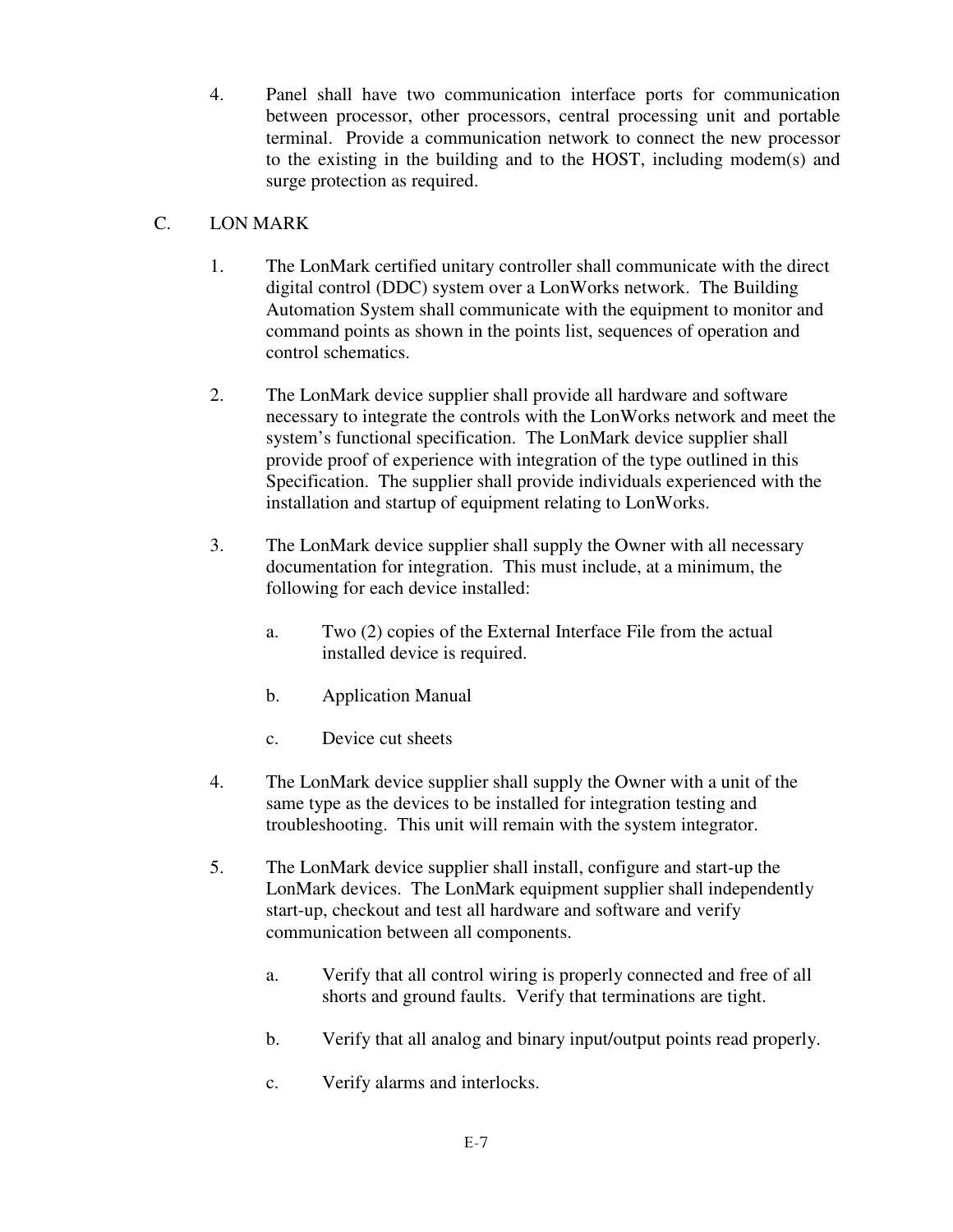- d. Do NOT add devices to LonWorks network without presence and assistance from the Owner.
- 6. Joint Commissioning Verify operation of the integrated system.
	- a. Upon review of the integrated solution, a point to point test of the integrated control installation shall commence. The LonMark device supplier representative in conjunction with the building control installer shall test actual field operation of each control and sensing point. Compare the values read in the Owners system to those indicated by the LonMark device.
	- b. When the point to point input/output testing is successfully completed a series of hardware/software systems tests shall be performed. All groups of points that yield a system control shall be tested for compliance with the sequences of operation. The tests shall include but not be limited to:
		- 1) Control interlocks and any miscellaneous sequences shall be tested.
		- 2) All alarm and shutdown modes shall be tested for proper operation.
		- 3) The Engineer and Owner may elect to be present to observe and review these tests. They shall be notified at least ten days in advance of the start of the testing procedures.

### D. FIELD DEVICES

- 1. Temperature sensor assemblies shall consist of a Resistive Temperature Device (RTD's) with a 4-20 mA transmitter and enclosure. Sensing element shall be platinum with 100 ohms resistance at  $32^{\circ}$  F. Accuracy shall be  $+/ 1/2$  ° F over the entire range.
	- a. Single point duct temperature sensor shall be rigid bulb type and have a calibrated span of 20-120 ° F or higher for heating applications.
	- b. Averaging element duct mounted temperature sensor shall be 25-ft. long sensor probe type and have a calibrated span of 20-120 °F.
	- c. Liquid immersion temperature sensors shall have 5 1/2" long probe with well, and weather tight enclosure. Transmitters for chilled water shall have a calibrated span of 20-120 °F.
	- d. Room temperature sensors shall have a minimum span of  $40-90^\circ$  F, locking covers and shall match the pneumatic thermostats used.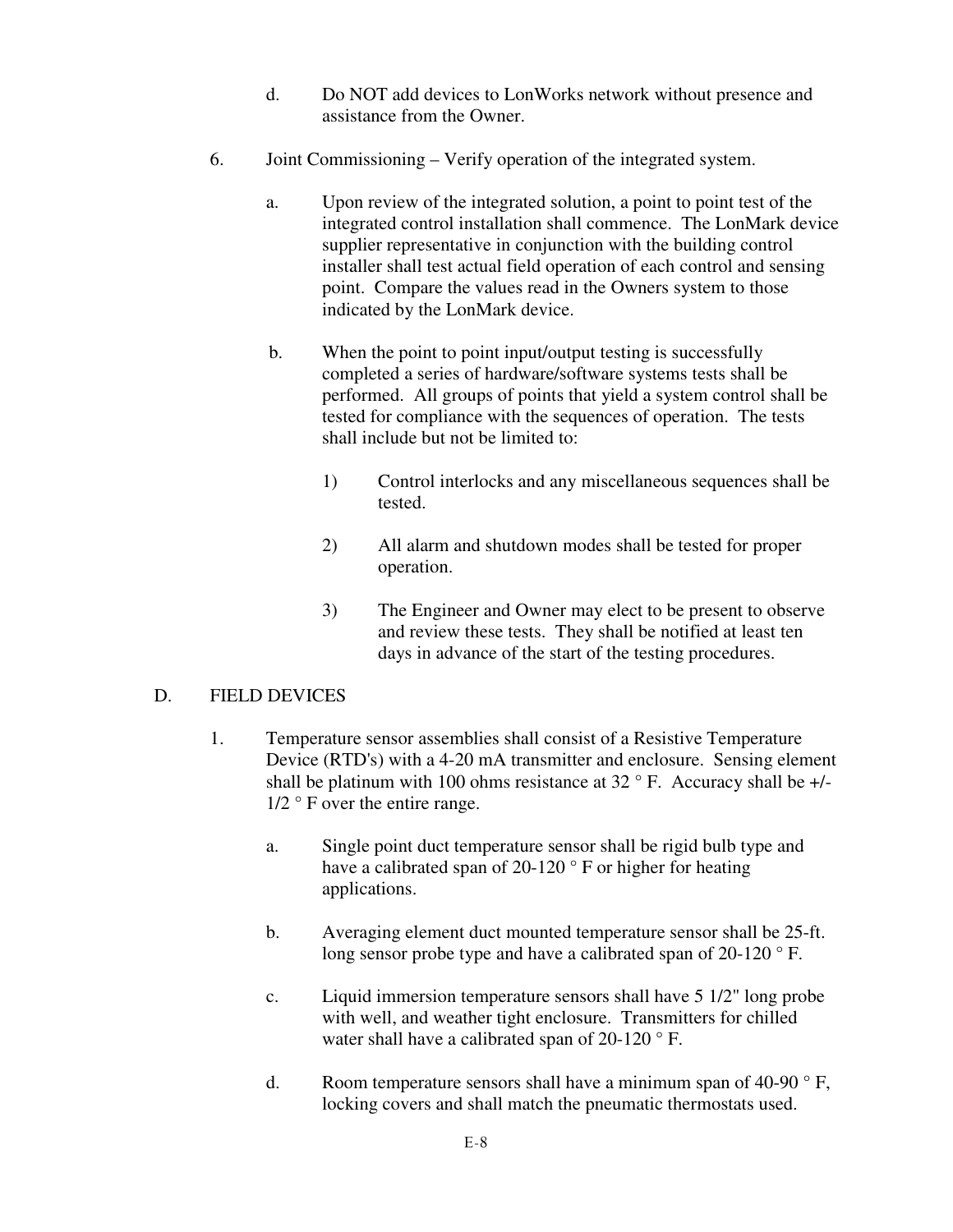- 2. Outside Air Master Temperature and Humidity Sensors Dual System:
	- a. Single point outside air temperature RTD shall be 1000 ohm thin film platinum resistor sensor with 4-20 mA output transmitter with solar shield.
	- b. Outside air humidity sensor shall be thin film alumina substrate capacitance signal generating sensor with 4-20 mA output transmitter with 0-100% relative humidity range within +/-1% RH as manufactured by Hy-Cal Engineering, equivalent to Model No. CT-830-E-LNF,-25-125 ° F, 0-100%.

 X21, Internal Probe Wall Mount, X5, Temp. Transmitter matched to sensor Ice Point, X52, PVC Solar Shield X53, SST Filter-Humidity Sensor

- 3. High Precision Temperature Transmitters (for CHWS and CHWR temperature inputs used for BTU calculations):
	- a. Temperature transmitter with platinum RTD sensor and 4-20 mA DC output. Zero and span shall be continuously adjustable. Sensor and transmitter shall be a matched assembly. Accuracy shall be +/- 0.1% of calibrated transmitter span, including combined effects of repeatability, hysteresis and linearity. Calibrated range shall be 20 to 120 ° F. Both CHWS and CHWR sensor/transmitter assemblies shall have the same span and shall be factory calibrated as a matched pair.
	- b. Liquid immersion sensors shall have welded stainless steel thermowell. Transmitters shall be of the potted type or shall have a thermally isolated watertight enclosure. Length of sensor and thermowell shall be selected based on the diameter of the pipe to provide accurate, reliable and homogeneous sensing of the liquid temperature. Thermowell pressure rating as noted for each system in section 15510 - Hydronic Piping, 15520 - Steam and Condensate Piping and 15411 - Water Distribution Piping.
- 4. Humidity Sensors:
	- a. Elements: Thin film capacitive type or bulk polymer resistance type, accuracy of +/- 2% RH, range of 0-99% RH with 4-20 mA linear output. Factory calibrate for maximum accuracy at mid-range of normal operating humidity. All humidity sensors shall be resistant to chlorine and other cleaning agents.
	- b. Room Sensors: With locking cover.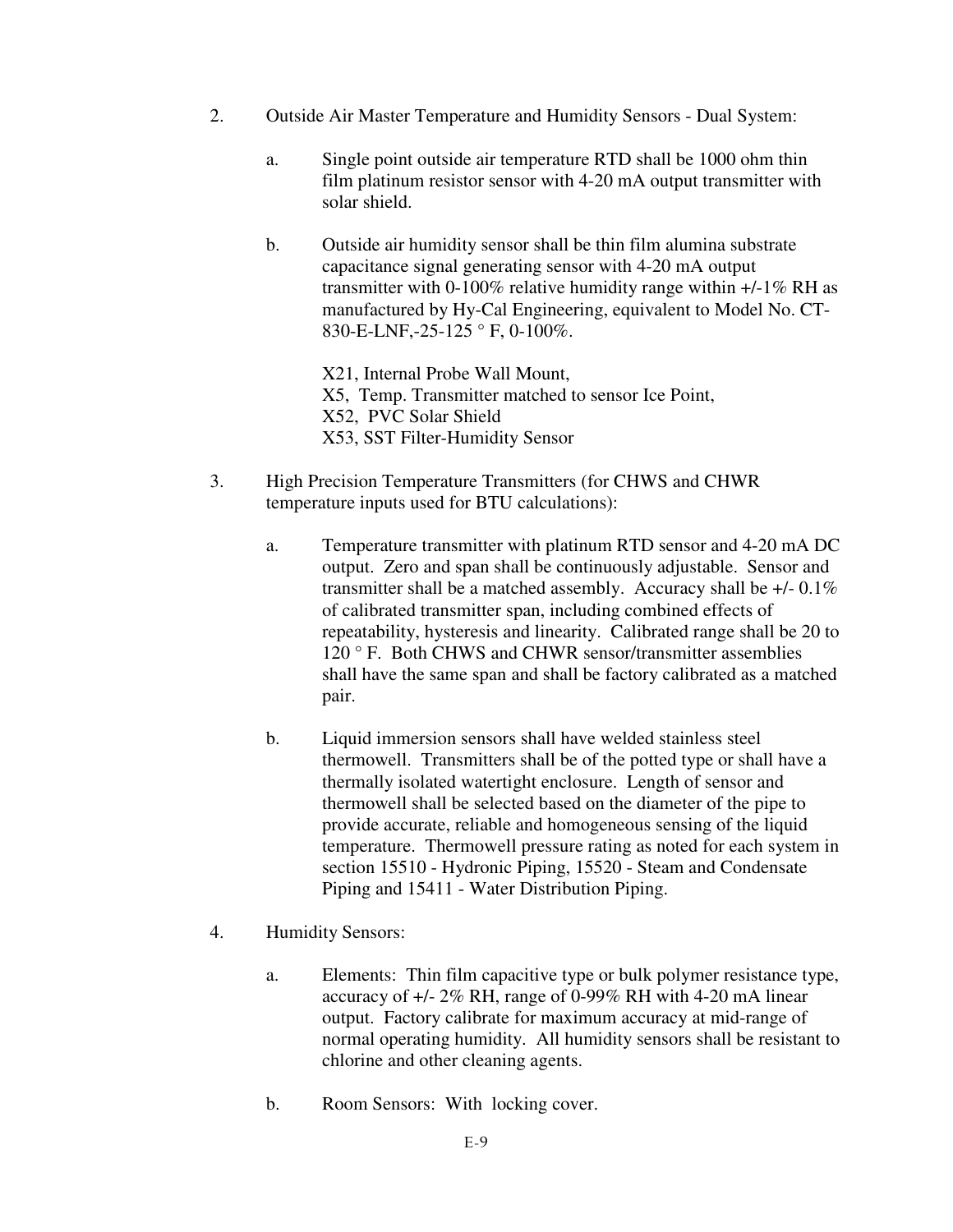- c. Duct Sensors: With duct probe and mounting plate.
- 5. Air Static Pressure Transmitters:
	- a. Variable capacitance type with ranges not exceeding 150% of maximum expected input. Transmitter shall have zero and span adjustment. Output shall be 4-20 mA.
	- b. Safe over pressure rating shall be minimum 5 times the range.
	- c. Temperature compensated with thermal error of not greater than 0.04% of full scale in temperature range of 40 to 100 ° F.
	- d. Accuracy: 1% of full scale.
	- e. Provide a 4" Magnehelic gauge of appropriate span and units (in. WC, etc.) for each transmitter. Gauges shall be graduated in inches W.C. for static pressure sensing measurement.
- 6. Water/Steam Differential Pressure Transmitters and Sensors:
	- a. Transmitters used for measuring flow rates:
		- 1) Each differential pressure transmitter shall be selected and calibrated for operations between 0 and 125% of the normal differential pressure and up to 150-psig line pressure. The calibration point shall be rounded upward to the nearest 10 inches WC (for spans less than 200" WC) or to the nearest 5 psi for larger spans. Calibration date shall be included on an embossed tag attached to each transmitter.
		- 2 The accuracy, including linearity, hysteresis and repeatability, of the transmitter for measuring differential pressure shall be better than 0.25% of the span stated above throughout a minimum of a 6:1 turndown. Turndown ratio shall be selected on the actual flow span.
		- 3) The transmitter shall not be damaged by pressures of up to 1000 psig on either side of the transmitter and all wetted parts shall be essentially inert in the presence of up to a 40% concentration of ethylene glycol in water.
		- 4) Provide a drain valve for each side of the pressure chamber. Furnish and install mounting brackets appropriate for the installation location.
		- 5) Span and zero shall be individually adjustable.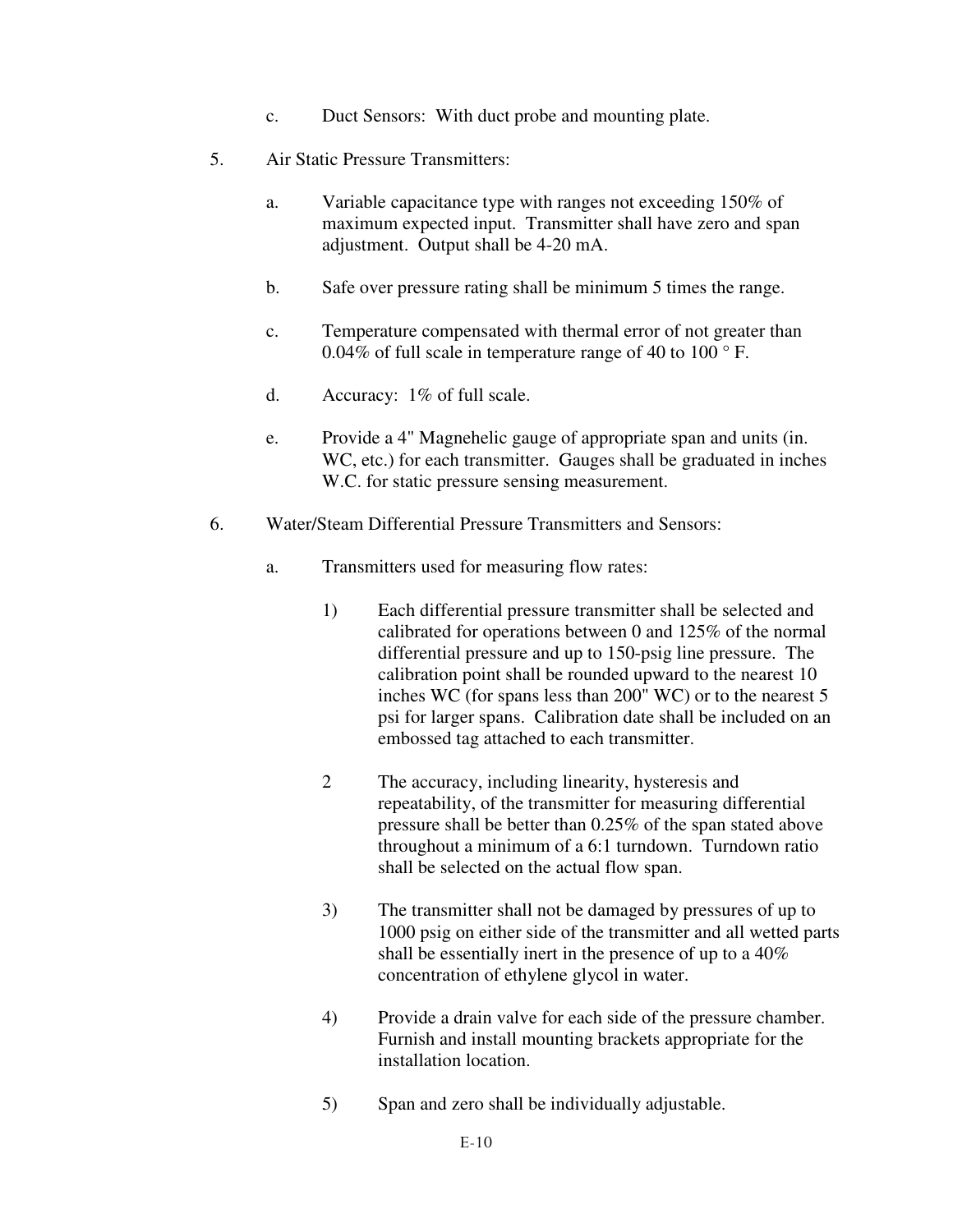- 7. Transmitters used for measuring differential pressure only:
	- a. Each differential pressure transmitter shall be selected and calibrated for operations between 0 and 200% of the normal differential pressure. The calibration point shall be rounded upward to the nearest 10 inches WC (for spans less than 200" WC) or to the nearest 5 psi for larger spans. Calibration date shall be included on an embossed tag attached to each transmitter.
	- b. The accuracy, including linearity, hysteresis and repeatability, of the transmitter for measuring differential pressure shall be better than 2% of the span stated above throughout a minimum of a 4:1 turndown. Turndown ratio shall be selected on the actual differential span.
	- c. The transmitter shall not be damaged by pressures of up to 500 psig on either side of the transmitter and all wetted parts shall be essentially inert in the presence of up to a 40% concentration of ethylene glycol in water.
	- d. Provide a drain valve for each side of the pressure chamber. Furnish and install mounting brackets appropriate for the installation location.
	- e. Span and zero shall be individually adjustable.
- 8. Three Valve Manifold:
	- a. Provide a three-valve manifold for each transmitter. Pressures of up to 500 psig shall not damage the manifold and all wetted parts shall be essentially inert in the presence of up to a 40% concentration of ethylene glycol in water.
	- b. The manifold shall be designed for direct mounting on the transmitter it serves and utilizes two quarter turn valves to provide zeroing, blocking and normal service modes.
- 9. Waterflow Sensors:
	- a. Uni-directional waterflow sensors shall be of the venturi type or velocity pressure type. They shall be constructed of stainless steel, sized to the system's range of flow, and have an accuracy of 0.5%.
	- b. Bi-directional waterflow sensors shall be of the velocity pressure type. They shall be constructed of stainless steel, sized to the system's range of flow, and have an accuracy of 0.5%.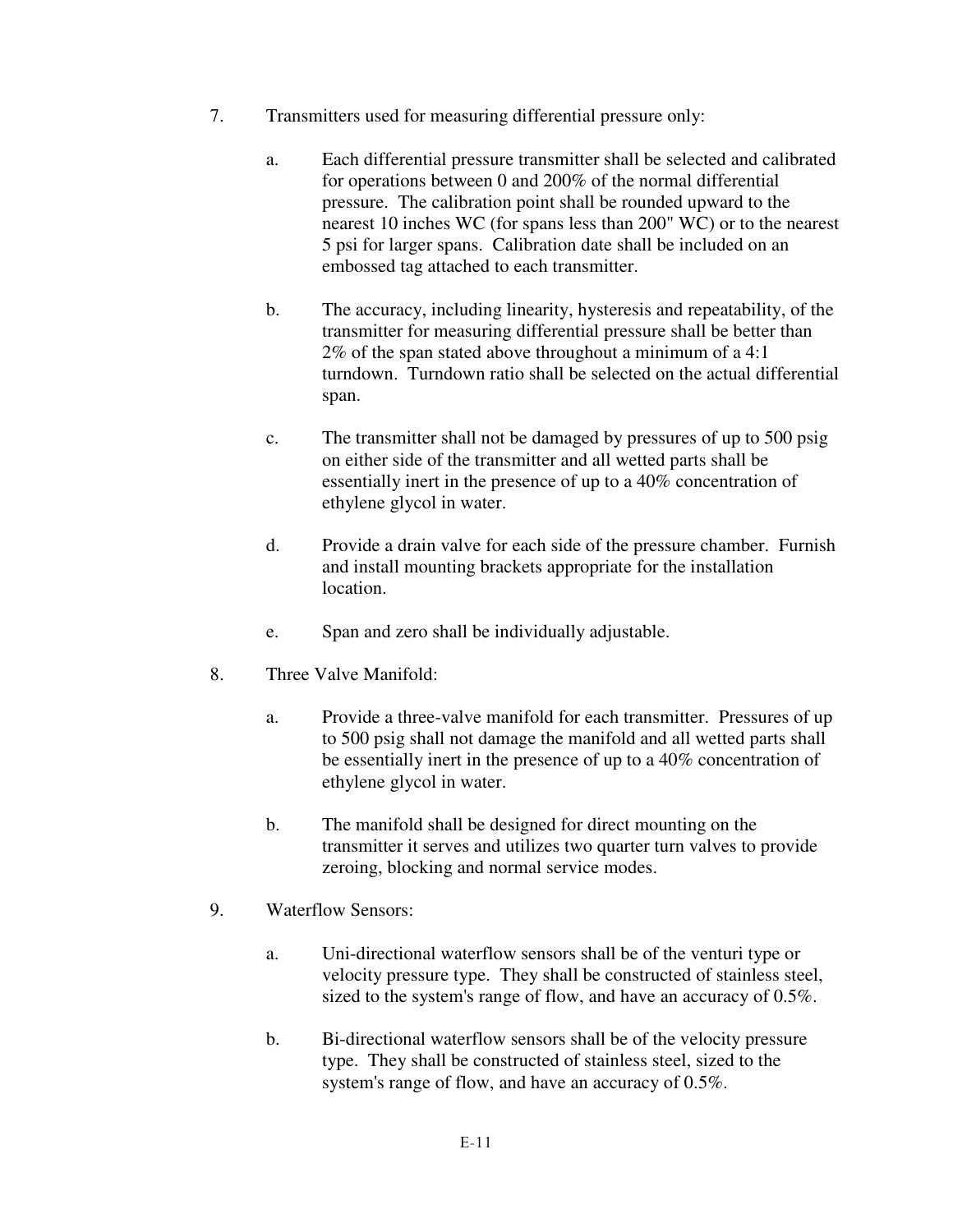- 10. Electro-magnetic Flow Meters
	- a Chilled water flow measurement sensors shall be of the electromagnetic flowmeter type and shall be bi-directional, microprocessorbased, and flange mounted. The flow sensor liner shall be suitable for the media it will be measuring. The electrodes shall be Stainless Steel or Hasteloy C. The transmitter shall be furnished with an integral universal wall/pipe mounting bracket and cable for remote mounting, integral LCD display, and NEMA 4X housing, shall indicate flow rate, totalize flow, and shall have an isolated 4-20 mA linear output signal. The unit shall be factory calibrated for the specified flow and shall be calibrated in both directions if the application is bi-directional. Calibration shall be minimum three point. The unit shall be mounted in an accessible location and shall be capable of being field calibrated and reprogrammed from the outside housing via magnetic probe or integral keypad menu switching. Unit shall have the capability to maintain flow total in non-volatile memory. Power to the unit shall be 120 VAC. The flowmeter shall be provided with a 2-year warrantee and application performance guarantee. The flowmeter and transmitter as a unit shall have the following minimum characteristics:
		- 1) Flowmeter Liner: Chilled water: Polyurethane or Teflon. Steam condensate: Ceramic.
		- 2) Accuracy: (Over an operating range of  $30-120$  ° F.) At 1 to 33 feet per second velocity: +/-0.5% of rate. At 0.3 feet per second velocity: +/-2% of rate.
		- 3) Bi-directional requirements: Chilled water de-coupler flow shall be bi-directional. Unit shall provide two analog 4-20 mA signals or a single 4- 20 mA signal and a digital contact closure on reverse flow.
	- b Flow meters shall be installed with at least 10 diameter of straight pipe length upstream and five diameter of straight pipe length down stream. If this requirement cannot be met, contact design engineer prior to installing any related pipe and the flow meter.
- 11. Current Sensing Relays
	- a. Provide current sensors with donut transformers capable of monitoring AC current, maximum input current ranges from 20 to 300 amp, peak, with digital output signals having adjustable high and low current trips. LED model is not acceptable.
- 12. Electronic to Pneumatic Transducers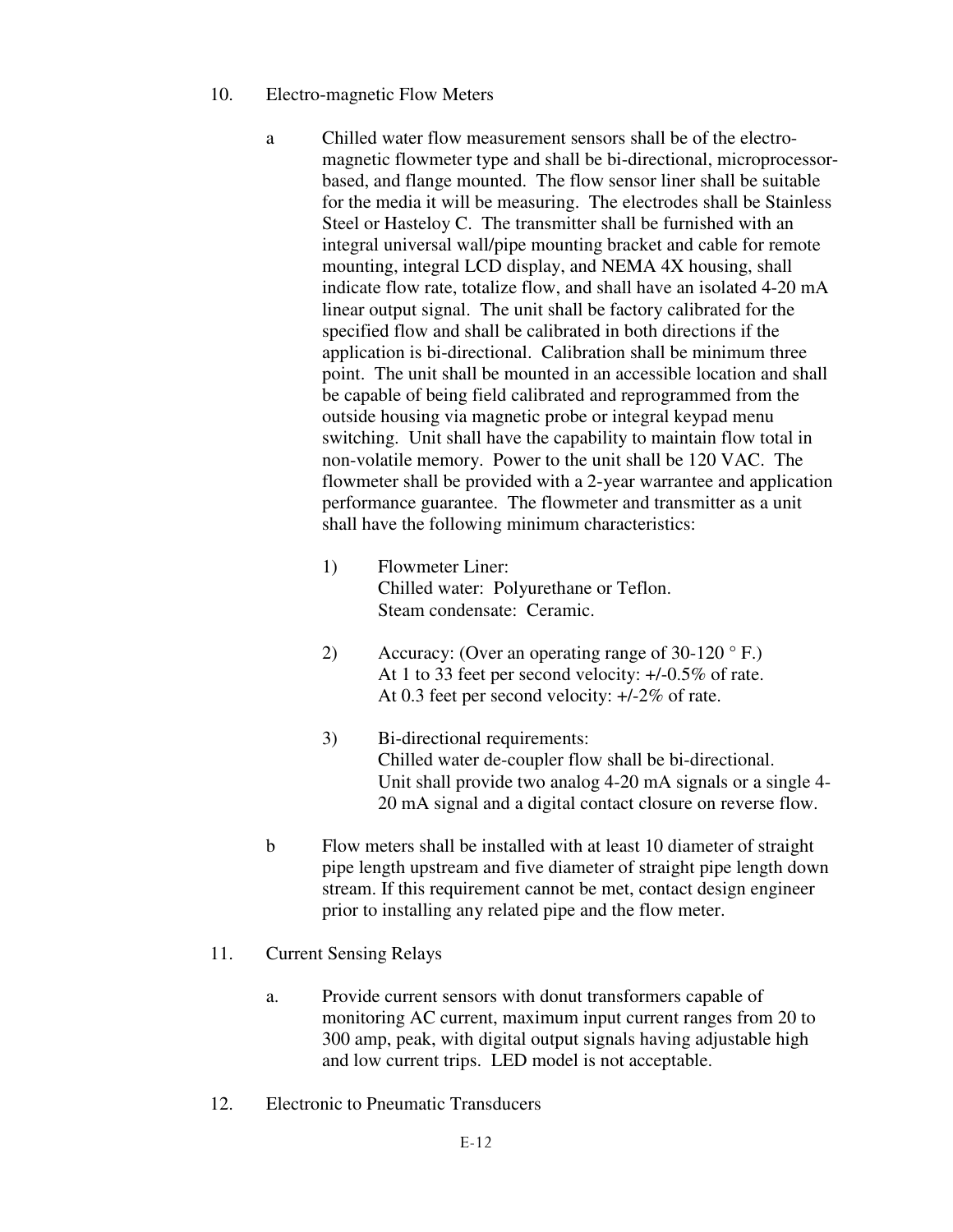- a. Provide Bellafram transducers to convert electronic signals from the Siemens Building Technologies analog output modules to linear proportional pneumatic signals for all DDC controlled modulating pneumatic devices. The transducer shall be a panel-mounted device, with hand/auto switch, override dial for manual override control, and a 0-30 psig output gauge. Supply voltage shall be 19-26 VAC. Control signal shall be 0-10 VDC or 4-20 mA. Output accuracy shall be  $1/4$  psig at  $75^\circ$  F, producing a 0-15 psig pneumatic signal. Output repeatability shall be .05 psig maximum. Transducers shall be high capacity non-bleed devices with a minimum output capacity of 500 SCIM, except special circumstances, which require a constant, bleed controller with branch exhaust on signal loss.
- 13. Limit Switches
	- a. Oil tight type with operator as required to provide required function. Limit switches used on dampers should be set at approximately 75% of full stroke.
- 14. Airflow Sensors:
	- a. Provide where indicated amplified signal airflow traverse probe(s) or airflow stations, complete with straighteners when required, capable of continuously monitoring the fan or duct capacities (air volumes) it serves.
- 15. Carbon Dioxide Sensors:
	- a. Carbon dioxide sensing cell shall consist of a nondispersive infrared carbon dioxide gas cell that uses a pulsed source and has no free air optical path. Output shall be linearized 4-20 mA with the 24 VDC input. In addition, the unit shall be capable of providing SPDT switching of an external low voltage circuit at an adjustable setpoint. The unit shall be specifically designed for the wall or duct application specified. Return air aspiration boxes shall be designed by and approved by the manufacturer. Unit shall have single point setpoint and span adjustment. The unit shall have no moving parts. Power for the sensor shall be extended from a transformer or adapter installed adjacent to the DDC control panel, and shall be run parallel to the 4-20 mA signal cable.
	- b. Minimum requirements:

Range  $0-2,000$  ppm Accuracy 3 % full scale Repeatability 1% of full scale Power Consumption less than 3 watts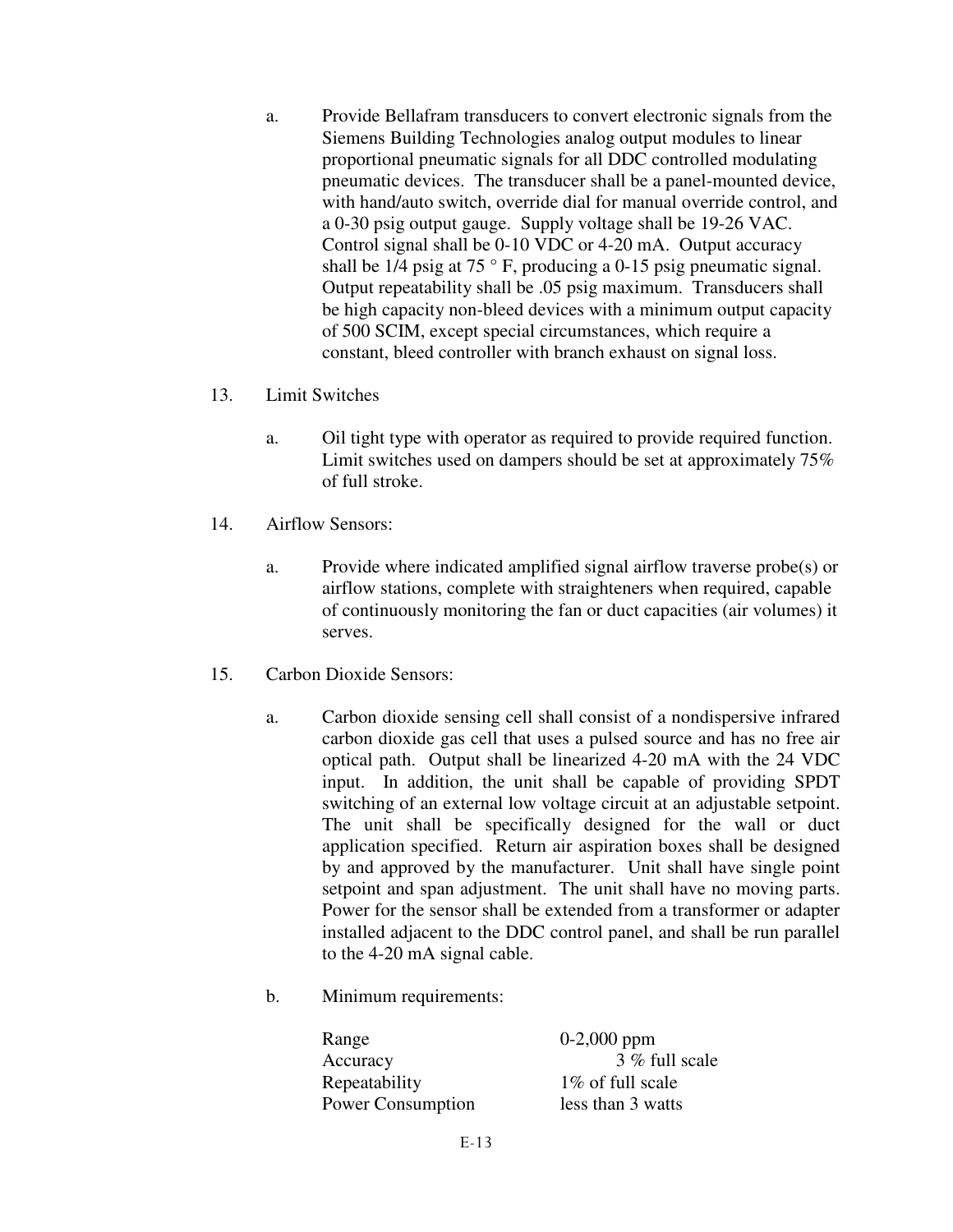| Relay contact rating                   | 1 amp at 28 VDC                                             |
|----------------------------------------|-------------------------------------------------------------|
|                                        | Zero Drift at Constant Temp. 100 ppm per 24 hrs (random not |
|                                        | cumulative)                                                 |
| Max. allowable Drift in 1 year 100 ppm |                                                             |

 c. Contractor shall provide all necessary equipment and test gas for calibration and shall calibrate all carbon dioxide sensors in accordance with the manufacturers recommendations.

### E. PNEUMATIC AND ELECTRIC COMPONENTS:

- 1. Electric-Pneumatic Relays (To be installed in the component panel): Electric, solenoid operated, two-position air valve for panel mounting. Solenoid coil to be 120 VAC. Valve to be 3 or 4 port.
- 2. Pneumatic-Electric Relays: Electric, two-position type, range and element shall be suitable for the service, single or two pole, normally open or normally closed as required. Setpoint shall adjustable over the full range. Switch rating shall be 8.0 amps at 120 VAC, minimum.
- 3. Low Temperature Detection Thermostat: Duct type, fixed 5 ° F differential, range 30 to 60 ° F Sensing element shall be a 20 foot long capillary tube responding to the lowest temperature sensed along any 12 inches of bulb length. Switch shall be DPDT 120 VAC, UL listed, rated for 10 amps at 120 VAC full load, one pole wired to unit starter, one switch to Building Automation System. Unit shall be manually reset. Provide one thermostat for every 20 square feet of coil surface.
- 4. High Temperature Detection Thermostat: Electric, two-position type, range and element shall be suitable for the service, single or two pole, normally open or normally closed as required. Setpoint shall be adjustable over the full range. Switch shall be UL listed, rated for 10 amps at 120 VAC full load. Unit shall be manually reset.
- 5. Immersion Thermostat: Electric, two position type, range and element shall be suitable for the service, single or two pole, normally open or normally closed as required with stainless steel separable well. Setpoint shall be adjustable over the full range. Switch shall be UL listed, rated for 10 amps at 120 VAC full load.
- 6. Strap-on Thermostat: Electric, tow position type, range and element shall be suitable for the service, single or two pole, normally open or normally closed as required. Setpoint shall be adjustable over the full range. Switch shall be UL listed, rated for 10 amps at 120 VAC full load.
- 7. Panel Mounted Pneumatic Gauges: Provide door mounted visual analog indicator gauges with accuracy as listed below: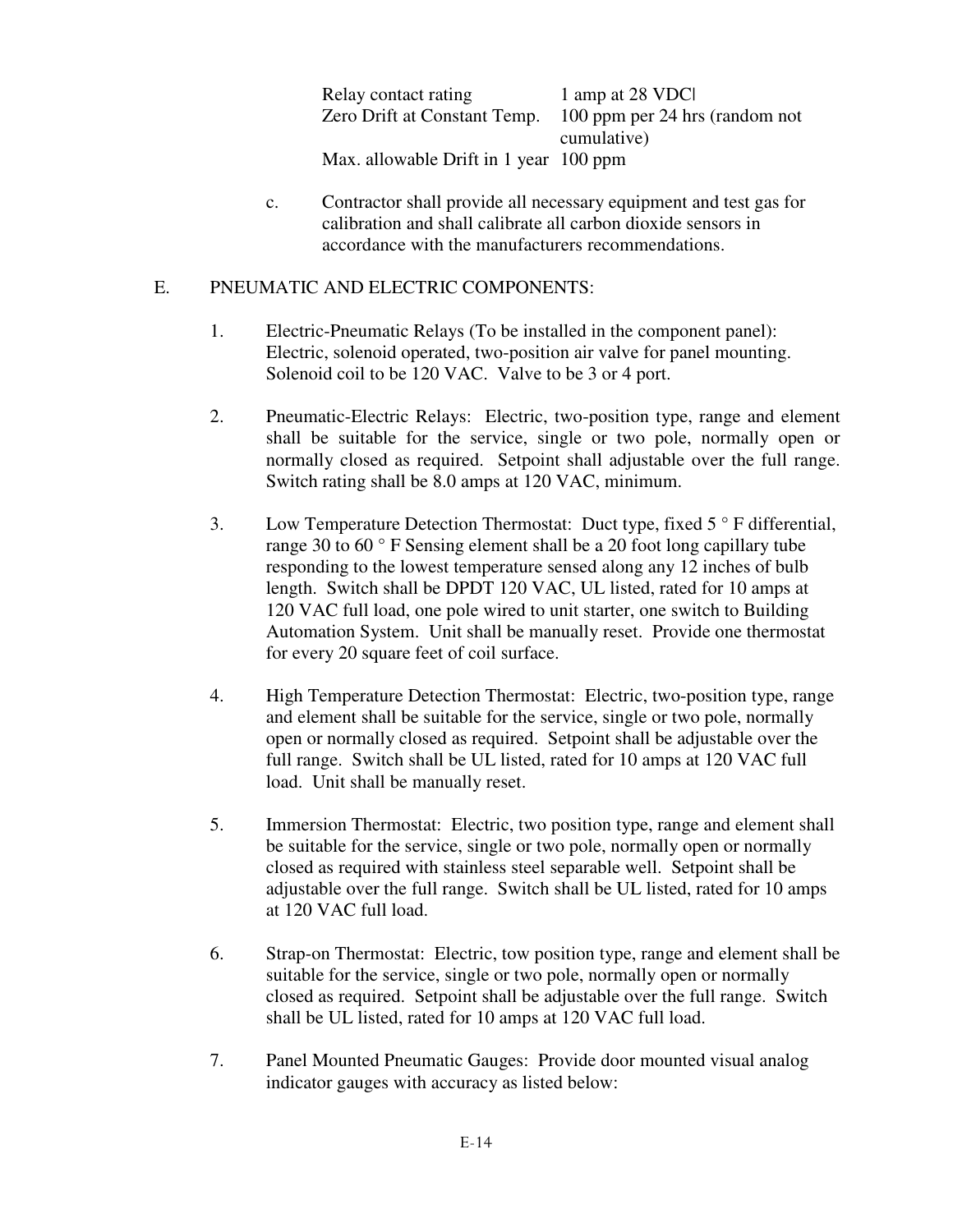Size Accuracy

 $3-1/2"$  +/- 1\%

# F. ELECTRICAL ACCESSORIES:

- 1. Wiring and Conduit
	- a. The contractor shall provide all DDC and related control wiring and conduit. All low voltage control wiring shall be in EMT conduit. Wire and cable shall be pulled from device or control point to the DDC panel with 6'-0" spare coiled at the panel. All wire and cable shall be labeled and tagged.
	- b. A dedicated 20-amp circuit shall be provided by the division 16 contractor for each DDC cabinet and each auxiliary control cabinet from power or receptacle panels shown on electrical drawings. Coordinate panel locations with Division 16 Contractor.
	- c. Conduits shall be sized on a maximum fill of 40% capacity, minimum size  $\frac{3}{4}$ ".
	- d. All control wiring shall have insulation rated for 300 volts minimum and run in conduit. Refer to Division 16000 Specification Sections for requirements.
	- e. Separate conduit systems shall be provided:
		- 1) 120 volt DO and 120 VAC control wiring.
		- 2) AO/AI/DI and 24 volt DO wiring. Data transmission cable/phone line/LAN cable.
		- 3) Pneumatic tubing
	- f. Data transmission cabling and equipment grounding procedures shall meet the latest FCC guidelines for electromagnetic field generation.
	- g. All control wiring sizes and types shall meet the equipment manufacturer's recommendations.
	- h. DDC Wiring and Cable requirements for new DDC panels:

| Digital Output | *Minimum #14 AWG THHN                            |
|----------------|--------------------------------------------------|
| Digital Input  | *Teflon jacketed twisted pair #16 AWG or #16 AWG |
|                | <b>THHN</b>                                      |
| Analog Output  | *Teflon jacketed twisted pair #18 AWG            |
| Analog Input   | <i>*</i> Teflon jacketed twisted pair #18 AWG    |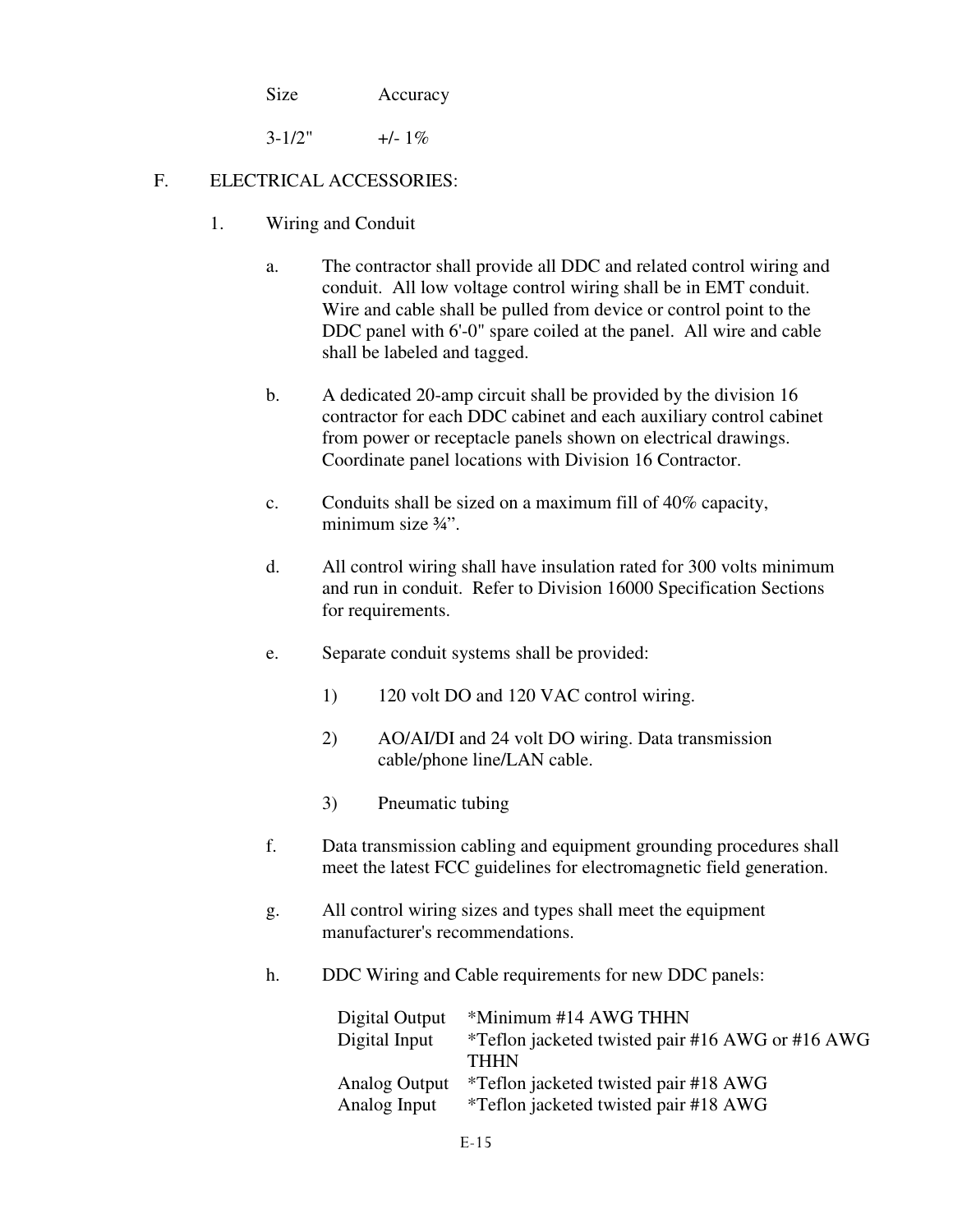Data Transmission \*Teflon jacketed twisted shielded pair #22 AWG

- \* Wire sizes listed for lengths up to 750'. For distances over 750', contact engineer.
- i. DDC Wiring and Cable requirements for existing DDC panels:

| Digital Output       | *Minimum #14 AWG THHN                                                |
|----------------------|----------------------------------------------------------------------|
| Digital Input        | *Teflon jacketed twisted Shielded pair #18 AWG or                    |
|                      | #16 AWG THHN                                                         |
| <b>Analog Output</b> | *Teflon jacketed twisted shielded pair #18 AWG                       |
| Analog Input         | *Teflon jacketed twisted shielded pair #18 AWG                       |
| Data                 | *Teflon jacketed twisted shielded pair #22 AWG                       |
| Transmission         |                                                                      |
|                      | * Wire sizes listed for lengths up to 750'. For distances over 750'. |

- \* Wire sizes listed for lengths up to 750'. For distances over 750', contact engineer.
	- j. All junction boxes containing DDC related wiring or pneumatic tubing shall be painted a sky blue color. All conduits containing DDC related wiring or pneumatic tubing shall have a 6" long sky blue color band painted at 20' intervals. Conduits containing DDC wiring or pneumatic tubing which pass through walls or floors shall have a 6" long band painted on each side of the penetration.
	- k. For DDC terminal equipment controllers (TEC's) that do not have an enclosure for terminating conduits, the conduit shall end no more than 18" from the device and shall include a junction box, terminal fitting or insulating bushing as required by NEC section 300-16.
		- a. Exception: For DDC VAV boxes replacing pneumatic boxes, control wiring between the controller, room sensors, damper actuators and valve actuators need not be located in conduit. Wiring not installed in conduit shall follow the route of the pneumatic tubing it replaces and shall use the same supports, as closely as possible. Wiring shall be supported in a neat and workman like manner.

# G. TEMPERATURE CONTROL SYSTEM VALVES:

 1. General: Valve bodies 2 inches IPS and smaller shall be single seated bronze and shall have screwed end connections. Valve bodies 2-1/2 inches IPS shall be cast iron and shall have flanged end connections. Valve stem packing shall be tetrafluorethylene, spring-loaded, self-adjusting. Packless construction is acceptable. Valve linkage shall have an adjustment for valve lift. Valve to have rising stem, renewable seat and disc, repackable under pressure. Valves 3" and larger shall be high performance butterfly valves per Section 15100.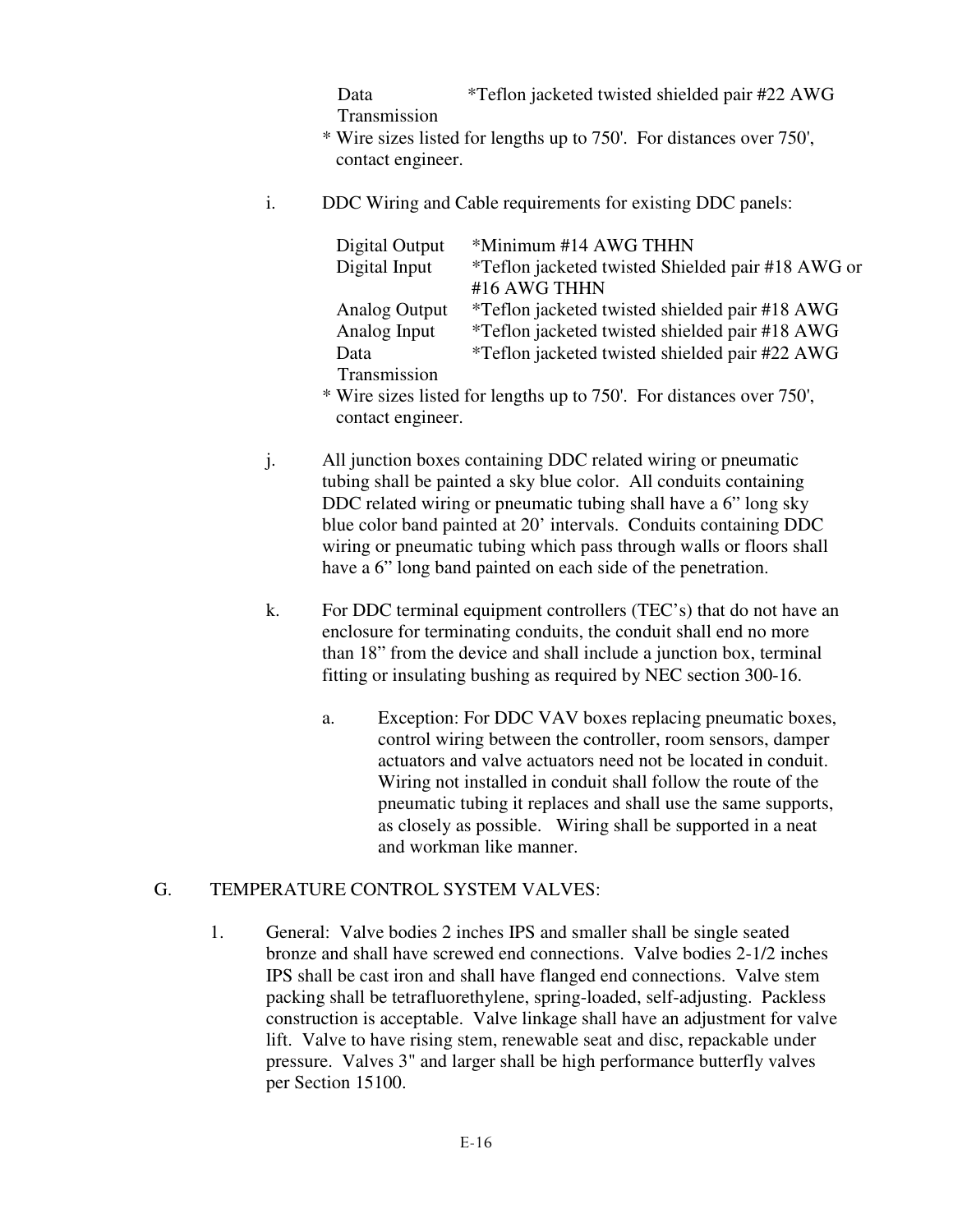- 2. Steam: Steam valve bodies and trim shall be rated for scheduled saturated steam service pressures. Steam valve replaceable plugs and seats shall be stainless steel, hardened to not less than 500 Brinnel. Pressure drop across any steam valve at maximum flow and valve size shall be as indicated. Valves shall have modified linear characteristics.
- 3. Hydronic: Hydronic system valve bodies and trim shall be rated for service pressures through 125 psig at 250 °F. Hydronic system valves shall have replaceable plugs and seats of SAE 72 brass or AISI 300 series stainless steel, selected for maximum lift under application conditions. Maximum pressure drop across any hydronic system valve at maximum flow and valve size shall be as indicated. Size valve operators to close off against pump shut off head. Two-way valves shall have equal percentage characteristics and three way valves shall have linear characteristics.
- 4. Operators:
	- a. Pneumatic, rolling diaphragm, spring loaded, piston type.
	- b. Spring range shall be as required for non-overlapping sequencing or as indicated on drawings.
	- c. Ratio relays or cumulators used for sequencing valves are not acceptable unless specifically indicated on the drawings.
	- d. Valves shall spring return to normal position as indicated.
	- e. Select with sufficient shut-off power for system pressure and highest operating torque, and torque requirements of valves, which may stick because of infrequent use.
	- f. Select to provide smooth proportioning control under operating conditions normal to the system.
	- g. Pilot positioners shall be used when required to achieve the requirements as specified and on all valves 2 ½" and larger.
	- h. Butterfly control valve actuators shall be pneumatic rotary type with rack and pinion to provide constant output torque, positive positioner, spring return, adjustable travel stops, factory tested, factory lubricated, self draining body, integral pneumatic parting, localized mechanical position indicator readable at 25 feet, 0-90 ° reversible operation, capable of operating in any valve mounting attitude, capable of being mounted in line or transverse to pipeline, bolt directly to valve top plate. Valves 5" and above shall be actuated with 70 lbs. air with 3-15 lbs. pilot service.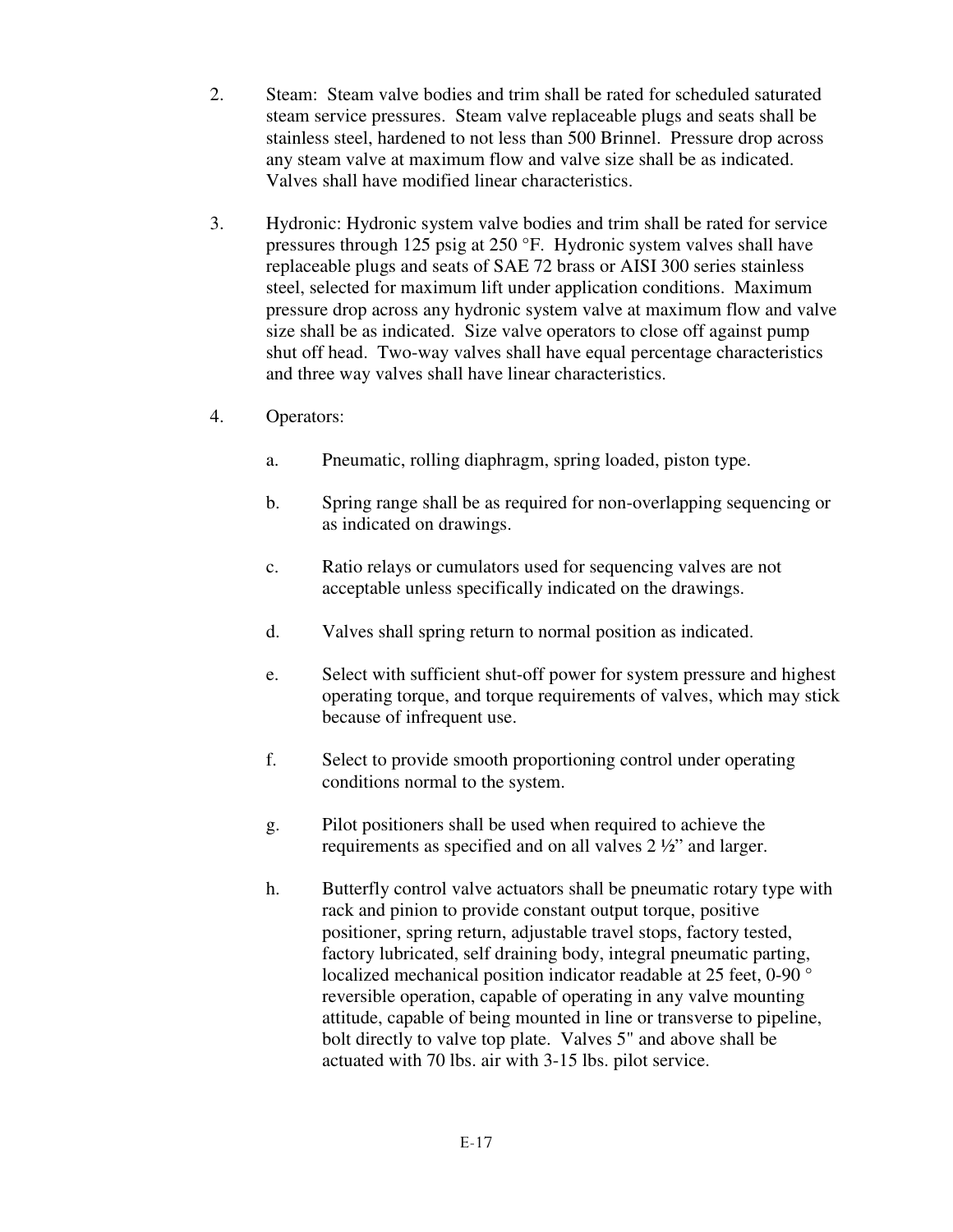i. Electric Butterfly Control Valve Actuators: Permanent split capacitor, reversible electric motor which drives a compound epicyclic gear, thermal overload protection, factory tested, factory lubricated, localized mechanical position indicator readable at 25 feet, 0-90 degree reversible operation, bolt directly to valve top plate. Housing shall be weatherproof and suitable for outdoor location. Provide thermostatically controlled heater for prevention of condensation at low temperatures, 120 VAC. Actuator ambient temperature range shall be -20  $\degree$  F to +140  $\degree$  F. Provide separate limit switches, which close at the full open and full closed position, respectively. Actuator shall include a manually operated handwheel for manual override of the valve position.

## H. DAMPER OPERATORS:

- 1. General: Provide smooth, proportional control with sufficient power for air velocities 20% greater than maximum design velocity and to provide tight seal against maximum system pressures. Provide spring return to normal position. Damper operators shall be installed in accessible locations. Damper operators shall not be installed inside exhaust air ducts, or exhaust air units.
- 2. Pneumatic Operators: Rolling diaphragm piston type with spring range as indicated on drawings.
- 3. Electric Operators: Maintenance free electric actuator, reversible, with push rod and bracket for swivel mounting and for the transmission of power. Synchronous motor with load independent running time providing parallel operation of several operators. Gear train with low noise level. Magnetic hysteresis coupling with magnetic transmission of torque, with no mechanical contact between the coupling members. The actuator shall be safe against blocking and overload proof even when operated continuously.
- 4. Number: Sufficient to achieve unrestricted movement throughout damper range. Provide sufficient number of operators such that one operator does not operate more than the maximum square footage of damper area as recommended in standard catalog of manufacturer.
- 5. Inlet Vane Operators: Provide inlet vane operators where indicated with pilot positioners and sufficient force to move vanes when fan is started with vanes in the closed position. Where required to meet these conditions, provide high-pressure operators with pilot positioners.

# I. DDC TERMINAL EQUIPMENT PANELS (TEC'S):

 1. Provide application specific DDC TEC's for field mounting to the VAV box. Coordinate to provide a complete operating package in accordance with the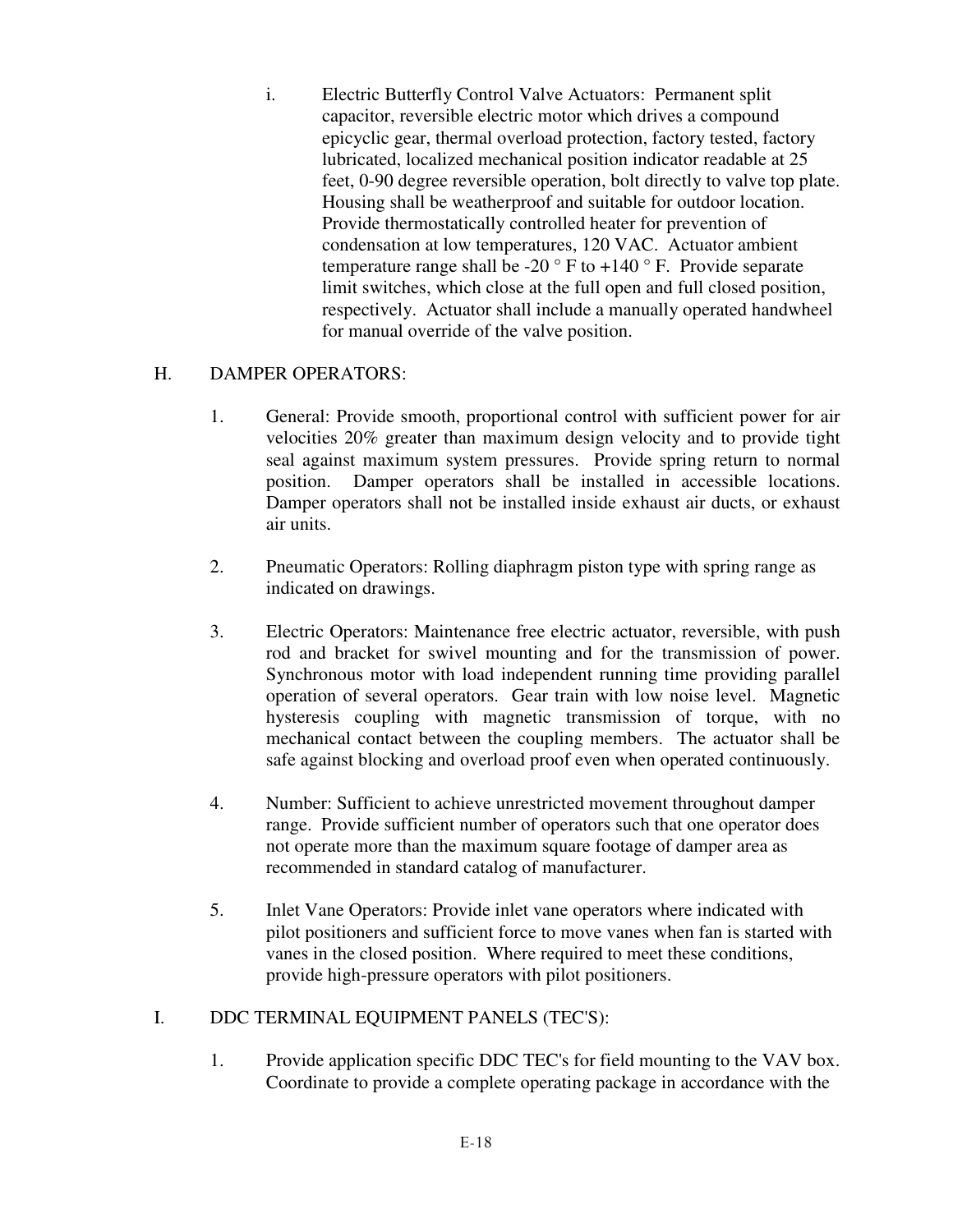sequence of operation requirements. Only TEC's with Lon Mark certification will be acceptable.

- 2. LonMark Certified Terminal Equipment Controllers
	- a. Provide LonMark certified ASC for control of each piece of equipment, including, but not limited to, the following:
		- 1) Variable air volume (VAV) boxes.
		- 2) Fan powered variable air volume (VAV) boxes.
	- b. Controllers shall provide a selection of control applications performable through configuration (not programming) of the device without violating the LonMark certification.
	- c. Controllers shall operate in stand-alone mode as needed for specific control applications if network communication fails.
	- d. Controller must include a FTT-10A transceiver for communication on the LonWorks network at 78.8K bps.
	- e. Controllers shall include all point inputs and outputs necessary to perform the specified control sequences. Inputs shall be universal for support of 0-10V, 100k therm, 40-29mA or dry contact.
	- f. Controllers shall include spare inputs/outputs not used in the application to wire accessories.
- 3. Packaging shall be such that field wiring can be performed prior to the installation of the controller. Board terminations shall be detachable from controller to facilitate troubleshooting, repair, and replacement.
	- a. Utilize standard configuration parameter types (SCPT's) for all product configuration parameters. Do not use network variable for this purpose.
- 4. A common network management tool must be used for all LTECs and 3rd party LonMark devices connected to the LonWorks FLN. This tool will perform all node addressing, network setup and maintenance for the network regardless of device manufacturer.
	- a. Shall include the following minimum services:
		- 1) Device installation
		- 2) Device configuration
		- 3) Device diagnostics
		- 4) Field programming
		- 5) Device maintenance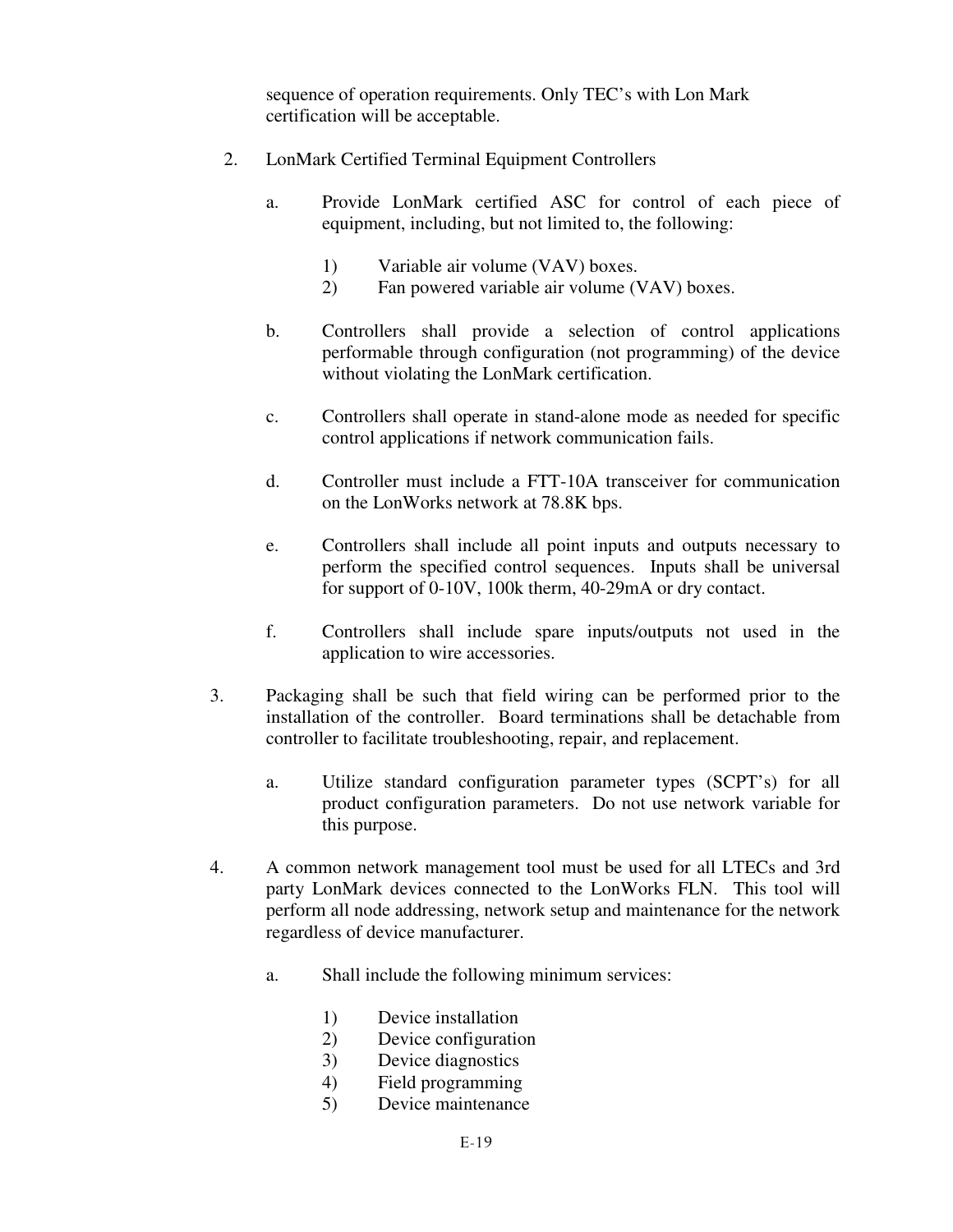- 6) Network variable binding
- 7) Network variable browsing
- 8) Network variable monitoring
- b. Shall include all software modules necessary for complete network management, installation and maintenance.
- c. Shall support multiple service tools in client/server network fashion.
- 5. If a manufacturer specific management tool is necessary, it shall be used only for application programming. It should be used for configuring and installing the device ONLY and not for any network function.
- 6. All LonMark ASC sensors, LonMark ASCs, and DDC Controllers with a LonWorks FLN must provide the Network Management Tool access to the entire LonWorks FLN via a RJ-11 port.
- 7. The VAV box manufacturer shall provide the averaging air velocity sensor.
- 8. Provide wall mounted temperature sensors where shown on the Drawings.
- 9. Power Requirements for TEC's
	- a. Provide all necessary 24 VAC transformers, 24 VAC power distribution wiring, etc. to TEC's for a complete operating system. Transformers shall be mounted in an electrical closet or other suitable accessible location. All power wiring shall be sized to handle the connected load and not to have voltage drops because of long wire runs.

### J. COMPONENT/POWER PANELS:

 1. Unitized cabinet type for each system under automatic control with relays and controls mounted in cabinet and temperature indicators, pressure gauges, pilot lights, push buttons and switches flush on cabinet panel face, or as detailed on drawings. Provide panel with locking door. Panels to be manufactured by Siemens Building Technologies and have matching locks as the S600 Automation panels.

### K. PNEUMATIC ACCESSORIES:

- 1. Control Air Supply
	- a. Compressed Air System: A duplex compressed air system shall be provided, installed and guaranteed by the Temperature Control Contractor. Each compressor shall be of 3/4 HP minimum and of enough capacity under normal conditions to run not more than 33- 1/3% of the time. Air compressors should be sized to include air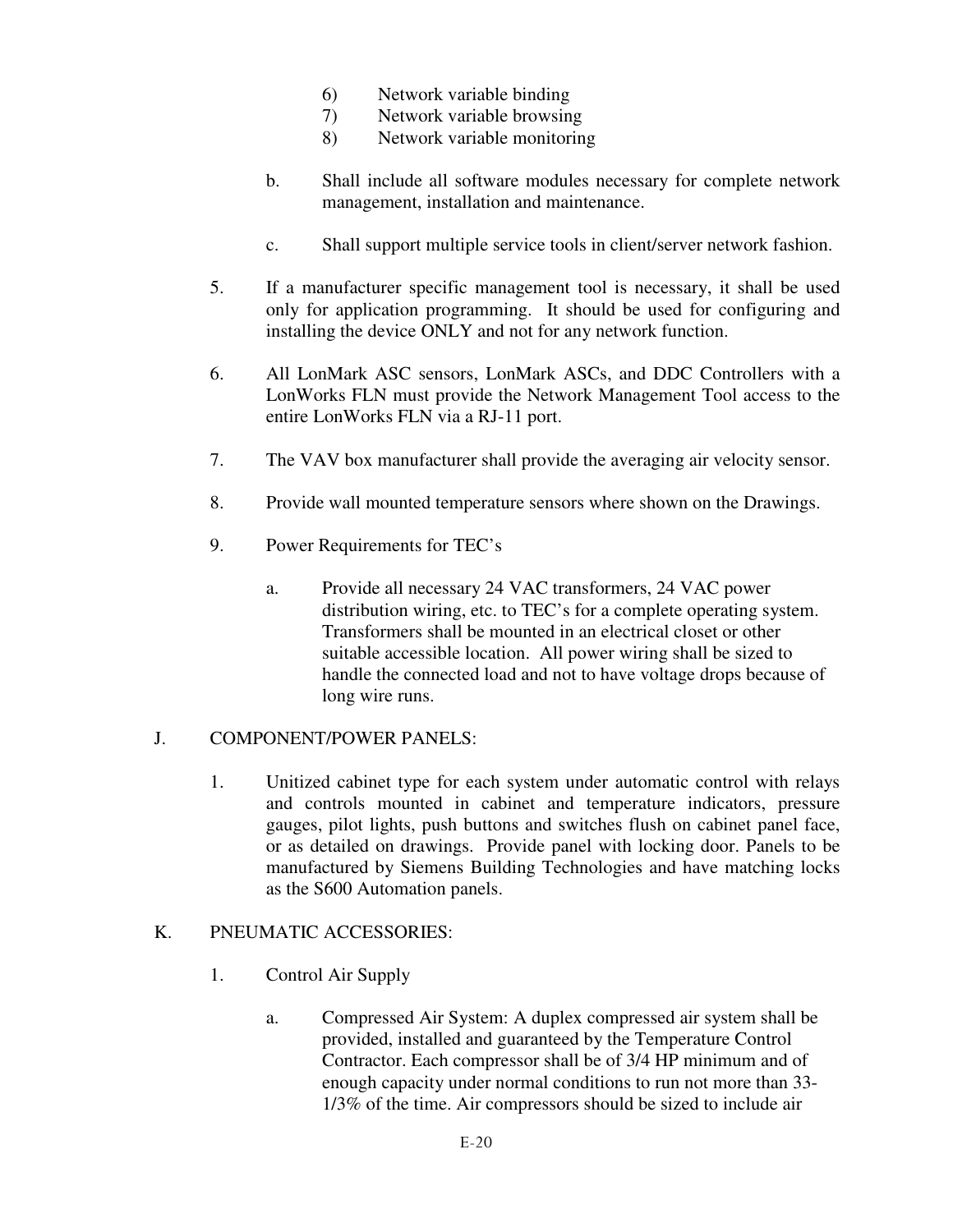requirements for steam pressure reducing stations and steam desuperheater, when compressed air is required. The compressor shall be of the type, which is proven to be satisfactory for temperature control system air supply. The crankcase must be vented to the atmosphere, not to the compressor suction. The air compressor suction filter shall have a 10-micron filtering ability. It shall be of the replaceable impingement type. Each compressor shall be driven by an electric motor with nameplate voltage of that available at the installation. Each motor shall be oil pressure controlled by a pressure operated, enclosed pilot switch connected to the combination motor starter/alternator. Pressure switches for start-up controls shall be set to operate between 70 and 100 psi and shall be adjustable. Air storage tanks shall be constructed, tested and stamped in accordance with ASME Code of Unfired Pressure Vessels. Tank shall be constructed of steel plate, welded and designed for a working pressure of not less than 125 psi. Tanks mounted with compressors may be horizontal or vertical. The safety valve, placed between the compressor and the discharge hand valve, shall be set for a pressure 10% above the control switch off pressure. The air storage vessel shall have sufficient capacity to allow no more than 12 starts of the compressor per hour. Include compressor-sizing calculations with submittals. Acceptable manufacturer - Quincy

- b. Refrigerated Air Dryer: After coolers of the mechanical refrigeration type shall be provided. They are to be of sufficient capacity to assure a dew point of a maximum of 10 degrees F in the 20 psi supply(-5 degrees F at atmosphere). The compressed air treatment unit will run continuously whenever any part of the control system is in operation. A water rejection system will be provided to discharge all water and oil condensed in the after cooler and the pressure-reducing valve. Pressure reducing valve shall have a 150-psi inlet pressure rating or higher. They shall be of the relieving type with an operating temperature of 200 degrees F or better. The pressure reducing valves shall have a capacity equal to or greater than the system they serve. Provide filtration system capable of removing oil vapors and 5 micron particles from the air stream. Provide one 30-psig-pressure control and relief valve per pressure regulator.
- c. Compressor Sequencer: Furnish and install an electric sequencer for the dual air compressors to automatically alternate the compressor motors after each running cycle. Sequencer shall be further connected to energize the lag compressor at the setting of the lower pressure switch if the lead compressor fails.
- 2. Tubing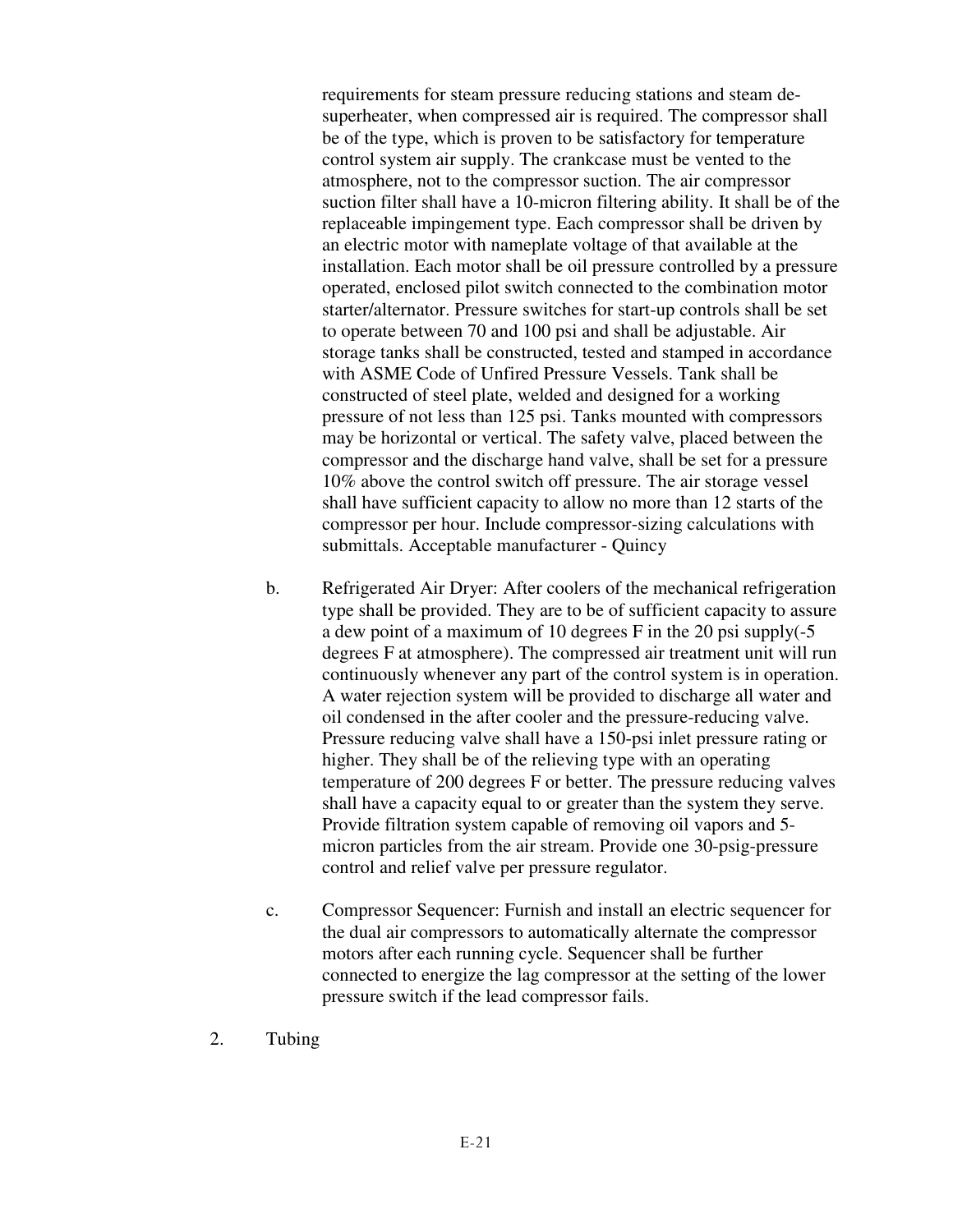- a. Copper tubing shall be new hard drawn, Type L, ASTM B68, with solder joint or compression type fittings, at the option of the Contractor.
- b. Plastic Tubing (all sizes): Black virgin, polyethylene, ASTM D1248, Type 1, Class C, Grade 5, meeting crack test performance required by ASTM D1693 and be fire retardant (FR) rated. Multitube harness material shall be as specified above with the polyester film barrier and vinyl jacket not less than 0.062 inches thick. All non-metallic tubing shall be 1/4" O.D.. minimum, micro-sleeve is not acceptable.
- c. Plastic tubing may be used (unless indicated otherwise) in concealed locations only. In mechanical rooms and other exposed locations, plastic tubing shall be in conduit.
- d. Tubing shall not be attached to conduits with current carrying conductors or fire protection piping. Tubing shall be adequately supported with no noticeable sagging between supports.
- 3. All pneumatic tubing shall be concealed in finished areas, except mechanical rooms.
- L. AIR FILTERS:
	- 1. Provide air filter for main air supply to all DDC panels.
- M. IDENTIFICATION AND LABELS:
	- 1. The contractor shall provide phenolic nameplates for each DDC or auxiliary panel, permanently attached, to identify field panel number, trunk number, building, area, etc.
	- 2. All control devices located within auxiliary panels shall be labeled with identification that corresponds with the as-built drawings.

# PART 3 – EXECUTION

- A. INSTALLATION:
	- 1. Install the system as recommended by the manufacturer.
	- 2. Comply with all codes for electrical work. Run all power wiring in conduit. All wiring shall be in conduit. All equipment located outside shall be in suitable weathertight enclosure.
	- 3. Install all conduit, wiring, cable and tubing. Install all equipment in a firstclass manner, using proper tools, equipment, hangers, and supports, and in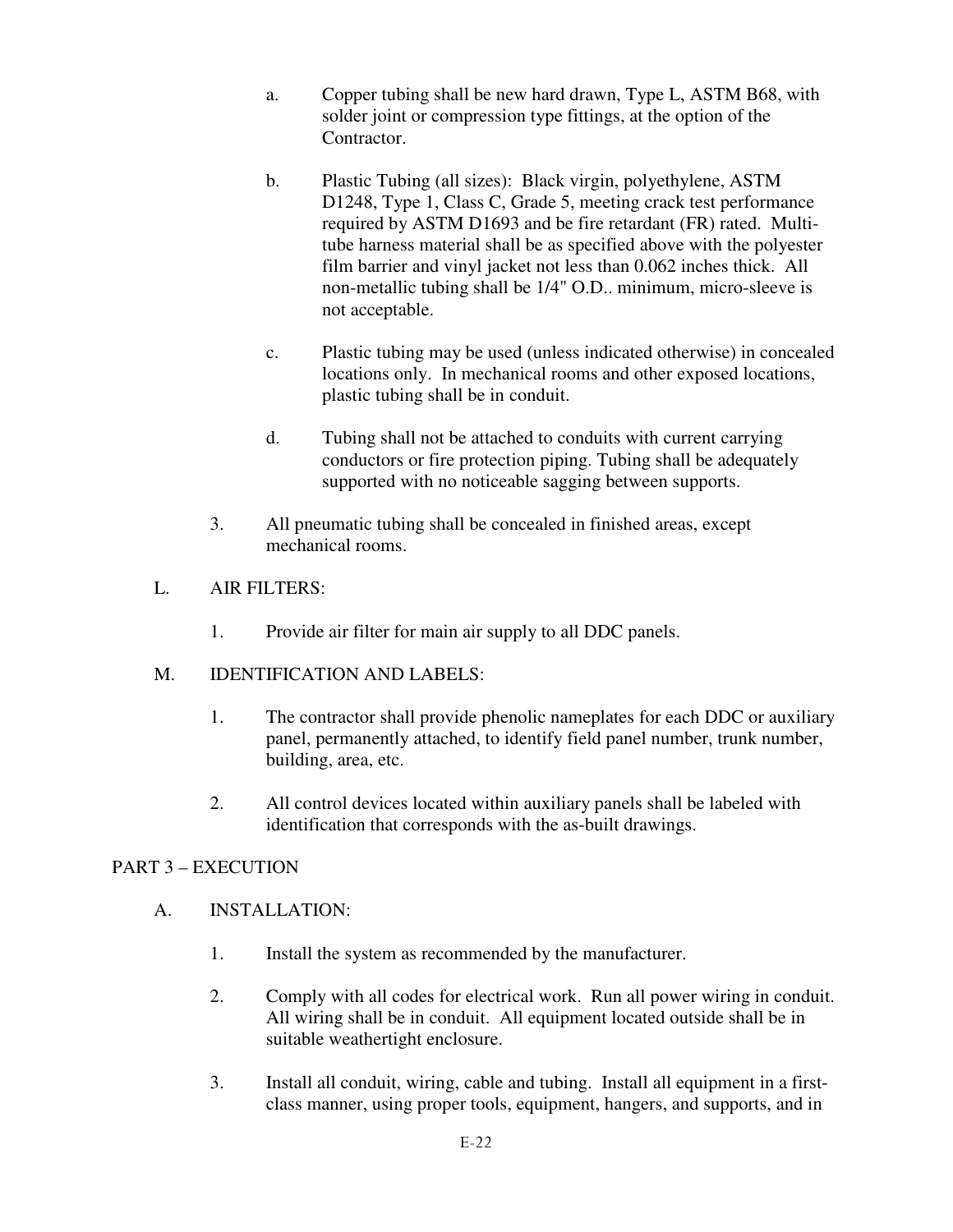locations as required for a neat, attractive installation. No material shall be exposed if it is possible to conceal it. Exposed materials shall be installed only with consent of the Owner. Conduit and tubing shall not be supported from work of other trades.

- 4. Support all sensors as recommended by the manufacturer where located inside equipment such as ductwork, fan housings, etc. Sensors in the space shall be in small, attractive housings, designed for that purpose and mounted on an electrical junction box.
- 5. Extreme care shall be used in making connections to other equipment to see that the safeties on this equipment are not inadvertently bypassed or overridden by the DDC.
- 6. All equipment having moving parts and controlled by the DDC shall be provided with warning labels no less than 2 in. (50 mm) in height, and in bright warning color, stating that the equipment is remotely started by automatic controls. Such labels shall be posted clearly in the area of any moving parts, such as belts, fans, pumps, etc.
- 7. Caulk both sides of damper frames to duct walls to prevent leakage between damper frame and duct.
- 8. Provide valve or damper operators with positive positioners where indicated or where required for positive shut-off of for sequencing with other controls.
- 9. Splicing of DDC sensor cabling at junction boxes shall not be acceptable.
- 10. Locate all control components and accessories such that they are easily accessible for adjustment, service and replacement.
- 11. Installation that wires back to the Siemens Building Technologies panels shall be installed to the wiring guidelines as published in the submittals and Apogee wiring guidelines manual.

# B. CALIBRATION AND START-UP:

- 1. Provide calibration and start-up of DDC panels and associated sensors and transducers. Provide calibration and start-up for all other temperature control devices and systems.
- 2. After installation and connection of control components, test, adjust and readjust as required all control components in terms of function, design, systems balance and performance. Make systems ready for environmental equipment acceptance tests.
- 3. After environmental equipment has been accepted and after the systems have operated in normal service for two weeks, check the adjustment on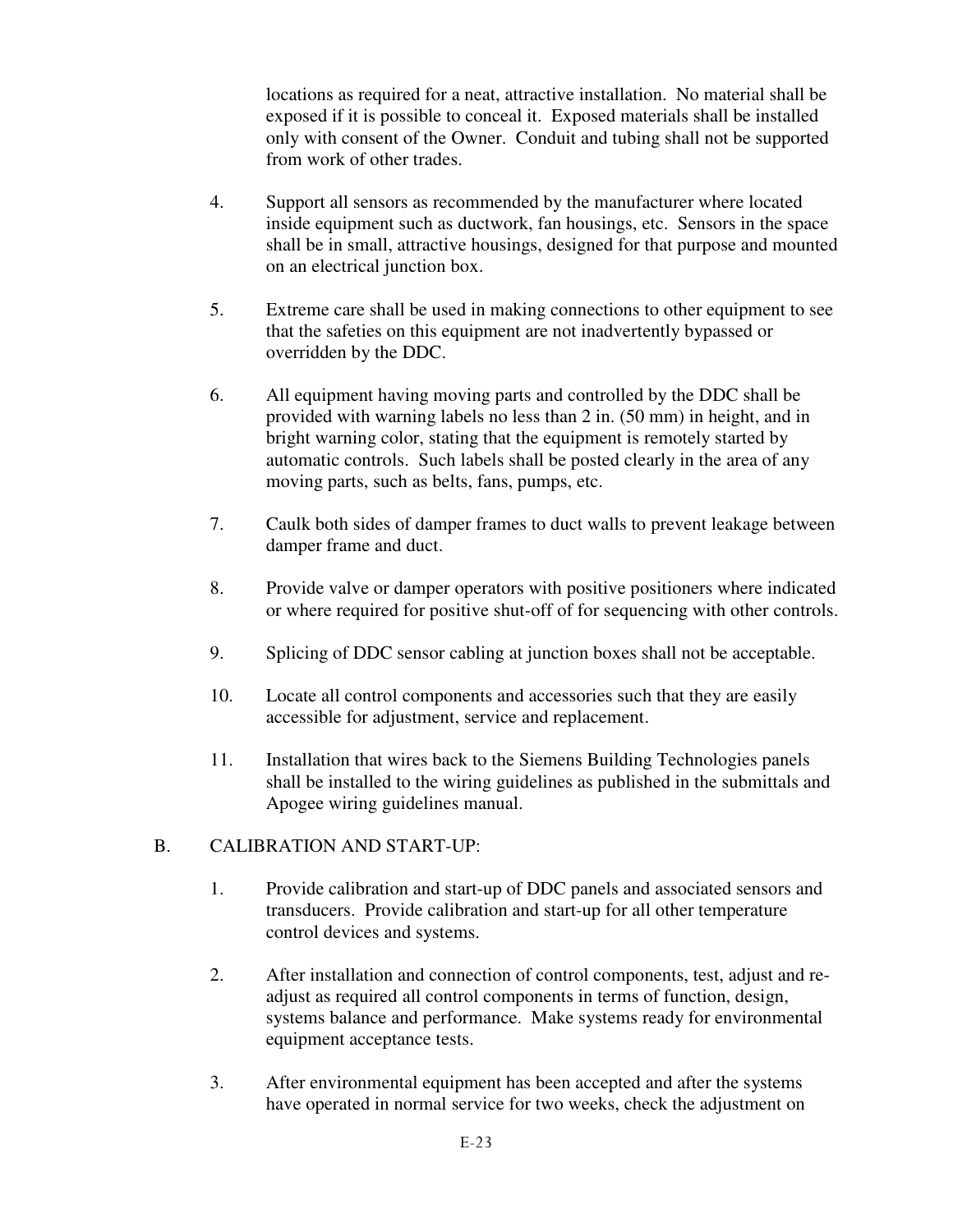control components and recalibrate where required. Components not in calibration shall be recalibrated to function as required, or shall be replaced. Control devices, linkages and other control components shall be calibrated and adjusted for stable and accurate operation in accordance with the design intent and to obtain optimum performance from the equipment controlled. Cause every device to automatically operate as intended to ensure its proper functionality.

 4. Verify operation of all control valves. Stroke valves prior to installation, verify range and operation. Verify that valves will completely close under full system pressure.

# C. ACCEPTANCE PROCEDURE:

 1. Upon successful completion of start-up and recalibration as indicated in this section, the engineer shall be requested in writing to inspect the satisfactory operation of the control systems.

# D. COORDINATION OF WORK:

- 1. Portions of this Specification may call for various control items to be supplied by the Temperature Control Contractor to equipment manufacturers for factory mounting and various control items supplied by the equipment manufacturers to be installed by the Temperature Control Contractor portions of the Specification to provide all of the necessary materials and labor for a complete installation in the field. The Control Contractor shall be responsible for familiarizing himself with all portions of the Specification to provide all of the necessary materials and labor for a complete installation.
- E. TRAINING:
	- 1. The TC installer shall provide a factory-trained instructor to give full instruction to designated personnel in the operation of the system installed. Instructors shall be thoroughly familiar with all aspects of the subject matter they are to teach. The contractor shall provide all students with a student binder containing project specific training modules for the system installed. All training shall be held during normal working hours of 8:00 AM to 4:30 PM weekdays.
	- 2. Provide 8 hours of training for Owner's designated operating personnel in maximum 4-hour long sessions. Training shall include:
		- a. Explanation of drawings, operations and maintenance manuals
		- b. Walk-through of the job to locate control components
		- c. Operator workstation and peripherals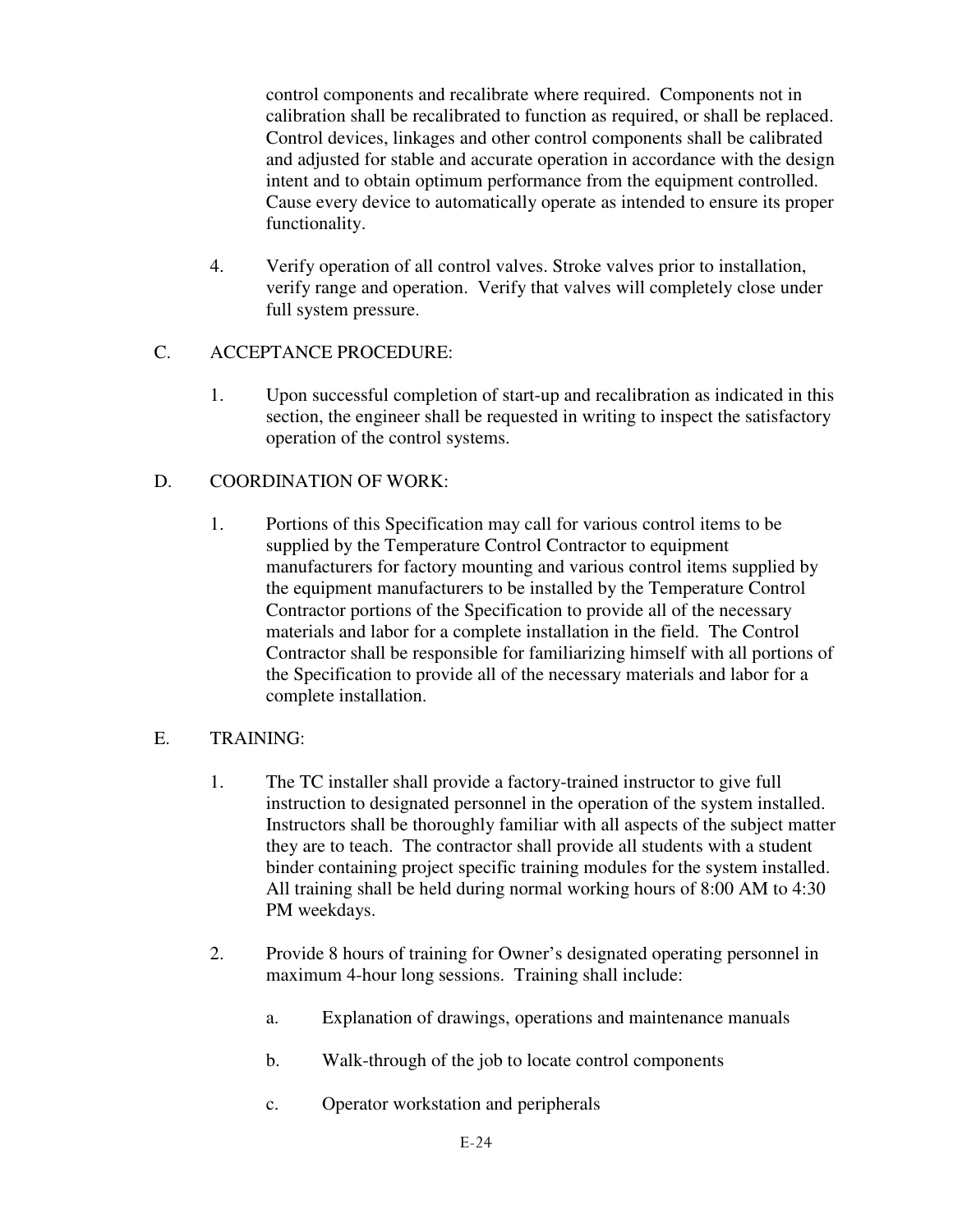- d. DDC controller and ASC operation/function
- e. Operator control functions including graphic generation and field panel programming
- f. Operation of portable operator's terminal
- g. Explanation of adjustment, calibration and replacement procedures.
- h. Student binder with training modules.

### **Building Automation Systems – Minor Projects**

### PART 1 - GENERAL

### 1.1 SCOPE OF WORK

- A. Furnish and install, as hereinafter specified a complete Building Automation System (BAS) utilizing the existing campus wide Apogee BAS System, incorporating direct digital control (DDC) for energy management, equipment monitoring, and control.
- B. System shall include all components, control devices, programming, incorporating Siemens System 600 direct digital control (DDC) controllers and Siemens component/power panels. Integration systems are not acceptable.
- C. Programming, supervisory control applications, and HVAC applications if documented by the Sequence of Operations as follows:
	- 1. Load Control Programs: Demand limiting, duty cycling, automatic time scheduling, start/stop time optimization, occupied/unoccupied setback/setup, DDC with PID and trend logging.
	- 2. HVAC Control Programs: Optimal run time, supply-air reset and enthalpy/economizer switchover.
	- 3. Convertor Control Programs: Convertor optimization with hot water reset, convertor and pump equipment selection and sequencing.
	- 4. Programming Application Features: Trend point, alarm reporting, alarm lockout, weekly scheduling, staggered start, sequencing, anti-short cycling and calculated point.
- D. Provide programming modifications necessary to adjust set points, and sequences etc. during start up and through warranty period of systems at no additional cost to the University.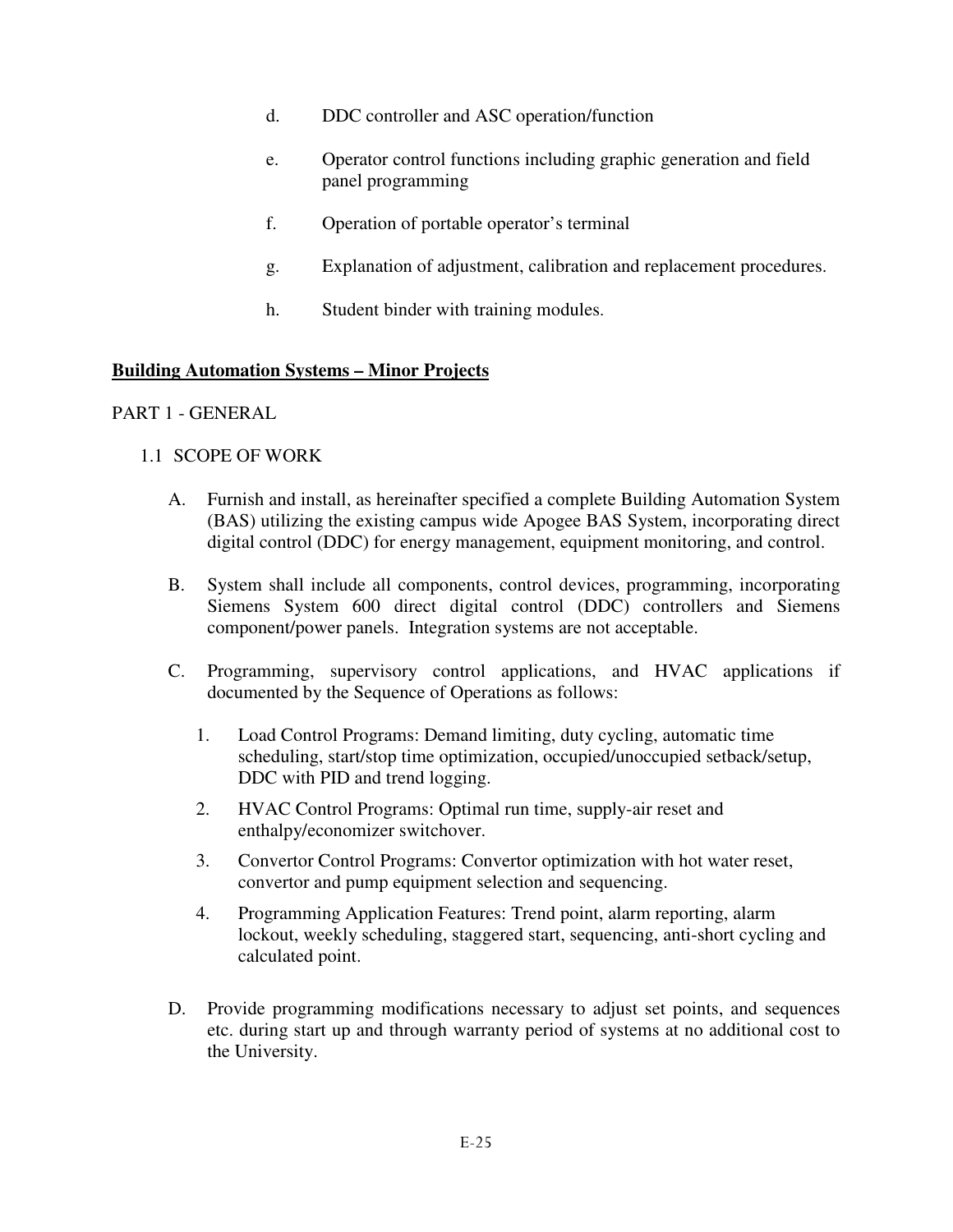- E. Connection of building's DDC panels to the University of Toledo's existing Energy Management System (EMS) host computer via trunk connection to the existing campus Ethernet.
- F. System shall be installed complete by competent certified mechanics regularly employed in the installation of pneumatic and DDC temperature control systems.
- G. Necessary conduit, wiring, enclosures, and panels, for all DDC temperature control equipment and devices. Installation shall comply with applicable local and national codes.
- H. All final electrical connections to each stand-alone DDC Controller. Connect to 120VAC power as provided by the Division 16 contractor, and terminated in the DDC Controller.
- I. All electrical work associated with the BAS control system including termination of all wires for external I/O devices, i.e. at sensors, H/O/A switches, etc. and as called for on the Drawings. This BAS control wiring shall be furnished and installed in accordance with the Electrical requirements as specified in Division 16, the National Electric Code, and all applicable local codes.
- J. Surge transient protection shall be incorporated in design of system to protect electrical components in all DDC Controllers. Provide an external protection device listed under UL 1449 with minimum clamping voltage of 400 Volts and surge current capability of 26,000 Amps.
- K. All 120V and low voltage electrical control wiring exposed throughout the building shall be run in conduit in accordance with the Electrical requirements as specified in Division 16, the National Electric Code, and all applicable local codes.
- L. All 24V power required for operation of the BAS shall be by the BAS Contractor.
- M. Provide electric (<2 1/2" diameter valves)/pneumatic operators (=>2 1/2" diameter valves), control air tubing, etc.
- N. Provide sensors gauges, indicating devices, electric and electronic control accessories, and other control system devices.
- O. Provide calibration and start-up services of temperature control systems.
- P. Failure to mention specific item or device does not relieve the Building Automation System (BAS) Contractor of the responsibility for furnishing and installing such items or devices in order to comply with the intent of the Drawings and/or this Specification.
- Q. Submit 3 copies of preliminary shop drawings for Associate and University designee review. BAS contractor shall then meet with the Associate and University designee to review comments and coordinate within 10 business days of submittal.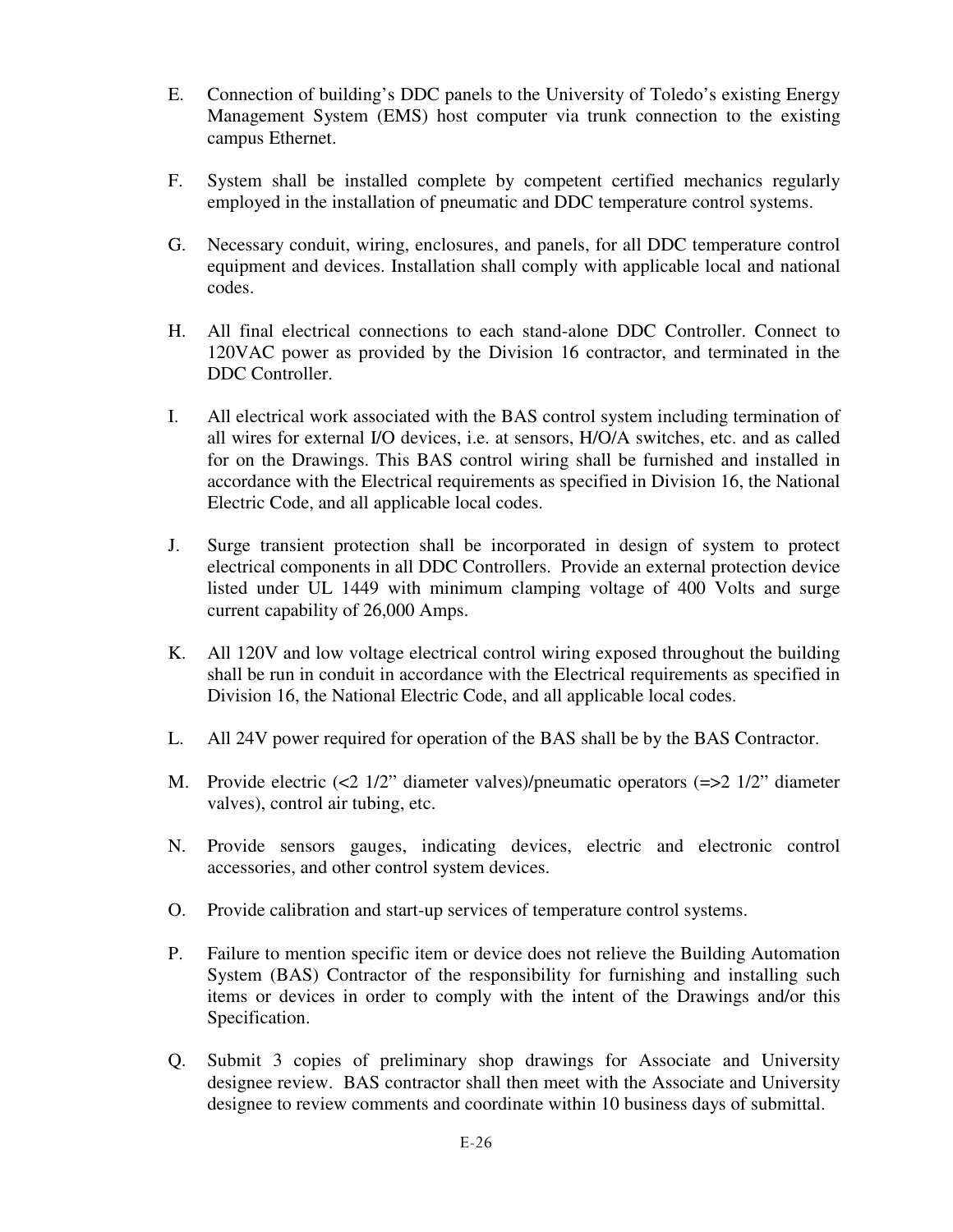## 1.2 HVAC CONTRACTOR PROVIDES

- A. All wells and openings for water and air monitoring devices, temperature sensors, flow switches and alarms furnished by BAS Contractor.
- B. Installation of all control valves.
- C. Installation of dampers and adjacent access doors for smoke; outdoor air, return air, exhaust air, and ventilation dampers. All package unit control panels.

## 1.3 ELECTRICAL CONTRACTOR PROVIDES

A. Electrical Contractor shall provide dedicated 120 volt, 20 amp circuits and circuit breakers from normal and/or emergency power panel for each DDC Controller.

## 1.4 QUALITY ASSURANCE

- A. The BAS system shall be installed, commissioned and serviced by manufacturer employed, factory trained personnel. Distributors and wholesalers of BAS systems herein specified shall not be acceptable.
- B. Materials and equipment shall be the catalogued products of manufacturers regularly engaged in production and installation of automatic temperature control systems and shall be manufacturer's latest standard design that complies with the specification requirements.
- C. BAS shall comply with UL 916 PAZX and 864 UDTZ, and other subsystem listings as applicable, and herein specified, and be so listed at the time of bid.
- D. All electronic equipment shall conform to the requirements of FCC Regulation, Part 15, Section 15, Governing Radio Frequency Electromagnetic Interference and be so labeled.

## 1.5 SUBMITTALS

- A. Submit 7 complete sets of the following documentation prior to installation for review:
	- 1. Sequence of Operation.
	- 2. Point lists including point address and point names.
	- 3. System architecture and design including system riser diagrams.
	- 4. Building automation and auxiliary transducer panel layouts including terminal strip identification.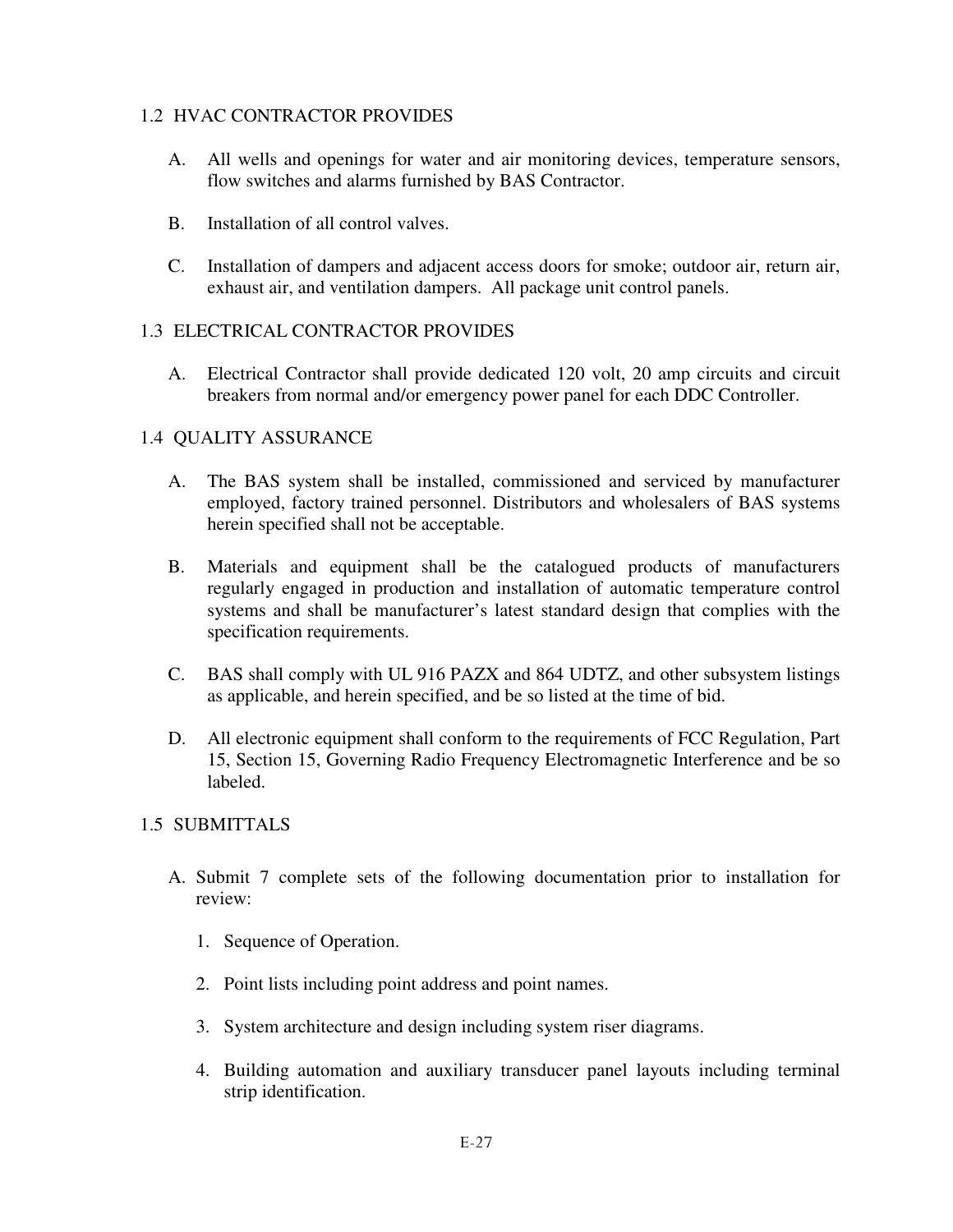- 5. Point to point wiring diagrams.
- 6. Equipment data cut sheets
- B. Auto-CAD compatible as-built drawings
- C. Upon project completion, submit 2 operation and maintenance manuals, consisting of the following:
	- 1. Index sheet, listing contents in alphabetical order.
	- 2. Manufacturer's equipment parts list of all functional components of the system.
	- 3. As-Built interconnection wiring diagrams.
	- 4. Operator's Manual.
	- 5. Trunk cable schematic showing remote terminal equipment controllers, electronic panel locations, and all trunk data.
	- 6. List of connected data points, including panels to which they are connected and input device (ionization detector, thermostat, etc.).
	- 7. Conduit routing diagrams

### 1.6 WARRANTY

- A. Provide all services, materials and equipment necessary for the successful operation of the entire BAS system for a period of three years after beneficial use.
- B. The adjustment, required testing, and repair of the system includes all transmission equipment, all sensors and control devices.
- C. The on-line support services shall allow the BAS Contractor to dial out over telephone lines to monitor and control the facility's building automation system. This remote connection to the facility shall be within 2 hours of the time that the problem is reported. This coverage shall be extended to include normal business hours, after business hours, weekends and holidays.
- D. If the problem cannot be resolved with on-line support services of the BAS Contractor shall dispatch the appropriate personnel to the job site to resolve the problem within 3 hours of the time that the problem is reported.

### 1.7 COORDINATION

A. Coordinate Building Automation System based on the "Scope of Work" as specified in this section.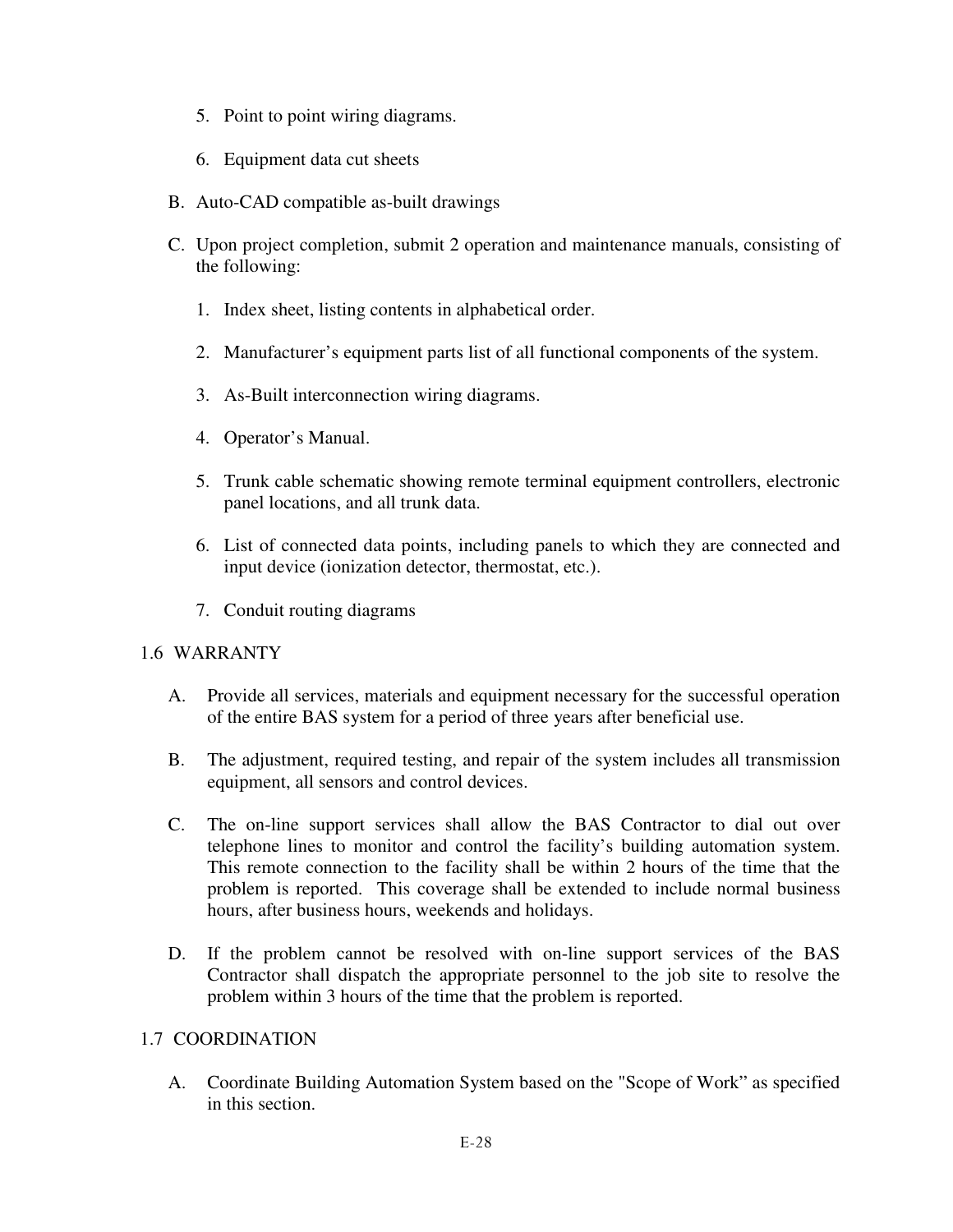- B. Ensure installation of components is complementary to installation of similar components in other systems.
- C. Coordinate installation of system components with installation of other mechanical system equipment.
- D. Coordinate control wiring requirements, including actual terminal block numbers, with mechanical equipment manufacturers.

## PART 2 - PRODUCTS

## 2.1 ACCEPTABLE MANUFACTURERS

A. The complete BAS system, including Section 15900 and all related system integration specified in Sections 15000 and 16000 shall be supplied per performance specifications or as noted.

### 2.2 GENERAL

- A. Siemens 600 DDC panels provide the following functions:
	- 1. Mathematical: Absolute value, calculate, square root, power, sign, average, totals.
	- 2. Logic: OR, AND, compare negate.
	- 3. Fixed Formula: High and low select, span, rate, ramp, enthalpy, wet bulb, dew point, relative humidity, humidity ratio, filter.
	- 4. Data Manipulation: Store, file and set.
	- 5. Control Routines: Real-time based functions, proportional, proportionalintegral, proportional-integral-derivative, direct-acting, reverse acting, feed forward, fixed set point, calculated set point, adjustable set point, lead lag and hysteresis correction.
	- 6. Energy Management: Time scheduling, optimum start/stop, enthalpy optimization, duty cycle, trend, demand limiting, zero energy, warm up cycle, night cycle, night purge, reset optimization, runtime totals and holiday and daylight savings time correction.
- B. DDC panels will provide self-test procedure. Notify host with advisories for maintenance, performance, software, cable break, or data transmission problems. Identify variables as reliable or unreliable. Variables identified as unreliable shall use default in calculation.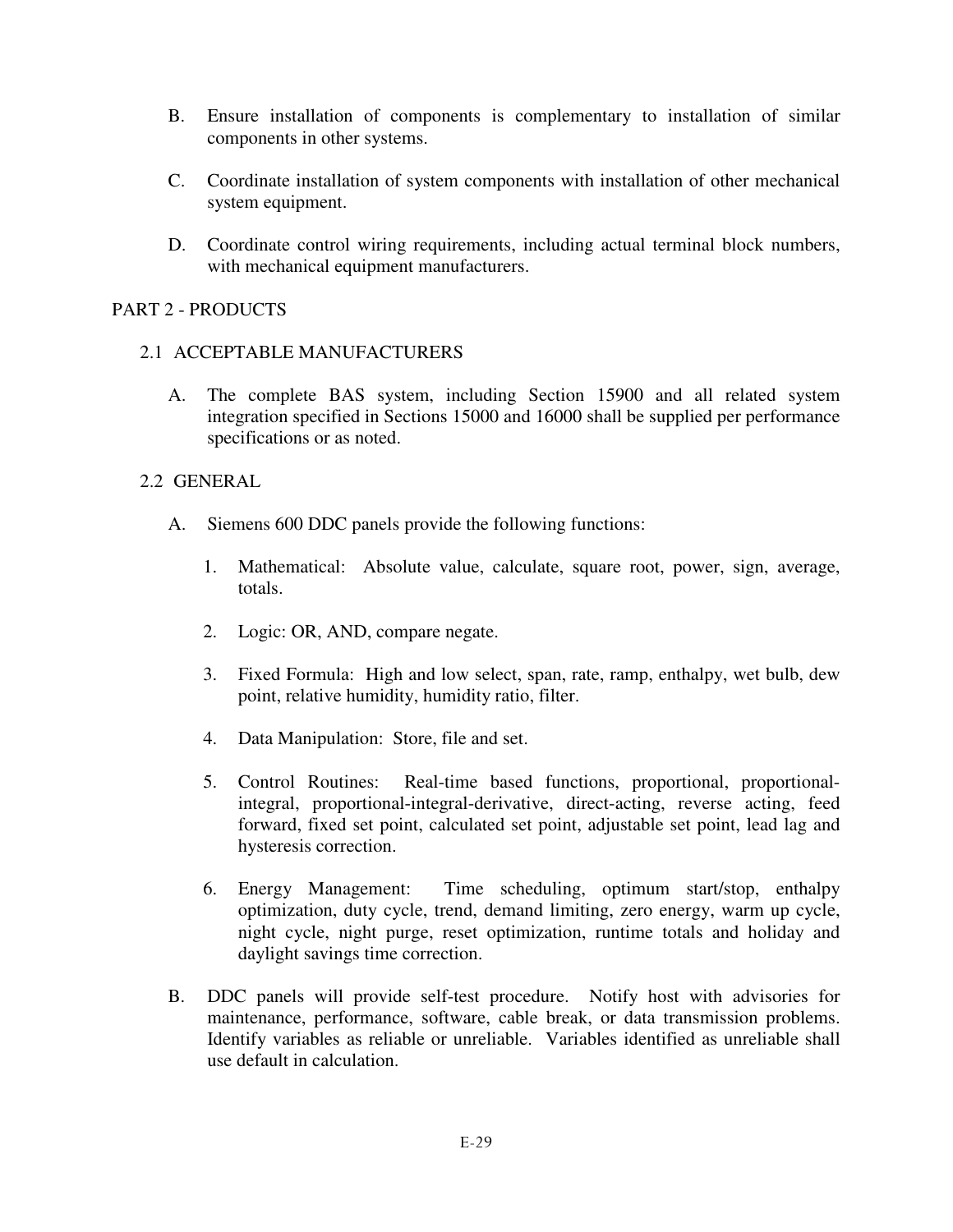- C. Panel will notify host for alarms and deviations such as abnormal alarm, high/low alarm, and floating alarm. Alarm scan shall show alarms and identification. Continue alarm indication until acknowledged and alarms condition is corrected.
- D. Panel shall have two communication interface ports for communication between processor, other processors, central processing unit and portable terminal. Provide a communication network to connect the new processor to the existing in the building and to the HOST, including modem(s) and surge protection as required.

## 2.3 FIELD DEVICES

- A. Temperature sensor assemblies shall consist of a Resistive Temperature Device (RTD's) with a 4-20 mA transmitter and enclosure. Sensing element shall be platinum with 100 ohms resistance at 32  $\degree$  F. Accuracy shall be  $+/-1/2 \degree$  F over the entire range.
	- 1. Single point duct temperature sensor shall be rigid bulb type and have a calibrated span of 20-120 ° F or higher for heating applications.
	- 2. Averaging element duct mounted temperature sensor shall be 25-ft. long sensor probe type and have a calibrated span of 20-120 ° F.
	- 3. Liquid immersion temperature sensors shall have 5 1/2" long probe with well, and weather tight enclosure. Transmitters for chilled water shall have a calibrated span of 20-120 ° F.
	- 4. Room temperature sensors shall have a minimum span of  $40-90$  ° F, locking covers and shall match the pneumatic thermostats used.
- B. Outside Air Master Temperature and Humidity Sensors Dual System
	- 1. Single point outside air temperature RTD shall be 1000 ohm thin film platinum resistor sensor with 4-20 mA output transmitter with solar shield.
	- 2. Outside air humidity sensor shall be thin film alumina substrate capacitance signal generating sensor with 4-20 mA output transmitter with 0-100% relative humidity range within  $+/-1\%$  RH as manufactured by Hy-Cal Engineering, equivalent to Model No. CT-830-E-LNF,-25-125  $\degree$  F, 0-100%.
		- A. X21, Internal Probe Wall Mount,
		- B. X5, Temp. Transmitter matched to sensor Ice Point,
		- C. X52, PVC Solar Shield
		- D. X53, SST Filter-Humidity Sensor
- C. High Precision Temperature Transmitters (for CHWS and CHWR temperature inputs used for BTU calculations)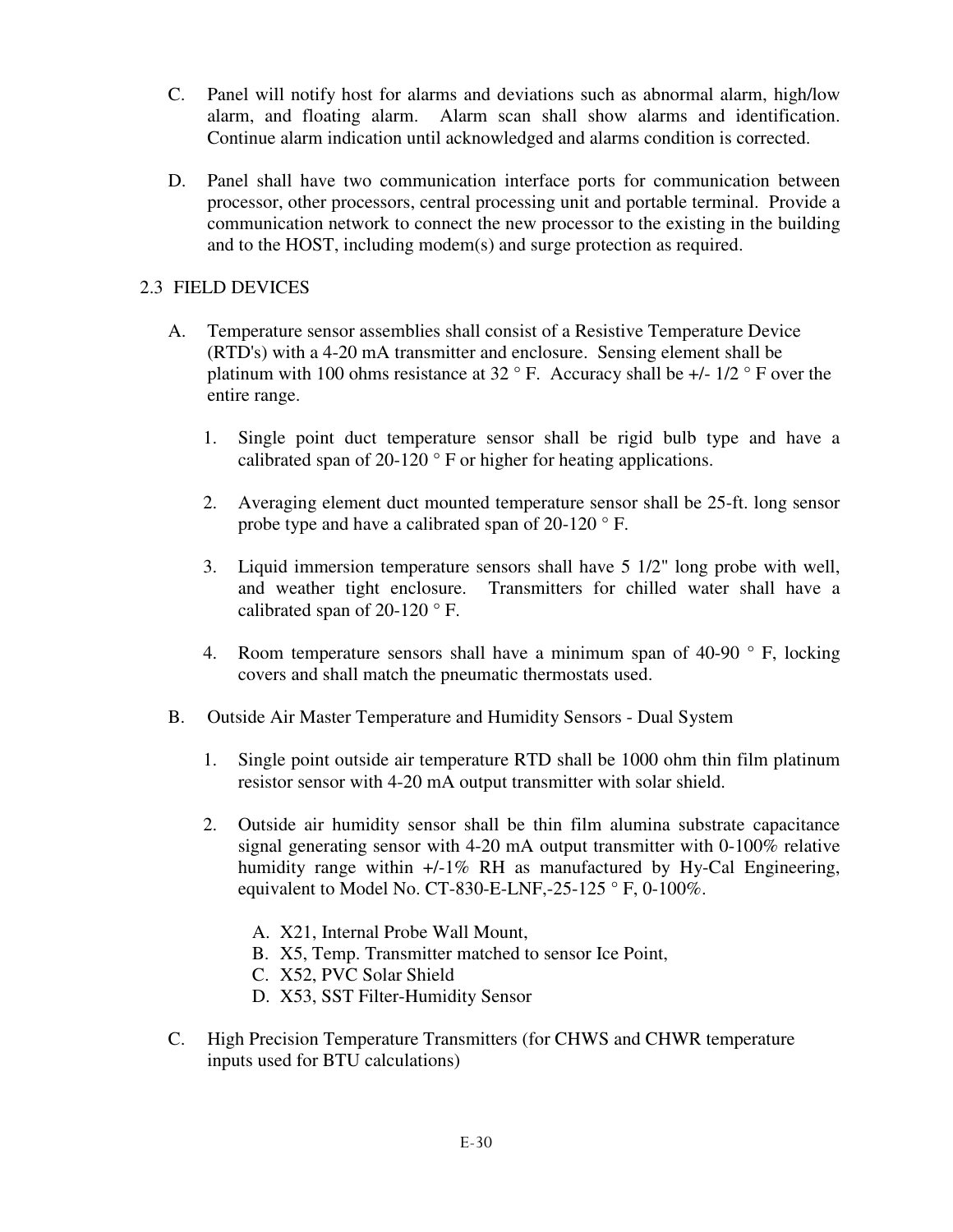- 1. Temperature transmitter with platinum RTD sensor and 4-20 mA DC output. Zero and span shall be continuously adjustable. Sensor and transmitter shall be a matched assembly. Accuracy shall be +/- 0.1% of calibrated transmitter span, including combined effects of repeatability, hysteresis and linearity. Calibrated range shall be 20 to 120 ° F. Both CHWS and CHWR sensor/transmitter assemblies shall have the same span and shall be factory calibrated as a matched pair.
- 2. Liquid immersion sensors shall have welded stainless steel thermowell. Transmitters shall be of the potted type or shall have a thermally isolated watertight enclosure. Length of sensor and thermowell shall be selected based on the diameter of the pipe to provide accurate, reliable and homogeneous sensing of the liquid temperature. Thermowell pressure rating as noted for each system in section 15510 - Hydronic Piping, 15520 - Steam and Condensate Piping and 15411 - Water Distribution Piping.
- D. Humidity Sensors
	- 1. Elements: Thin film capacitive type or bulk polymer resistance type, accuracy of +/- 2% RH, range of 0-99% RH with 4-20 mA linear output. Factory calibrate for maximum accuracy at mid-range of normal operating humidity. All humidity sensors shall be resistant to chlorine and other cleaning agents.
	- 2. Duct Sensors: With duct probe and mounting plate.
- E. Air Static Pressure Transmitters
	- 1. Variable capacitance type with ranges not exceeding 150% of maximum expected input. Transmitter shall have zero and span adjustment. Output shall be 4-20 mA.
	- 2. Safe over pressure rating shall be minimum 5 times the range.
	- 3. Temperature compensated with thermal error of not greater than 0.04% of full scale in temperature range of 40 to 100 $\degree$  F.
	- 4. Accuracy: 1% of full scale.
	- 5. Provide a 4" Magnehelic gauge of appropriate span and units (in. WC, etc.) for each transmitter. Gauges shall be graduated in inches W.C. for static pressure sensing measurement.
- F. Water/Steam Differential Pressure Transmitters and Sensors
	- 1. Transmitters used for measuring flow rates:
		- A. Each differential pressure transmitter shall be selected and calibrated for operations between 0 and 125% of the normal differential pressure and up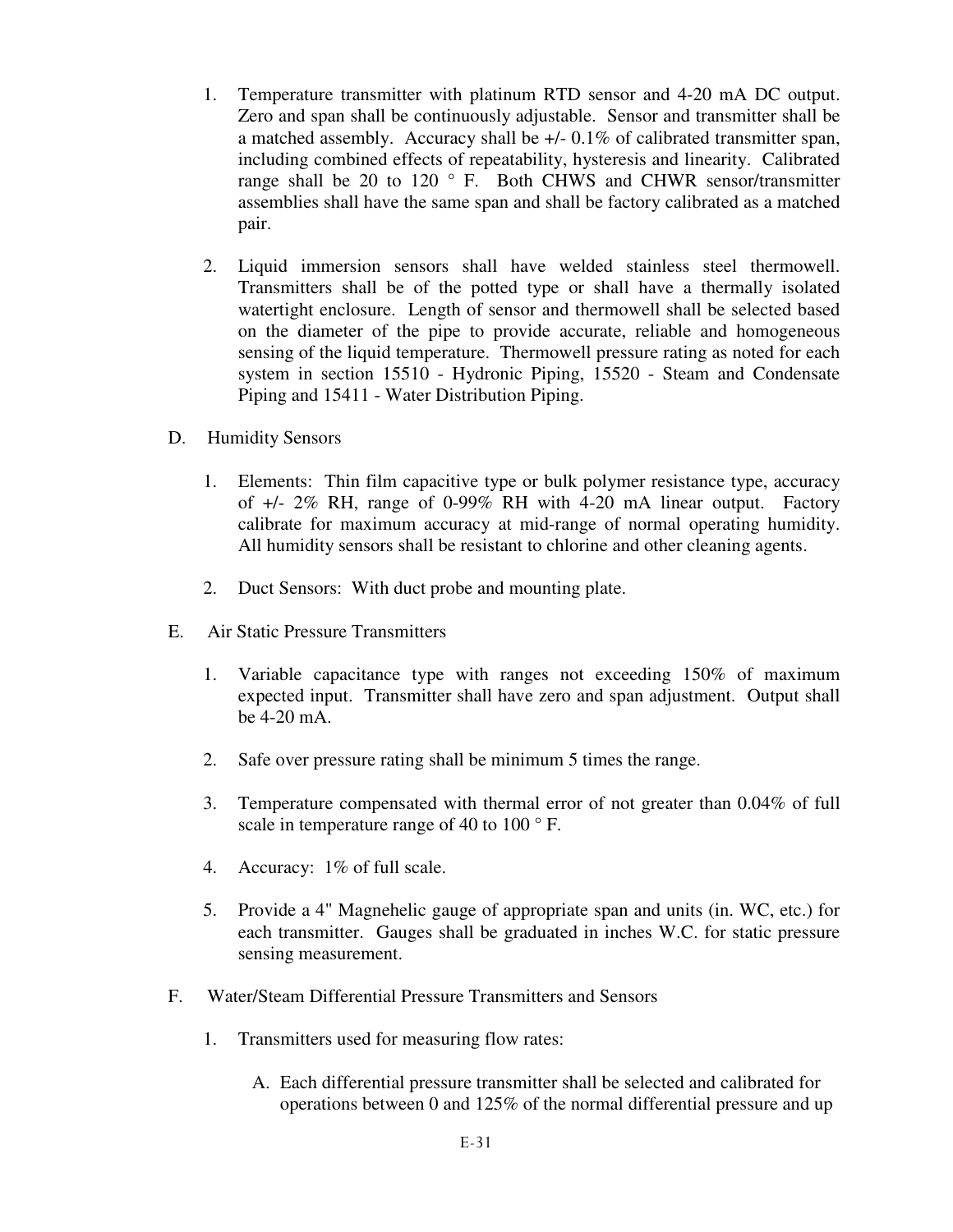to 150-psig line pressure. The calibration point shall be rounded upward to the nearest 10 inches WC (for spans less than 200" WC) or to the nearest 5 psi for larger spans. Calibration date shall be included on an embossed tag attached to each transmitter.

- B. The accuracy, including linearity, hysteresis and repeatability, of the transmitter for measuring differential pressure shall be better than 0.25% of the span stated above throughout a minimum of a 6:1 turndown. Turndown ratio shall be selected on the actual flow span.
- C. The transmitter shall not be damaged by pressures of up to 1000 psig on either side of the transmitter and all wetted parts shall be essentially inert in the presence of up to a 40% concentration of ethylene glycol in water.
- D. Provide a drain valve for each side of the pressure chamber. Furnish and install mounting brackets appropriate for the installation location.
- E. Span and zero shall be individually adjustable.
- G. Transmitters used for measuring differential pressure only
	- 1. Each differential pressure transmitter shall be selected and calibrated for operations between 0 and 200% of the normal differential pressure. The calibration point shall be rounded upward to the nearest 10 inches WC (for spans less than 200" WC) or to the nearest 5 psi for larger spans. Calibration date shall be included on an embossed tag attached to each transmitter.
	- 2. The accuracy, including linearity, hysteresis and repeatability, of the transmitter for measuring differential pressure shall be better than 2% of the span stated above throughout a minimum of a 4:1 turndown. Turndown ratio shall be selected on the actual differential span.
	- 3. The transmitter shall not be damaged by pressures of up to 500 psig on either side of the transmitter and all wetted parts shall be essentially inert in the presence of up to a 40% concentration of ethylene glycol in water.
	- 4. Provide a drain valve for each side of the pressure chamber. Furnish and install mounting brackets appropriate for the installation location.
	- 5. Span and zero shall be individually adjustable.
- H. Three Valve Manifold
	- 1. Provide a three-valve manifold for each transmitter. Pressures of up to 500 psig shall not damage the manifold and all wetted parts shall be essentially inert in the presence of up to a 40% concentration of ethylene glycol in water.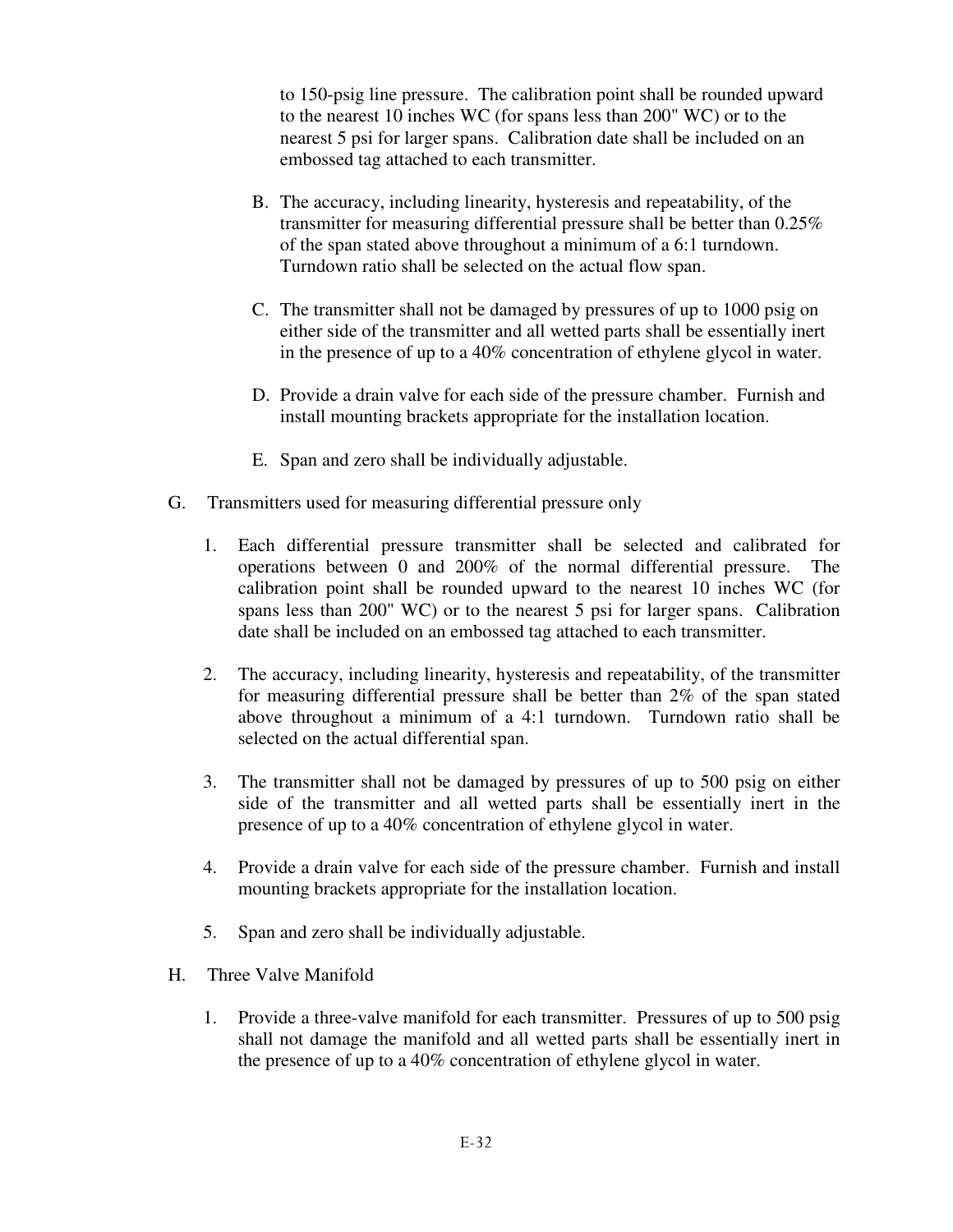- 2. The manifold shall be designed for direct mounting on the transmitter it serves and utilizes two quarter turn valves to provide zeroing, blocking and normal service modes.
- I. Waterflow Sensors
	- 1. Uni-directional waterflow sensors shall be of the venturi type or velocity pressure type. They shall be constructed of stainless steel, sized to the system's range of flow, and have an accuracy of 0.5%.
	- 2. Bi-directional waterflow sensors shall be of the velocity pressure type. They shall be constructed of stainless steel, sized to the system's range of flow, and have an accuracy of 0.5%.
- J. Current Sensing Relays
	- 1. Provide current sensors with donut transformers capable of monitoring AC current, maximum input current ranges from 20 to 300 amp, peak, with digital output signals having adjustable high and low current trips. LED model is not acceptable.
- K. Electronic to Pneumatic Transducers
	- 1. Provide Bellafram transducers to convert electronic signals from the Siemens Building Technologies analog output modules to linear proportional pneumatic signals for all DDC controlled modulating pneumatic devices. The transducer shall be a panel-mounted device, with hand/auto switch, override dial for manual override control, and a 0-30 psig output gauge. Supply voltage shall be 19-26 VAC. Control signal shall be 0-10 VDC or 4-20 mA. Output accuracy shall be  $1/4$  psig at  $75$  ° F, producing a 0-15 psig pneumatic signal. Output repeatability shall be .05 psig maximum. Transducers shall be high capacity non-bleed devices with a minimum output capacity of 500 SCIM, except special circumstances, which require a constant, bleed controller with branch exhaust on signal loss.
- L. Limit Switches
	- 1. Oil tight type with operator as required to provide required function. Limit switches used on dampers should be set at approximately 75% of full stroke.
- M. Airflow Sensors
	- 1. Provide where indicated amplified signal airflow traverse probe(s) or airflow stations, complete with straighteners when required, capable of continuously monitoring the fan or duct capacities (air volumes) it serves.

# 2.4 PNEUMATIC AND ELECTRIC COMPONENTS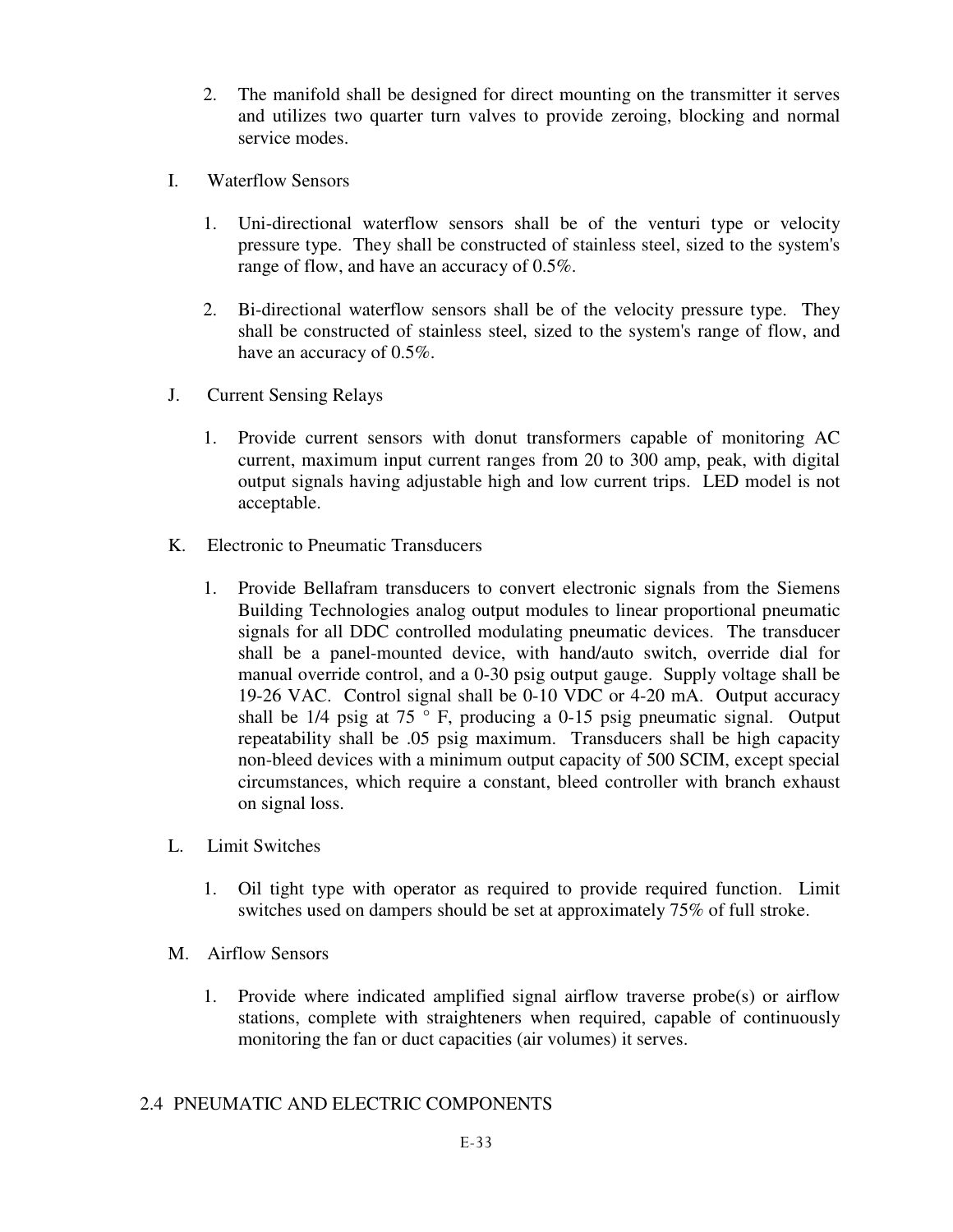- A. Electric-Pneumatic Relays (To be installed in the component panel): Electric, solenoid operated, two-position air valve for panel mounting. Solenoid coil to be 120 VAC. Valve to be 3 or 4 port.
- B. Pneumatic-Electric Relays: Electric, two-position type, range and element shall be suitable for the service, single or two pole, normally open or normally closed as required. Set point shall adjustable over the full range. Switch rating shall be 8.0 amps at 120 VAC, minimum.
- C. Low Temperature Detection Thermostat: Duct type, fixed 5 ° F differential, range 30 to 60 ° F Sensing element shall be a 20 foot long capillary tube responding to the lowest temperature sensed along any 12 inches of bulb length. Switch shall be DPDT 120 VAC, UL listed, rated for 10 amps at 120 VAC full load, one pole wired to unit starter, one switch to Building Automation System. Unit shall be manually reset. Provide one thermostat for every 20 square feet of coil surface.
- D. High Temperature Detection Thermostat: Electric, two-position type, range and element shall be suitable for the service, single or two pole, normally open or normally closed as required. Set point shall be adjustable over the full range. Switch shall be UL listed, rated for 10 amps at 120 VAC full load. Unit shall be manually reset.
- E. Immersion Thermostat: Electric, two position type, range and element shall be suitable for the service, single or two pole, normally open or normally closed as required with stainless steel separable well. Set point shall be adjustable over the full range. Switch shall be UL listed, rated for 10 amps at 120 VAC full load.
- F. Strap-on Thermostat: Electric, tow position type, range and element shall be suitable for the service, single or two pole, normally open or normally closed as required. Set point shall be adjustable over the full range. Switch shall be UL listed, rated for 10 amps at 120 VAC full load.
- G. Panel Mounted Pneumatic Gauges: Provide door mounted visual analog indicator gauges with accuracy as listed below:
	- 1. Size Accuracy  $3-1/2"$  +/- 1%

# 2.5 ELECTRICAL ACCESSORIES

- A. Wiring and Conduit
	- 1. The contractor shall provide all DDC and related control wiring and conduit. All low voltage control wiring shall be in EMT conduit. Wire and cable shall be pulled from device or control point to the DDC panel with 6'-0" spare coiled at the panel. All wire and cable shall be labeled and tagged.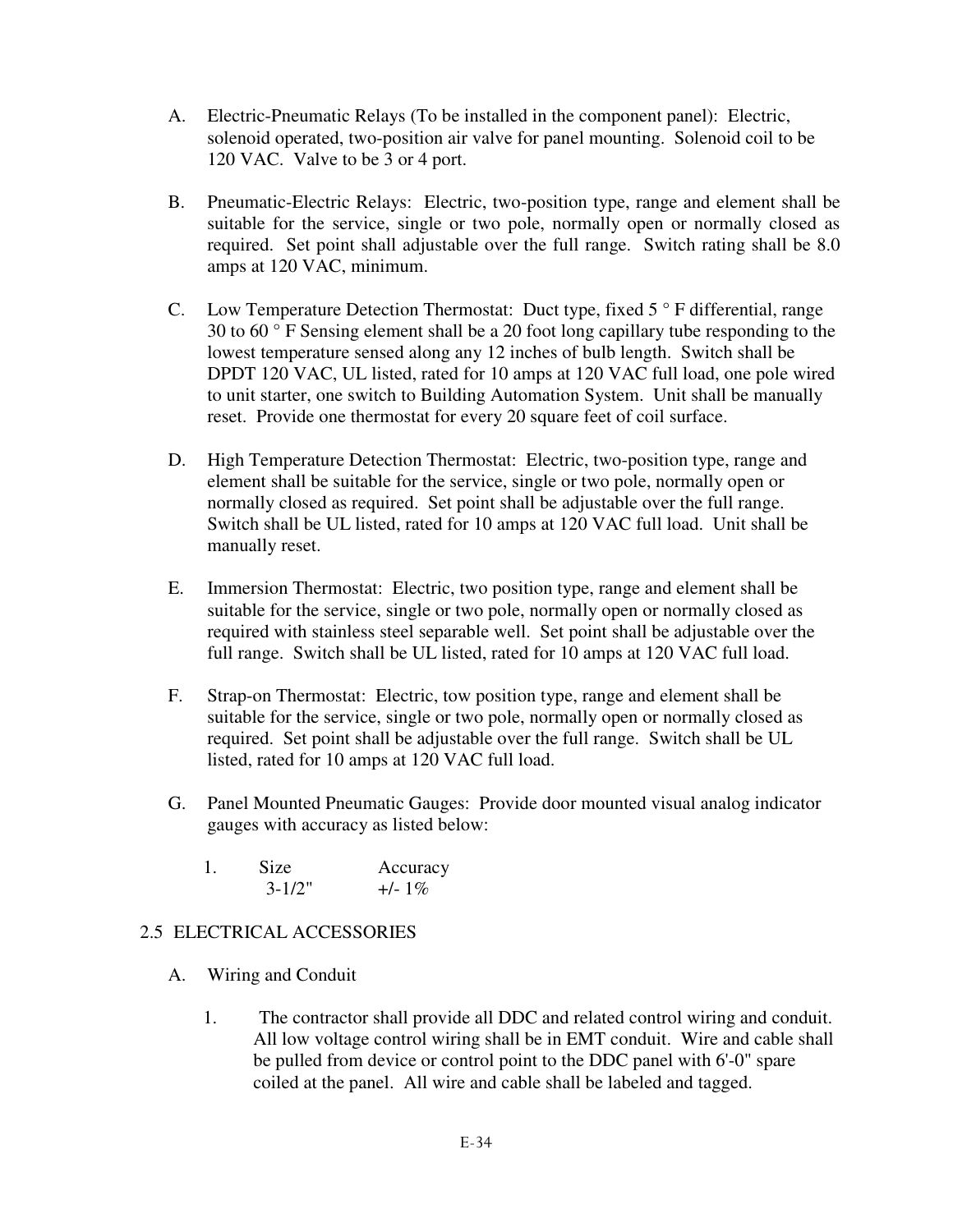- 2. A dedicated 20-amp circuit shall be provided by the division 16 contractor for each DDC cabinet and each auxiliary control cabinet from power or receptacle panels shown on electrical drawings. Coordinate panel locations with Division 16 Contractor.
- 3. Conduits shall be sized on a maximum fill of 40% capacity, minimum size  $3/4$ ".
- 4. All control wiring shall have insulation rated for 300 volts minimum and run in conduit. Refer to Division 16000 Specification Sections for requirements.
- 5. Separate conduit systems shall be provided
	- A. 120 volt DO and 120 VAC control wiring.
	- B. AO/AI/DI and 24 volt DO wiring. Data transmission cable/phone line/LAN cable.
	- C. Pneumatic tubing
- 6. Data transmission cabling and equipment grounding procedures shall meet the latest FCC guidelines for electromagnetic field generation.
- 7. All control wiring sizes and types shall meet the equipment manufacturer's recommendations.
- 8. DDC Wiring and Cable requirements for new DDC panels

| Digital Output    | *Minimum #14 AWG THHN                          |
|-------------------|------------------------------------------------|
| Digital Input     | *Teflon jacketed twisted pair #16 AWG          |
|                   | or #16 AWG THHN                                |
| Analog Output     | *Teflon jacketed twisted pair #18 AWG          |
| Analog Input      | *Teflon jacketed twisted pair #18 AWG          |
| Data Transmission | *Teflon jacketed twisted shielded pair #22 AWG |

- A. Wire sizes listed for lengths up to 750'. For distances over 750', contact engineer.
- 9. DDC Wiring and Cable requirements for existing DDC panels

| Digital Output       | *Minimum #14 AWG THHN                          |
|----------------------|------------------------------------------------|
| Digital Input        | <i>*</i> Teflon jacketed twisted Shielded pair |
|                      | #18 AWG or #16 AWG THHN                        |
| <b>Analog Output</b> | *Teflon jacketed twisted shielded pair #18 AWG |
| Analog Input         | *Teflon jacketed twisted shielded pair #18 AWG |
| Data Transmission    | *Teflon jacketed twisted shielded pair #22 AWG |

A. Wire sizes listed for lengths up to 750'. For distances over 750', contact engineer.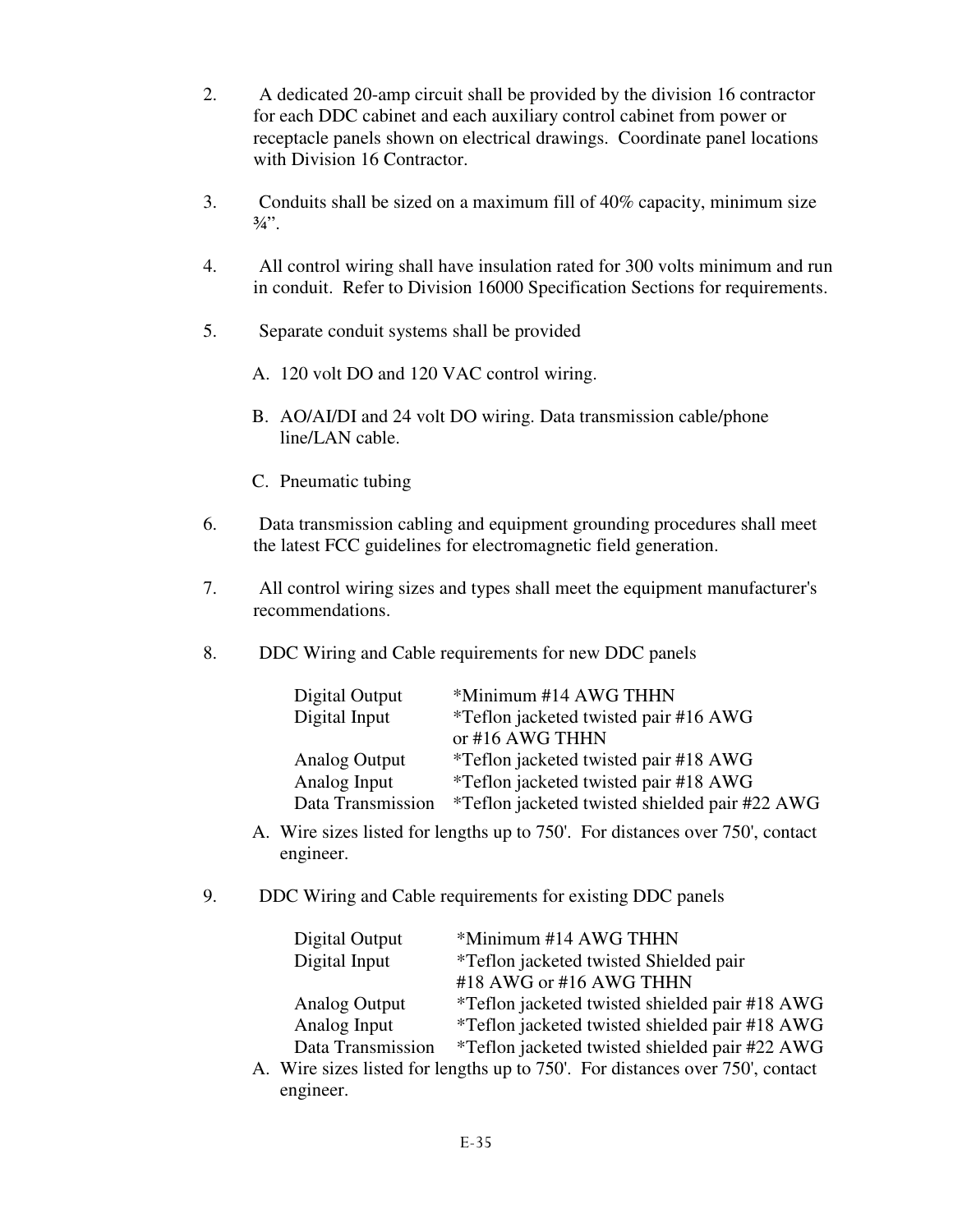- 10. All junction boxes containing DDC related wiring or pneumatic tubing shall be painted a sky blue color. All conduits containing DDC related wiring or pneumatic tubing shall have a 6" long sky blue color band painted at 20' intervals. Conduits containing DDC wiring or pneumatic tubing which pass through walls or floors shall have a 6" long band painted on each side of the penetration.
- 11. For DDC terminal equipment controllers (TEC's) that do not have an enclosure for terminating conduits, the conduit shall end no more than 18" from the device and shall include a junction box, terminal fitting or insulating bushing as required by NEC section 300-16.
- 12. Exception: For DDC VAV boxes replacing pneumatic boxes, control wiring between the controller, room sensors, damper actuators and valve actuators need not be located in conduit. Wiring not installed in conduit shall follow the route of the pneumatic tubing it replaces and shall use the same supports, as closely as possible. Wiring shall be supported in a neat and workman like manner.

# 2.6 TEMPERATURE CONTROL SYSTEM VALVES

- A. General: Valve bodies 2 inches IPS and smaller shall be single seated bronze and shall have screwed end connections. Valve bodies 2-1/2 inches IPS shall be cast iron and shall have flanged end connections. Valve stem packing shall be tetrafluorethylene, spring-loaded, self-adjusting. Packless construction is acceptable. Valve linkage shall have an adjustment for valve lift. Valve to have rising stem, renewable seat and disc, repackable under pressure. Valves 3" and larger shall be high performance butterfly valves per Section 15100.
- B. Steam: Steam valve bodies and trim shall be rated for scheduled saturated steam service pressures. Steam valve replaceable plugs and seats shall be stainless steel, hardened to not less than 500 Brinnel. Pressure drop across any steam valve at maximum flow and valve size shall be as indicated. Valves shall have modified linear characteristics.
- C. Hydronic: Hydronic system valve bodies and trim shall be rated for service pressures through 125 psig at 250 °F. Hydronic system valves shall have replaceable plugs and seats of SAE 72 brass or AISI 300 series stainless steel, selected for maximum lift under application conditions. Maximum pressure drop across any hydronic system valve at maximum flow and valve size shall be as indicated. Size valve operators to close off against pump shut off head. Two-way valves shall have equal percentage characteristics and three way valves shall have linear characteristics.
- D. Operators
	- 1. Pneumatic, rolling diaphragm, spring loaded, piston type.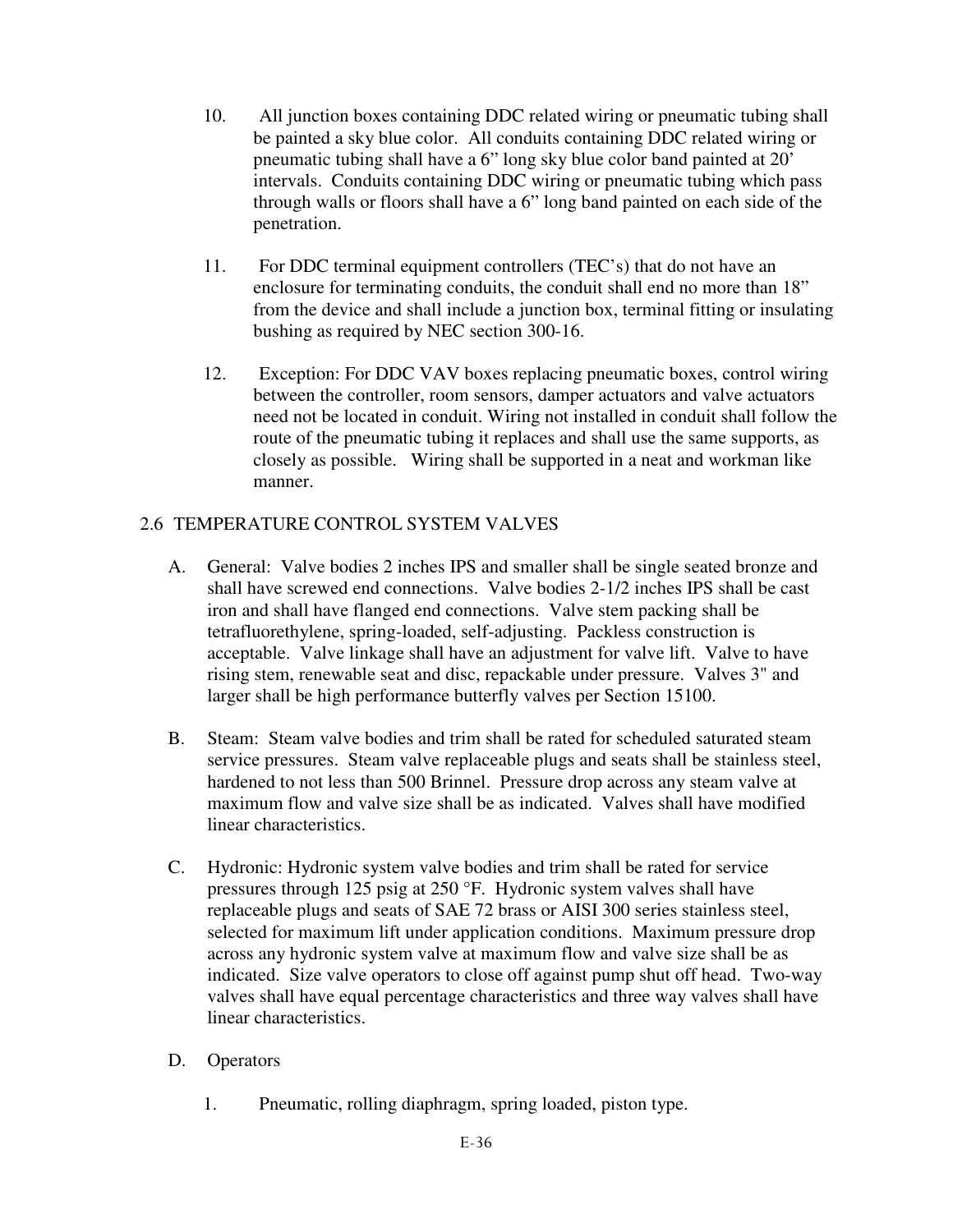- 2. Spring range shall be as required for non-overlapping sequencing or as indicated on drawings.
- 3. Ratio relays or cumulators used for sequencing valves are not acceptable unless specifically indicated on the drawings.
- 4. Valves shall spring return to normal position as indicated.
- 5. Select with sufficient shut-off power for system pressure and highest operating torque, and torque requirements of valves, which may stick because of infrequent use.
- 6. Select to provide smooth proportioning control under operating conditions normal to the system.
- 7. Pilot positioners shall be used when required to achieve the requirements as specified and on all valves  $2\frac{1}{2}$  and larger.
- 8. Butterfly control valve actuators shall be pneumatic rotary type with rack and pinion to provide constant output torque, positive positioner, spring return, adjustable travel stops, factory tested, factory lubricated, self draining body, integral pneumatic parting, localized mechanical position indicator readable at 25 feet, 0-90 ° reversible operation, capable of operating in any valve mounting attitude, capable of being mounted in line or transverse to pipeline, bolt directly to valve top plate. Valves 5" and above shall be actuated with 70 lbs. air with 3-15 lbs. pilot service.
- 9. Electric Butterfly Control Valve Actuators: Permanent split capacitor, reversible electric motor which drives a compound epicyclic gear, thermal overload protection, factory tested, factory lubricated, localized mechanical position indicator readable at 25 feet, 0-90 degree reversible operation, bolt directly to valve top plate. Housing shall be weatherproof and suitable for outdoor location. Provide thermostatically controlled heater for prevention of condensation at low temperatures, 120 VAC. Actuator ambient temperature range shall be -20  $\degree$  F to +140  $\degree$  F. Provide separate limit switches, which close at the full open and full closed position, respectively. Actuator shall include a manually operated handwheel for manual override of the valve position.

# 2.7 DAMPER OPERATORS

A. General: Provide smooth, proportional control with sufficient power for air velocities 20% greater than maximum design velocity and to provide tight seal against maximum system pressures. Provide spring return to normal position. Damper operators shall be installed in accessible locations. Damper operators shall not be installed inside exhaust air ducts, or exhaust air units. Damper operators shall be pneumatic unless pneumatic system is not available in building.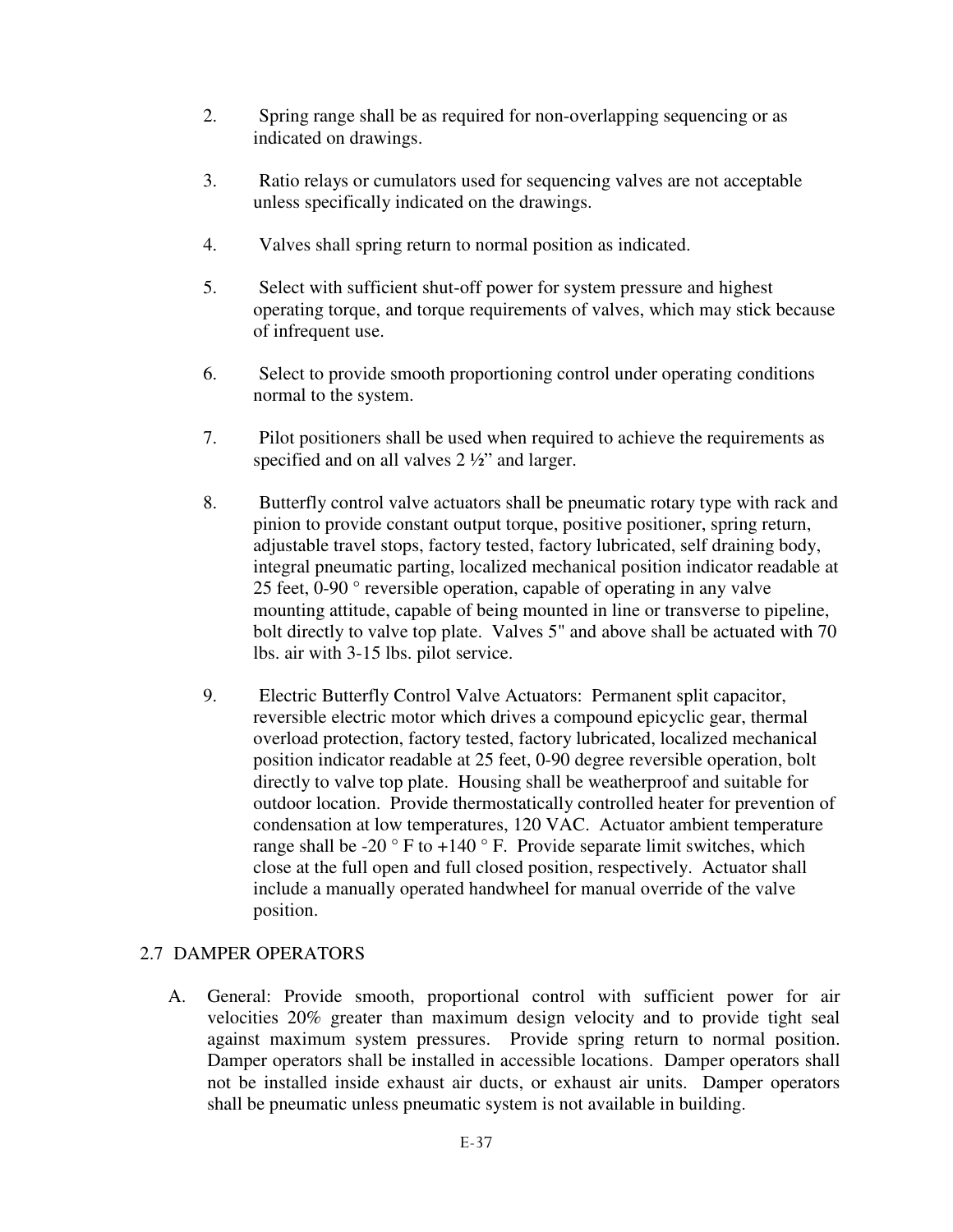- B. Pneumatic Operators: Rolling diaphragm piston type with spring range as indicated on drawings.
- C. Electric Operators: Maintenance free electric actuator, reversible, with push rod and bracket for swivel mounting and for the transmission of power. Synchronous motor with load independent running time providing parallel operation of several operators. Gear train with low noise level. Magnetic hysteresis coupling with magnetic transmission of torque, with no mechanical contact between the coupling members. The actuator shall be safe against blocking and overload proof even when operated continuously.
- D. Number: Sufficient to achieve unrestricted movement throughout damper range. Provide sufficient number of operators such that one operator does not operate more than the maximum square footage of damper area as recommended in standard catalog of manufacturer.

## 2.8 COMPONENT/POWER PANELS

A. Unitized cabinet type for each system under automatic control with relays and controls mounted in cabinet and temperature indicators, pressure gauges, pilot lights, push buttons and switches flush on cabinet panel face, or as detailed on drawings. Provide panel with locking door and match lock to the existing System 600 Automation panel locks.

### 2.9 PNEUMATIC ACCESSORIES

- A. Tubing
	- 1. Copper tubing shall be new hard drawn, Type L, ASTM B68, with solder joint or compression type fittings, at the option of the Contractor.
	- 2. Plastic Tubing (all sizes): Black virgin, polyethylene, ASTM D1248, Type 1, Class C, Grade 5, meeting crack test performance required by ASTM D1693 and be fire retardant (FR) rated. Multi-tube harness material shall be as specified above with the polyester film barrier and vinyl jacket not less than 0.062 inches thick. All non-metallic tubing shall be 1/4" O.D.. minimum, micro-sleeve is not acceptable.
	- 3. Plastic tubing may be used (unless indicated otherwise) in concealed locations only. In mechanical rooms and other exposed locations, plastic tubing shall be in conduit.
	- 4. Tubing shall not be attached to conduits with current carrying conductors or fire protection piping. Tubing shall be adequately supported with no noticeable sagging between supports.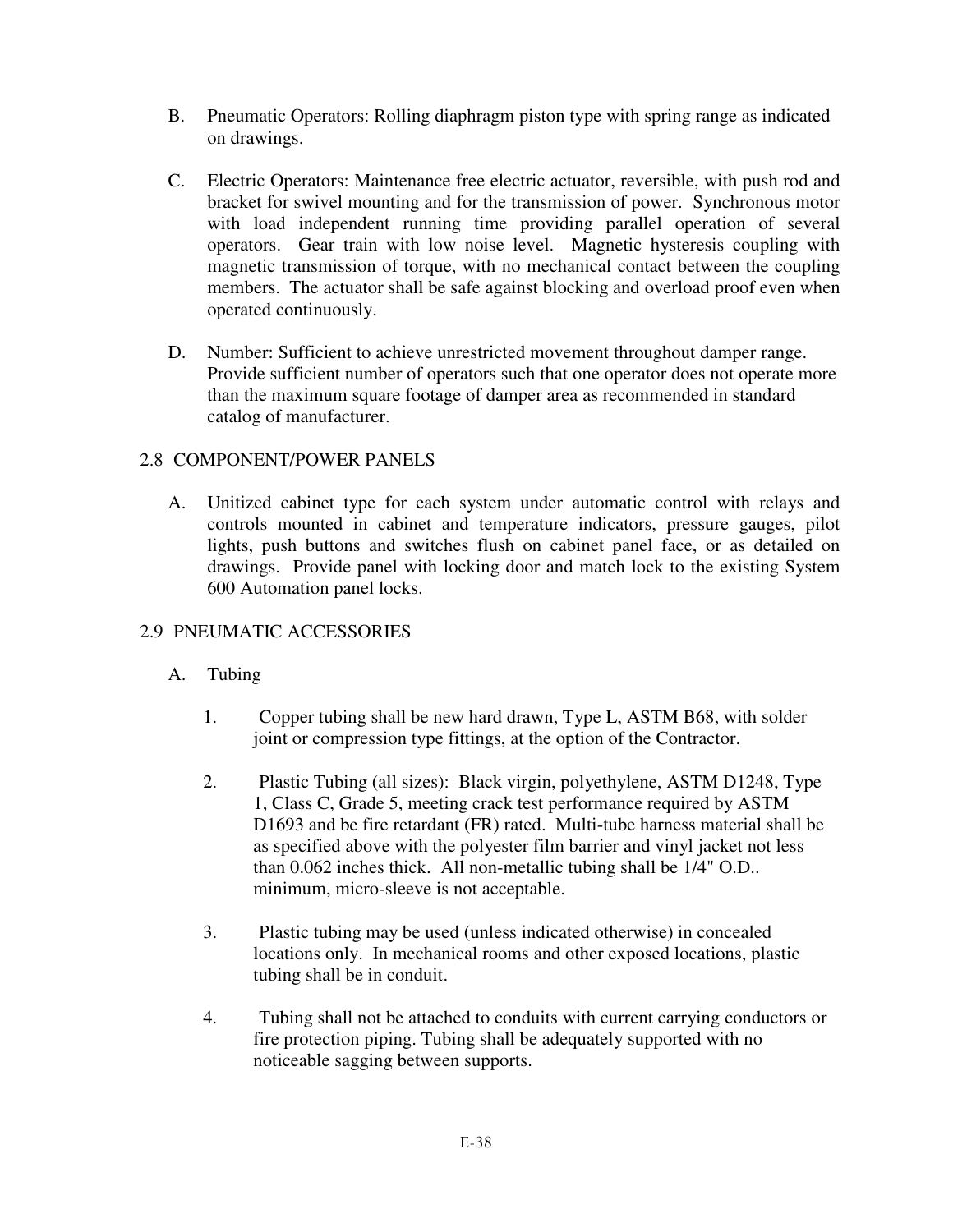- 5. All pneumatic tubing shall be concealed in finished areas, except mechanical rooms.
- B. Gauges
	- 1. Provide 1 ½" air pressure gauges on branch lines of pneumatic systems at controllers, transmitters, valve and damper operators, relays, switches, regulators, and DDC output points.
- C. Air Filters
	- 1. Provide air filter for main air supply to all DDC panels.

## 2.10 IDENTIFICATION AND LABELS

- A. The contractor shall provide phenolic nameplates for each DDC or auxiliary panel, permanently attached, to identify field panel number, trunk number, building, area, etc.
- B. All control devices located within auxiliary panels shall be labeled with identification that corresponds with the as-built drawings.

# PART 3 – EXECUTION

- 3.1 INSTALLATION
	- A. The BAS system shall be installed, commissioned, and serviced by trained personal with a minimum 5 years documented installation experience.
	- B. Comply with all codes for electrical work. Run all power wiring in conduit. All wiring shall be in conduit. All equipment located outside shall be in suitable weather tight enclosure.
	- C. Install all conduit, wiring, cable and tubing. Install all equipment in a first-class manner, using proper tools, equipment, hangers, and supports, and in locations as required for a neat, attractive installation. No material shall be exposed if it is possible to conceal it. Exposed materials shall be installed only with consent of the Owner. Conduit and tubing shall not be supported from work of other trades.
	- D. Support all sensors as recommended by the manufacturer where located inside equipment such as ductwork, fan housings, etc. Sensors in the space shall be in small, attractive housings, designed for that purpose and mounted on an electrical junction box.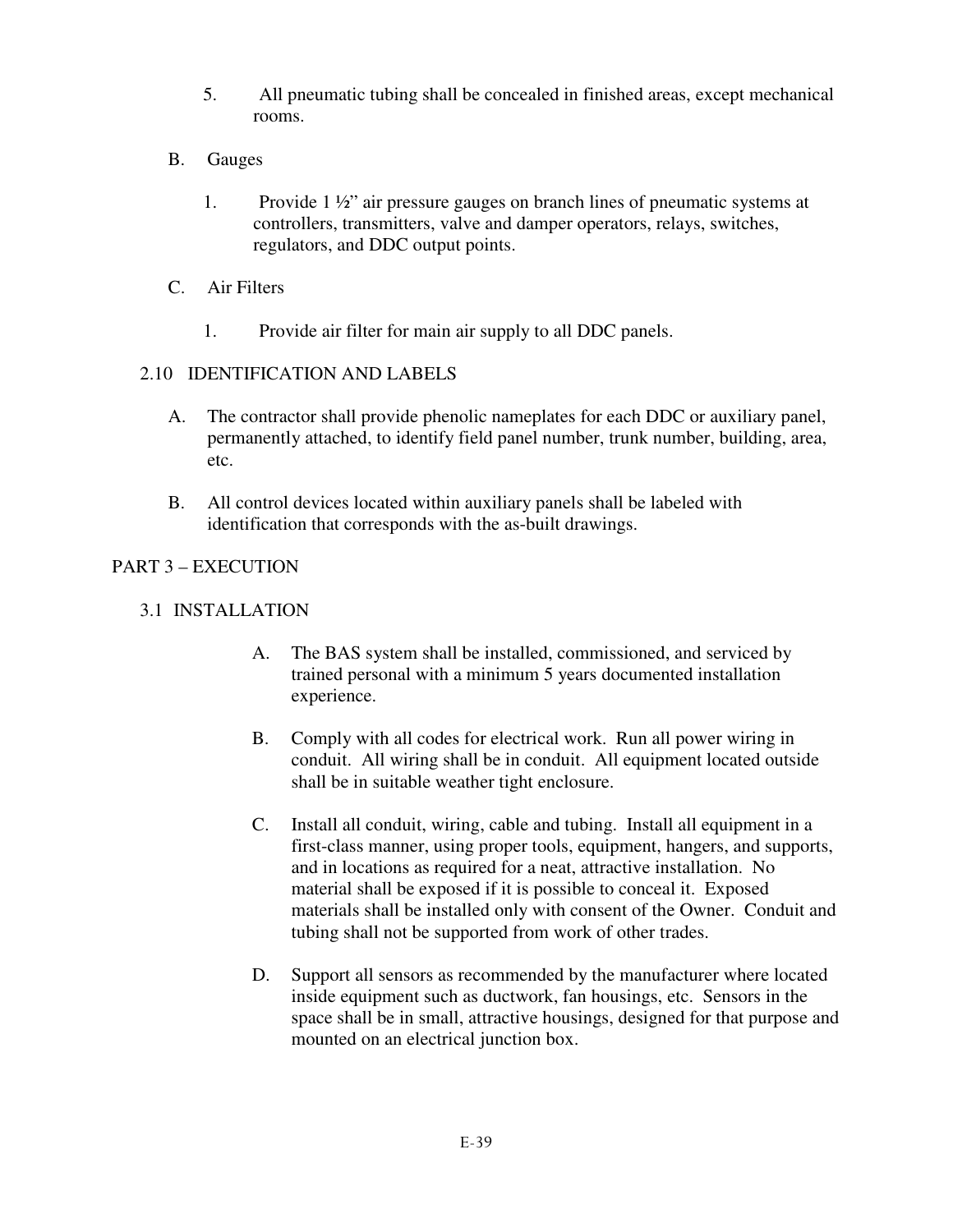- E. Extreme care shall be used in making connections to other equipment to see that the safeties on this equipment are not inadvertently bypassed or overridden by the DDC.
- F. All equipment having moving parts and controlled by the DDC shall be provided with warning labels no less than 2 in. (50 mm) in height, and in bright warning color, stating that the equipment is remotely started by automatic controls. Such labels shall be posted clearly in the area of any moving parts, such as belts, fans, pumps, etc.
- G. Caulk both sides of damper frames to duct walls to prevent leakage between damper frame and duct.
- H. Provide valve or damper operators with positive positioners where indicated or where required for positive shut-off of for sequencing with other controls.
- I. Splicing of DDC sensor cabling at junction boxes shall not be acceptable.
- J. Locate all control components and accessories such that they are easily accessible for adjustment, service and replacement.
- K. Installation that wires back to the Siemens Building Technologies panels shall be installed to the wiring guidelines as published in the submittals and Apogee wiring guidelines manual.

# 3.2 CALIBRATION AND START-UP

- A. Provide calibration and start-up of DDC panels and associated sensors and transducers. Provide calibration and start-up for all other temperature control devices and systems.
- B. After installation and connection of control components, test, adjust and re-adjust as required all control components in terms of function, design, systems balance and performance. Make systems ready for environmental equipment acceptance tests.
- C. After environmental equipment has been accepted and after the systems have operated in normal service for two weeks, check the adjustment on control components and recalibrate where required. Components not in calibration shall be recalibrated to function as required, or shall be replaced. Control devices, linkages and other control components shall be calibrated and adjusted for stable and accurate operation in accordance with the design intent and to obtain optimum performance from the equipment controlled. Cause every device to automatically operate as intended to ensure its proper functionality.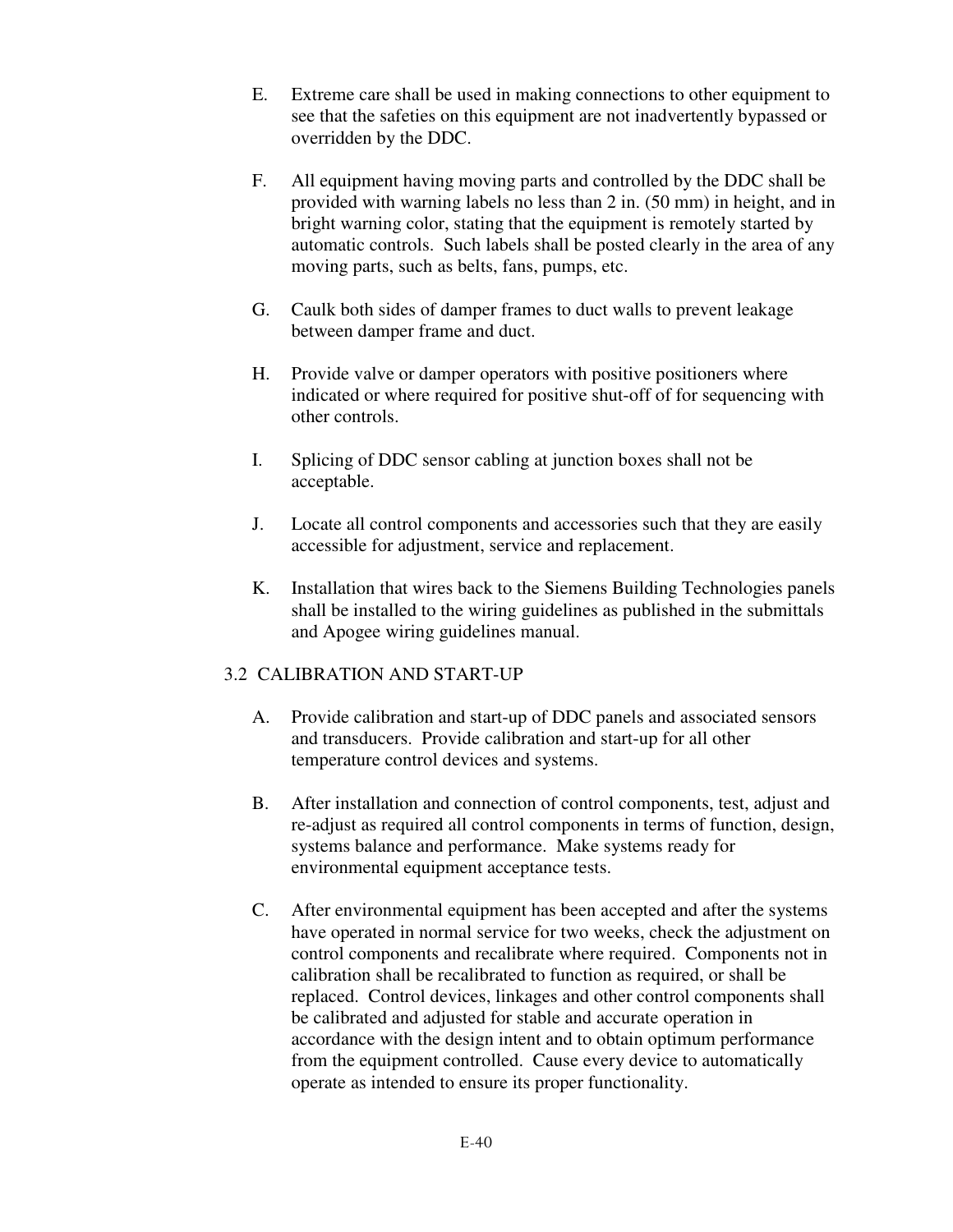D. Verify operation of all control valves. Stroke valves prior to installation, verify range and operation. Verify that valves will completely close under full system pressure.

# 3.3 ACCEPTANCE PROCEDURE

A. Upon successful completion of start-up and recalibration as indicated in this section, the engineer shall be requested in writing to inspect the satisfactory operation of the control systems.

# 3.4 TRAINING

- A. The TC installer shall provide a trained instructor to give full instruction to designated personnel in the operation of the system installed. Instructors shall be thoroughly familiar with all aspects of the subject matter they are to teach. All training shall be held during normal working hours of 8:30 AM to 3:00 PM weekdays.
- B. Provide 2 hours of training for Owner's designated operating personnel. Training shall include:
- C. Explanation of drawings, operations and maintenance manuals
- D. Walk-through of the job to locate control components
- E. Operator workstation and peripherals
- F. DDC controller and ASC operation/function
- G. Operator control functions including field panel programming
- H. Explanation of adjustment, calibration and replacement procedures.
- I. 3 Student binders with project specific training modules.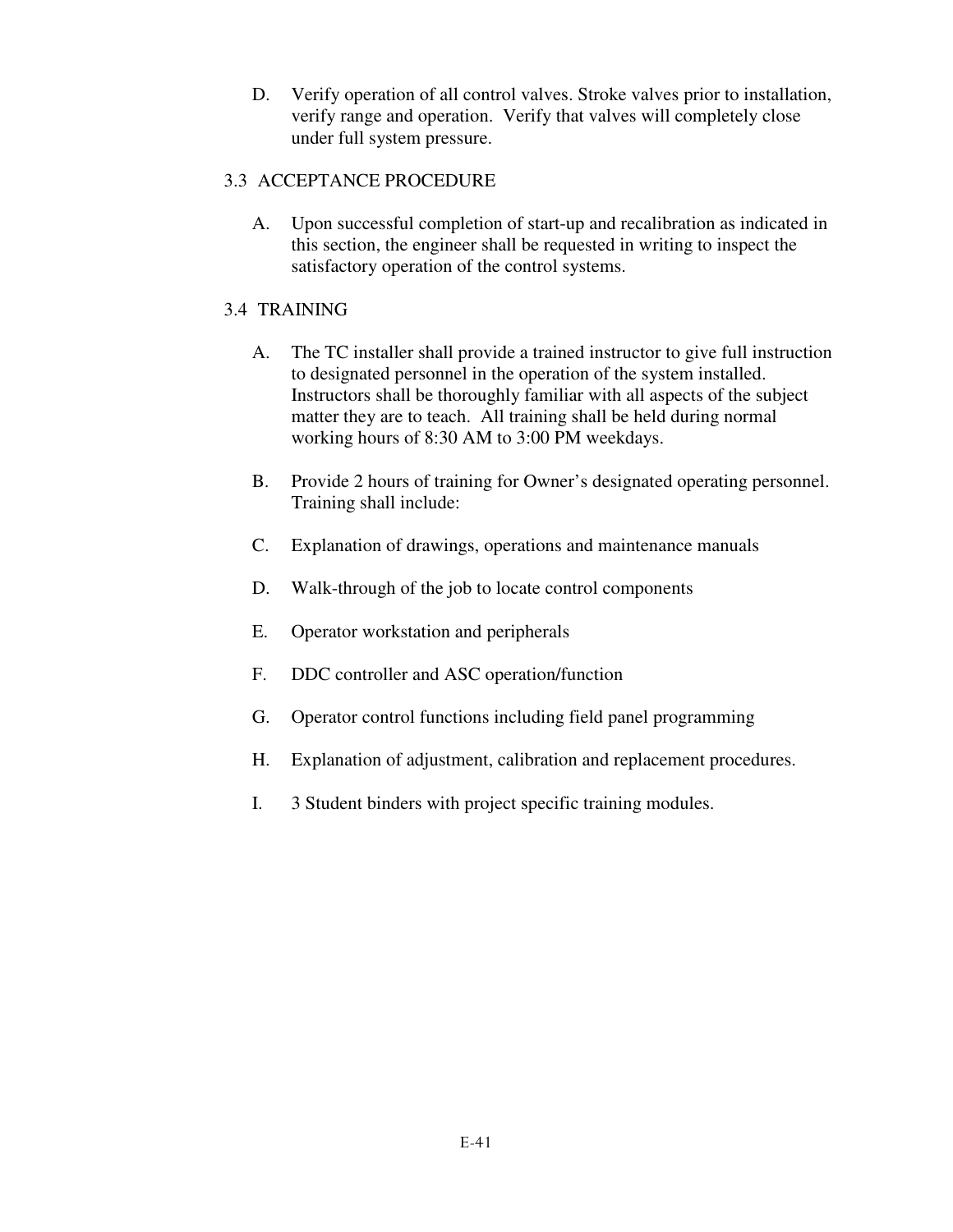## **ENERGY CONSERVATION REPORT**

(To be submitted with basic review documents)

# **A. BUILDING CONSTRUCTION**

| Building Area Gross (Sq. Ft.) _______      | _sq. ft.                               |
|--------------------------------------------|----------------------------------------|
| Overall "U" Factor for wall envelope $U =$ | $_BTU/hr/sq.$ ft./degrees F            |
| (Include walls, glass, doors)              |                                        |
| Overall "U" Factor for Roof U =            | BTU/hr/sq. ft./degrees F               |
| Percent Glass Area                         | Type of Glass $\overline{\phantom{a}}$ |

### **B. HEATING**

|      | BTU/hr         |
|------|----------------|
|      | BTU/hr         |
|      | BTU/hr         |
|      | BTU/hr/sq. ft. |
|      | BTU/hr         |
| Fuel |                |

# **C. VENTILATION SYSTEMS**

| Supply Air ________________CFM ______________HP ______________KW _______________ |  |  |
|----------------------------------------------------------------------------------|--|--|
| (Total Supply and Return Fan)                                                    |  |  |
| ______________CFM/sq. ft. ___________CFM/ton                                     |  |  |
|                                                                                  |  |  |
| Exhaust Fans _____________CFM ____________HP ______________KW __________________ |  |  |
| <b>D. COOLING SYSTEM</b>                                                         |  |  |
|                                                                                  |  |  |
| $50\%$ Tons KW                                                                   |  |  |
| Auxiliaries (Tower Fans, CHW Pumps, Cond. Pumps)                                 |  |  |
|                                                                                  |  |  |